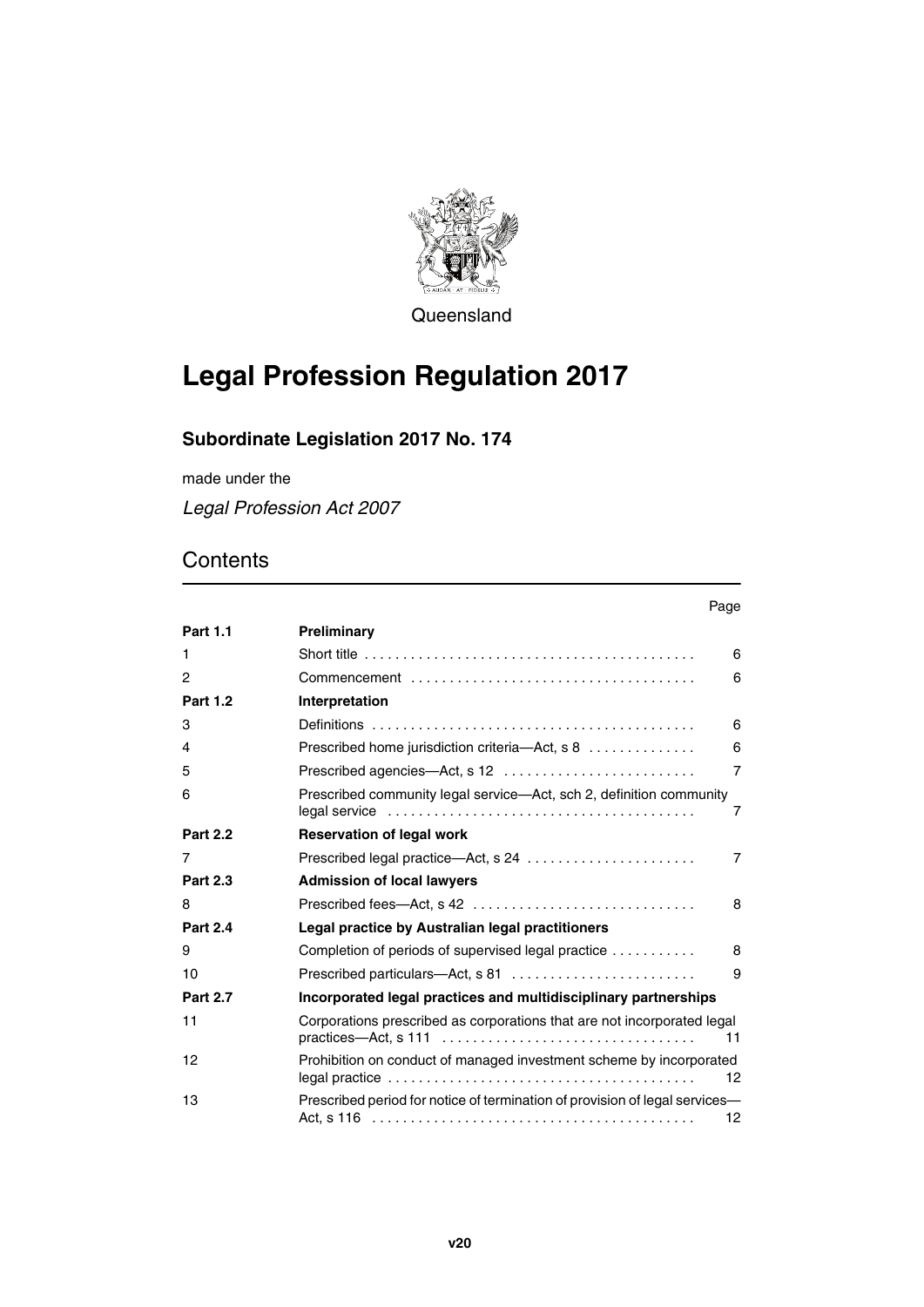| 14<br><b>Part 2.8</b><br>Legal practice by foreign lawyers<br>15<br>Application of particular provisions to Australian-registered foreign<br>16<br>Application of pt 3.6 of the Act to particular locally registered foreign<br>17<br>Locally registered foreign lawyers not covered by fidelity fund<br>18<br>Fees for application for grant or renewal of registration as foreign<br>19<br>lawver-Act. s 181<br>Written statement for show cause event-Act, s 192<br>20<br>21<br>Addressee for notification of offence—Act, s 204<br>22<br>23<br><b>Part 3.2</b><br><b>Manner of legal practice</b><br>24<br>Government legal officers and application of legal profession rules<br>25<br>for related transactions<br>Restriction on setting fees under administration rules<br>26<br><b>Part 3.3</b><br><b>Trust money and trust accounts</b><br><b>Division 1</b><br>Trust money and trust accounts<br>Definitions for division $\ldots, \ldots, \ldots, \ldots, \ldots, \ldots, \ldots, \ldots, \ldots$<br>27<br>28<br>29<br>Keeping and printing trust records<br>Chronological record of information to be made<br>30<br>Requirements regarding computer accounting systems<br>31<br>32<br>Establishment of general trust account-Act, s 247<br>33<br>Receipting of trust money<br>34<br>35<br>Deposit records for trust money<br>36<br>37<br>Payment by electronic funds transfer<br>38<br>Recording transactions in trust account cash books<br>39<br>Trust account receipts cash book<br>40<br>41 |                                                                             |    |
|-------------------------------------------------------------------------------------------------------------------------------------------------------------------------------------------------------------------------------------------------------------------------------------------------------------------------------------------------------------------------------------------------------------------------------------------------------------------------------------------------------------------------------------------------------------------------------------------------------------------------------------------------------------------------------------------------------------------------------------------------------------------------------------------------------------------------------------------------------------------------------------------------------------------------------------------------------------------------------------------------------------------------------------------------------------------------------------------------------------------------------------------------------------------------------------------------------------------------------------------------------------------------------------------------------------------------------------------------------------------------------------------------------------------------------------------------------------------------------------------------------------|-----------------------------------------------------------------------------|----|
|                                                                                                                                                                                                                                                                                                                                                                                                                                                                                                                                                                                                                                                                                                                                                                                                                                                                                                                                                                                                                                                                                                                                                                                                                                                                                                                                                                                                                                                                                                             |                                                                             | 12 |
|                                                                                                                                                                                                                                                                                                                                                                                                                                                                                                                                                                                                                                                                                                                                                                                                                                                                                                                                                                                                                                                                                                                                                                                                                                                                                                                                                                                                                                                                                                             |                                                                             |    |
|                                                                                                                                                                                                                                                                                                                                                                                                                                                                                                                                                                                                                                                                                                                                                                                                                                                                                                                                                                                                                                                                                                                                                                                                                                                                                                                                                                                                                                                                                                             |                                                                             | 14 |
|                                                                                                                                                                                                                                                                                                                                                                                                                                                                                                                                                                                                                                                                                                                                                                                                                                                                                                                                                                                                                                                                                                                                                                                                                                                                                                                                                                                                                                                                                                             |                                                                             | 14 |
|                                                                                                                                                                                                                                                                                                                                                                                                                                                                                                                                                                                                                                                                                                                                                                                                                                                                                                                                                                                                                                                                                                                                                                                                                                                                                                                                                                                                                                                                                                             |                                                                             | 15 |
|                                                                                                                                                                                                                                                                                                                                                                                                                                                                                                                                                                                                                                                                                                                                                                                                                                                                                                                                                                                                                                                                                                                                                                                                                                                                                                                                                                                                                                                                                                             |                                                                             | 15 |
|                                                                                                                                                                                                                                                                                                                                                                                                                                                                                                                                                                                                                                                                                                                                                                                                                                                                                                                                                                                                                                                                                                                                                                                                                                                                                                                                                                                                                                                                                                             |                                                                             | 16 |
|                                                                                                                                                                                                                                                                                                                                                                                                                                                                                                                                                                                                                                                                                                                                                                                                                                                                                                                                                                                                                                                                                                                                                                                                                                                                                                                                                                                                                                                                                                             |                                                                             | 16 |
|                                                                                                                                                                                                                                                                                                                                                                                                                                                                                                                                                                                                                                                                                                                                                                                                                                                                                                                                                                                                                                                                                                                                                                                                                                                                                                                                                                                                                                                                                                             |                                                                             | 16 |
|                                                                                                                                                                                                                                                                                                                                                                                                                                                                                                                                                                                                                                                                                                                                                                                                                                                                                                                                                                                                                                                                                                                                                                                                                                                                                                                                                                                                                                                                                                             |                                                                             | 17 |
|                                                                                                                                                                                                                                                                                                                                                                                                                                                                                                                                                                                                                                                                                                                                                                                                                                                                                                                                                                                                                                                                                                                                                                                                                                                                                                                                                                                                                                                                                                             |                                                                             | 18 |
|                                                                                                                                                                                                                                                                                                                                                                                                                                                                                                                                                                                                                                                                                                                                                                                                                                                                                                                                                                                                                                                                                                                                                                                                                                                                                                                                                                                                                                                                                                             |                                                                             |    |
|                                                                                                                                                                                                                                                                                                                                                                                                                                                                                                                                                                                                                                                                                                                                                                                                                                                                                                                                                                                                                                                                                                                                                                                                                                                                                                                                                                                                                                                                                                             |                                                                             | 19 |
|                                                                                                                                                                                                                                                                                                                                                                                                                                                                                                                                                                                                                                                                                                                                                                                                                                                                                                                                                                                                                                                                                                                                                                                                                                                                                                                                                                                                                                                                                                             | Prohibition on law practice and its associates acting as real estate agents | 19 |
|                                                                                                                                                                                                                                                                                                                                                                                                                                                                                                                                                                                                                                                                                                                                                                                                                                                                                                                                                                                                                                                                                                                                                                                                                                                                                                                                                                                                                                                                                                             |                                                                             | 20 |
|                                                                                                                                                                                                                                                                                                                                                                                                                                                                                                                                                                                                                                                                                                                                                                                                                                                                                                                                                                                                                                                                                                                                                                                                                                                                                                                                                                                                                                                                                                             |                                                                             |    |
|                                                                                                                                                                                                                                                                                                                                                                                                                                                                                                                                                                                                                                                                                                                                                                                                                                                                                                                                                                                                                                                                                                                                                                                                                                                                                                                                                                                                                                                                                                             |                                                                             |    |
|                                                                                                                                                                                                                                                                                                                                                                                                                                                                                                                                                                                                                                                                                                                                                                                                                                                                                                                                                                                                                                                                                                                                                                                                                                                                                                                                                                                                                                                                                                             |                                                                             | 20 |
|                                                                                                                                                                                                                                                                                                                                                                                                                                                                                                                                                                                                                                                                                                                                                                                                                                                                                                                                                                                                                                                                                                                                                                                                                                                                                                                                                                                                                                                                                                             |                                                                             | 21 |
|                                                                                                                                                                                                                                                                                                                                                                                                                                                                                                                                                                                                                                                                                                                                                                                                                                                                                                                                                                                                                                                                                                                                                                                                                                                                                                                                                                                                                                                                                                             |                                                                             | 22 |
|                                                                                                                                                                                                                                                                                                                                                                                                                                                                                                                                                                                                                                                                                                                                                                                                                                                                                                                                                                                                                                                                                                                                                                                                                                                                                                                                                                                                                                                                                                             |                                                                             | 22 |
|                                                                                                                                                                                                                                                                                                                                                                                                                                                                                                                                                                                                                                                                                                                                                                                                                                                                                                                                                                                                                                                                                                                                                                                                                                                                                                                                                                                                                                                                                                             |                                                                             |    |
|                                                                                                                                                                                                                                                                                                                                                                                                                                                                                                                                                                                                                                                                                                                                                                                                                                                                                                                                                                                                                                                                                                                                                                                                                                                                                                                                                                                                                                                                                                             |                                                                             | 23 |
|                                                                                                                                                                                                                                                                                                                                                                                                                                                                                                                                                                                                                                                                                                                                                                                                                                                                                                                                                                                                                                                                                                                                                                                                                                                                                                                                                                                                                                                                                                             |                                                                             | 24 |
|                                                                                                                                                                                                                                                                                                                                                                                                                                                                                                                                                                                                                                                                                                                                                                                                                                                                                                                                                                                                                                                                                                                                                                                                                                                                                                                                                                                                                                                                                                             |                                                                             | 24 |
|                                                                                                                                                                                                                                                                                                                                                                                                                                                                                                                                                                                                                                                                                                                                                                                                                                                                                                                                                                                                                                                                                                                                                                                                                                                                                                                                                                                                                                                                                                             |                                                                             | 25 |
|                                                                                                                                                                                                                                                                                                                                                                                                                                                                                                                                                                                                                                                                                                                                                                                                                                                                                                                                                                                                                                                                                                                                                                                                                                                                                                                                                                                                                                                                                                             |                                                                             | 26 |
|                                                                                                                                                                                                                                                                                                                                                                                                                                                                                                                                                                                                                                                                                                                                                                                                                                                                                                                                                                                                                                                                                                                                                                                                                                                                                                                                                                                                                                                                                                             | Period for keeping direction for non-deposit of trust money in general      | 27 |
|                                                                                                                                                                                                                                                                                                                                                                                                                                                                                                                                                                                                                                                                                                                                                                                                                                                                                                                                                                                                                                                                                                                                                                                                                                                                                                                                                                                                                                                                                                             |                                                                             | 27 |
|                                                                                                                                                                                                                                                                                                                                                                                                                                                                                                                                                                                                                                                                                                                                                                                                                                                                                                                                                                                                                                                                                                                                                                                                                                                                                                                                                                                                                                                                                                             |                                                                             | 29 |
|                                                                                                                                                                                                                                                                                                                                                                                                                                                                                                                                                                                                                                                                                                                                                                                                                                                                                                                                                                                                                                                                                                                                                                                                                                                                                                                                                                                                                                                                                                             |                                                                             | 30 |
|                                                                                                                                                                                                                                                                                                                                                                                                                                                                                                                                                                                                                                                                                                                                                                                                                                                                                                                                                                                                                                                                                                                                                                                                                                                                                                                                                                                                                                                                                                             |                                                                             | 31 |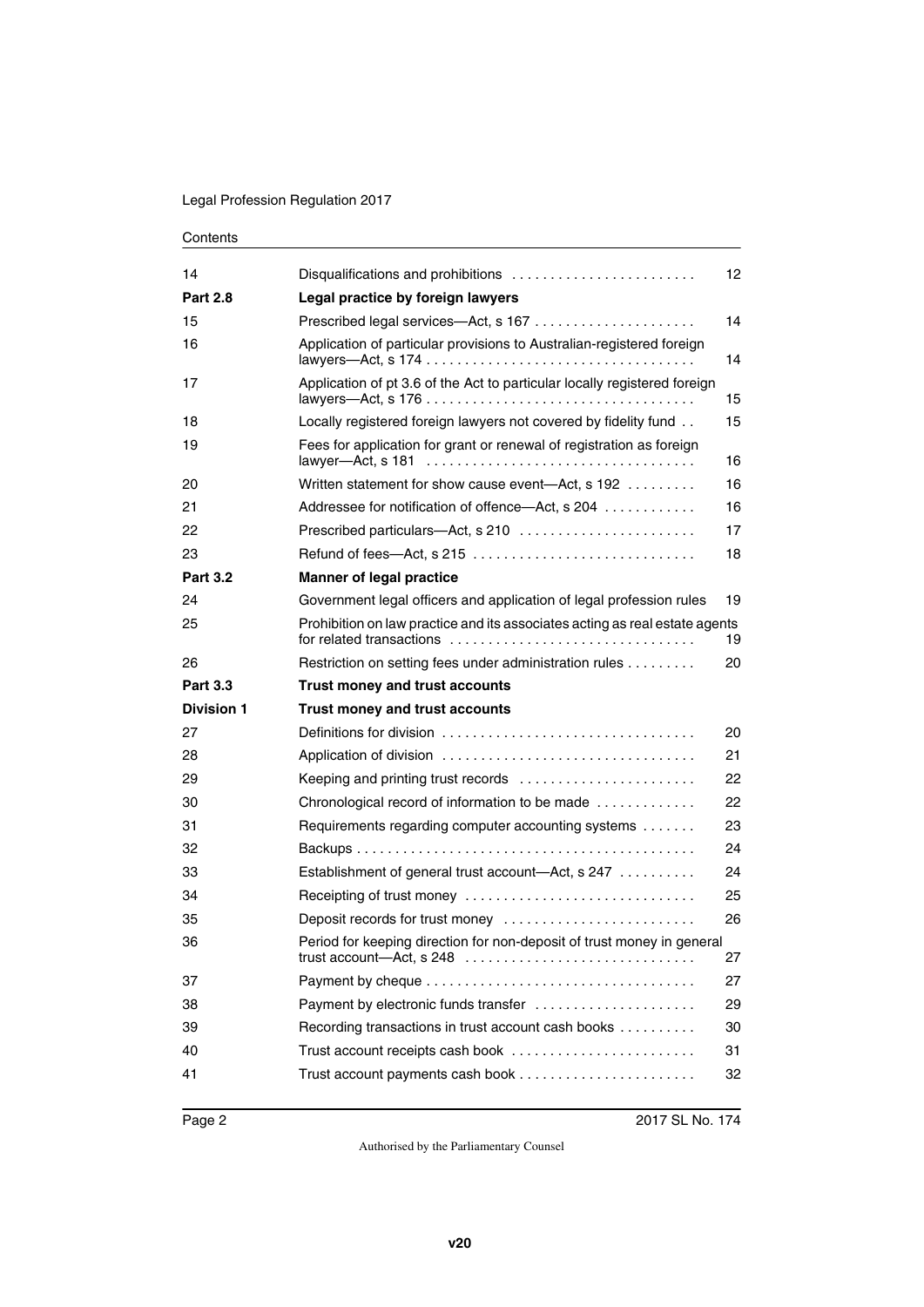| 42                | Recording transactions in trust ledger accounts                         | 33 |
|-------------------|-------------------------------------------------------------------------|----|
| 43                |                                                                         | 35 |
| 44                | Reconciliation of trust records                                         | 36 |
| 45                | Trust ledger account in name of law practice or legal practitioner      | 37 |
| 46                | Notification requirements regarding general trust accounts              | 38 |
| 47                | Way in which controlled money accounts must be kept-Act, s 251          | 39 |
| 48                | Receipt of controlled money                                             | 40 |
| 49                | Period for keeping direction for deposit of controlled money-Act, s 251 |    |
|                   |                                                                         | 42 |
| 50                | Withdrawal of controlled money                                          | 42 |
| 51                |                                                                         | 43 |
| 52                | Way in which transit money must be accounted for-Act, s 253             | 45 |
| 53                | Trust account statements                                                | 45 |
| 54                | Trust account statements for sophisticated clients                      | 47 |
| 55                |                                                                         | 47 |
| 56                | Accounting for trust money subject to specific powers—Act, s 254        | 48 |
| 57                | Register of powers and estates in relation to trust money               | 48 |
| 58                | Procedures and requirements for withdrawing trust money for legal       | 49 |
| 59                | Period for keeping trust records-Act, s 261                             | 51 |
| 60                | Keeping other records and information                                   | 51 |
| 61                | Statements regarding receipt or holding of trust money                  | 51 |
| 62                | Exemption from requirement on law practice to have its trust records    | 52 |
| 63                | Law practice closing down, closing office or ceasing to receive or hold | 53 |
| 64                | Prescribed professional accounting associations-Act, s 266              | 54 |
| 65                | Prescribed qualifications and experience for appointment as external    | 54 |
| 66                | Way in which external examination must be carried out—Act, s 273        | 56 |
| 67                | Chief executive ensuring compliance relating to trust accounts.         | 56 |
| <b>Division 2</b> | Matters relating to trust money and trust accounts                      |    |
| 68                | Exemptions relating to stated requirement of pt 3.3-Act, s 298          | 56 |
| <b>Part 3.4</b>   | <b>Costs disclosure and assessment</b>                                  |    |
| 69                | When does a matter have a substantial connection with this jurisdiction |    |
|                   |                                                                         | 57 |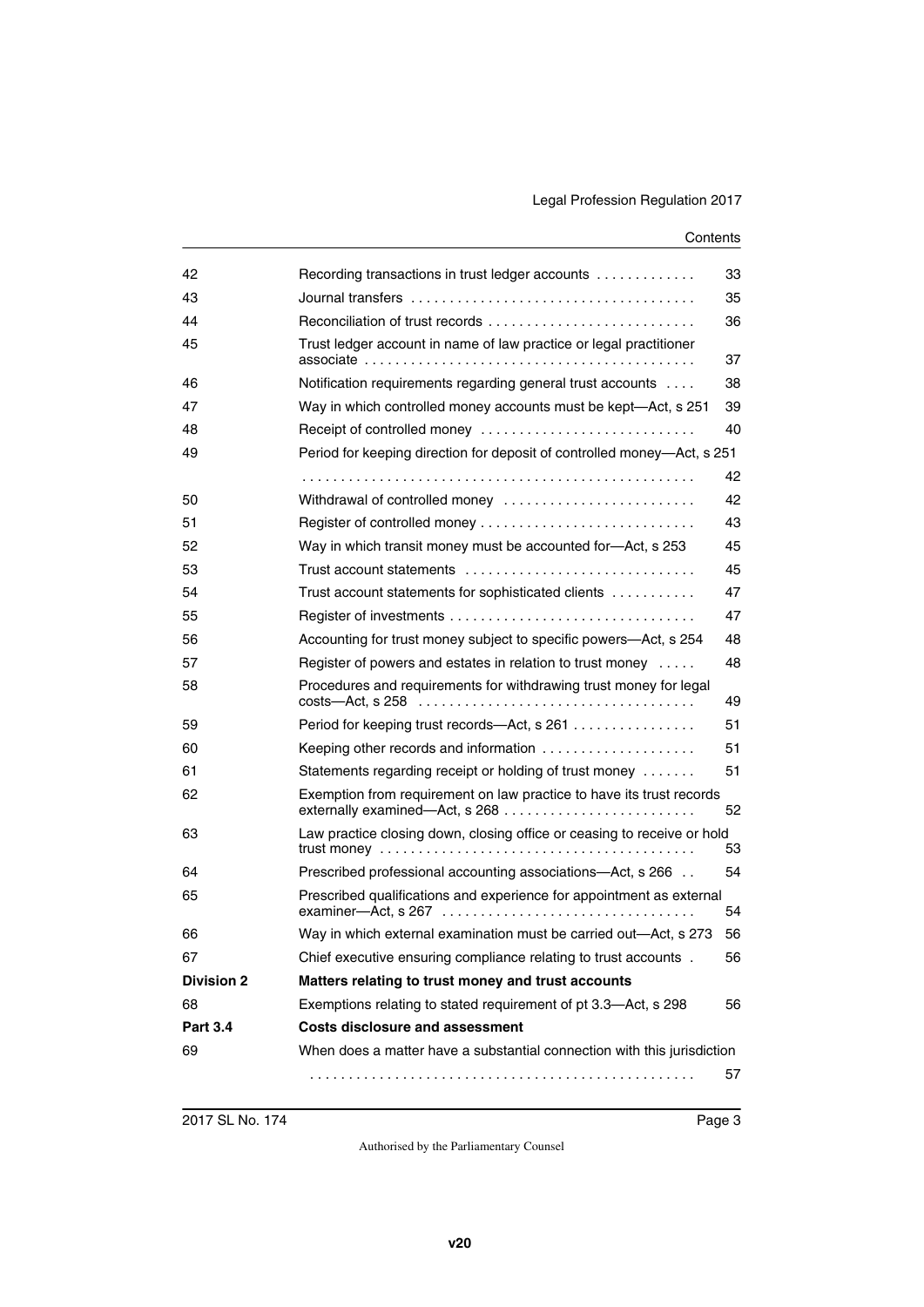| 70                | Exceptions to requirement for disclosure—Act, s 311                         | 57 |
|-------------------|-----------------------------------------------------------------------------|----|
| 71                | Additional disclosure—settlement of litigious matters—Act, s 312            | 58 |
| 72                | Rate of interest on unpaid legal costs—Act, s 321                           | 58 |
| <b>Part 3.5</b>   | <b>Professional indemnity insurance</b>                                     |    |
| 73                | Requirements for professional indemnity insurance—Act, s 353                | 59 |
| <b>Part 3.6</b>   | <b>Fidelity cover</b>                                                       |    |
| 74                | Application of pt 3.6 of the Act to community legal services-Act, s 357     |    |
|                   |                                                                             | 59 |
| 75                | Prescribed classes of local legal practitioners-Act, s 368                  | 60 |
| 76                | Caps on fidelity fund payments—Act, s 396                                   | 61 |
| 77                |                                                                             | 62 |
| 78                | Notice of interstate legal practitioner becoming authorised to withdraw     | 62 |
| <b>Part 4.6</b>   | Investigations                                                              |    |
| 79                | Covering cost of assessment under s 443 or 444 of the Act—Act, s 445        |    |
|                   |                                                                             | 63 |
| <b>Part 4.9</b>   | Proceedings in disciplinary body                                            |    |
| <b>Division 1</b> | Preliminary matters for discipline application                              |    |
| 80                | How to make a discipline application                                        | 64 |
| 81                | Commissioner to serve copy of discipline application                        | 65 |
| 82                | Respondent to file and serve notice of address for service                  | 65 |
| <b>Division 2</b> | Other matters for discipline application                                    |    |
| 83                |                                                                             | 65 |
| 84                |                                                                             | 65 |
| 85                |                                                                             | 66 |
| 86                | Setting down for hearing                                                    | 66 |
| 87                |                                                                             | 67 |
| 88                |                                                                             | 67 |
| <b>Division 3</b> | General                                                                     |    |
| 89                |                                                                             | 68 |
| 90                | Effect of noncompliance with part                                           | 68 |
| <b>Part 4.11</b>  | <b>Publicising disciplinary action</b>                                      |    |
| 91                | Particulars for discipline register-Act, s 472                              | 69 |
| <b>Part 5.1</b>   | Preliminary (for chapter 5 of the Act-External intervention)                |    |
| 92                | Application of ch 5 of the Act to interstate legal practitioners-Act, s 495 |    |
|                   |                                                                             | 69 |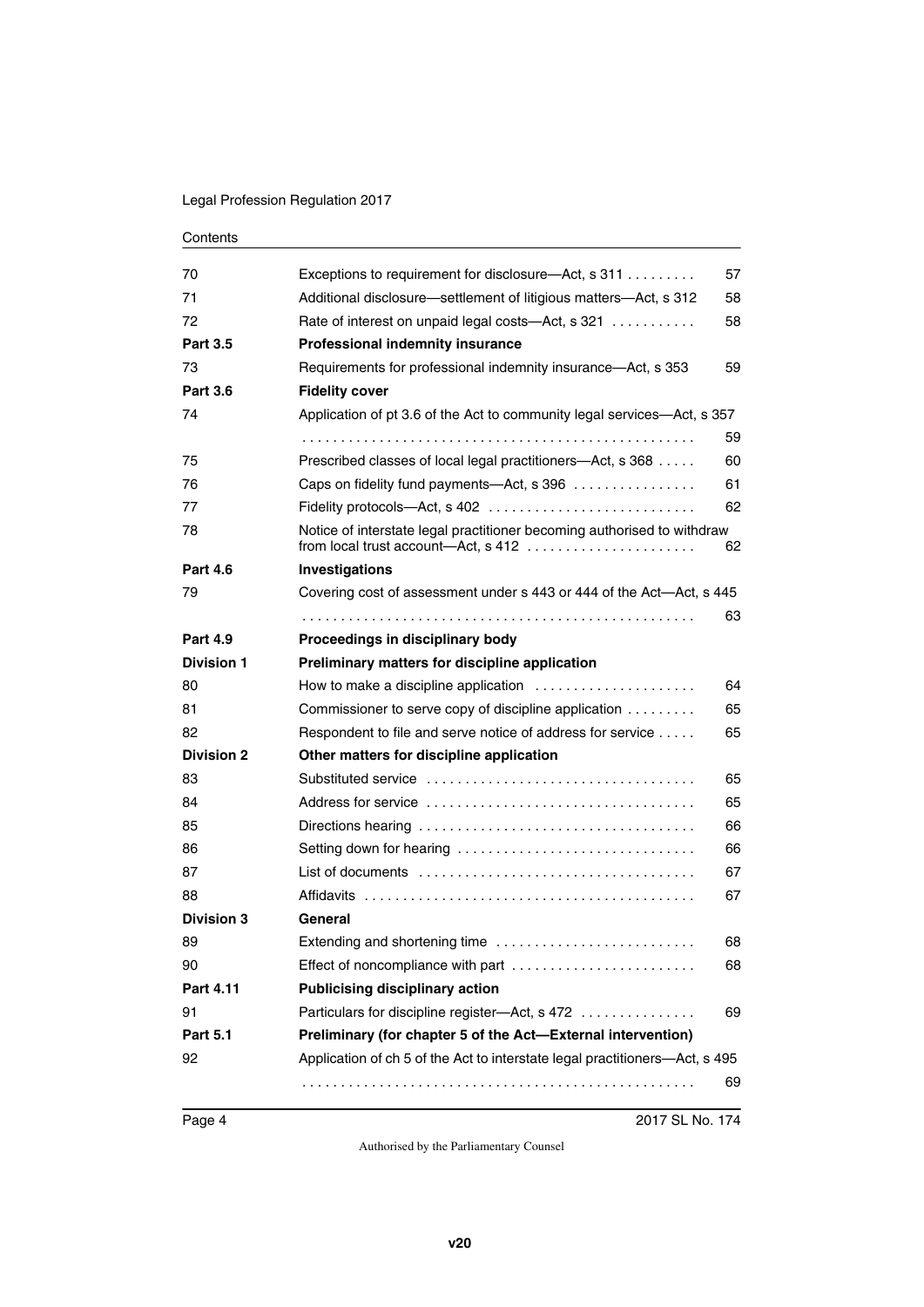| Part 9            | Repeal and transitional provision                                  |    |
|-------------------|--------------------------------------------------------------------|----|
| <b>Division 1</b> | Repeal                                                             |    |
| 93                |                                                                    | 70 |
| <b>Division 2</b> | <b>Transitional provision</b>                                      |    |
| 94                | Obligation to do thing indefinitely or within or for stated period | 70 |
| Schedule 1        | <b>Fees</b>                                                        | 71 |
| Schedule 2        |                                                                    | 72 |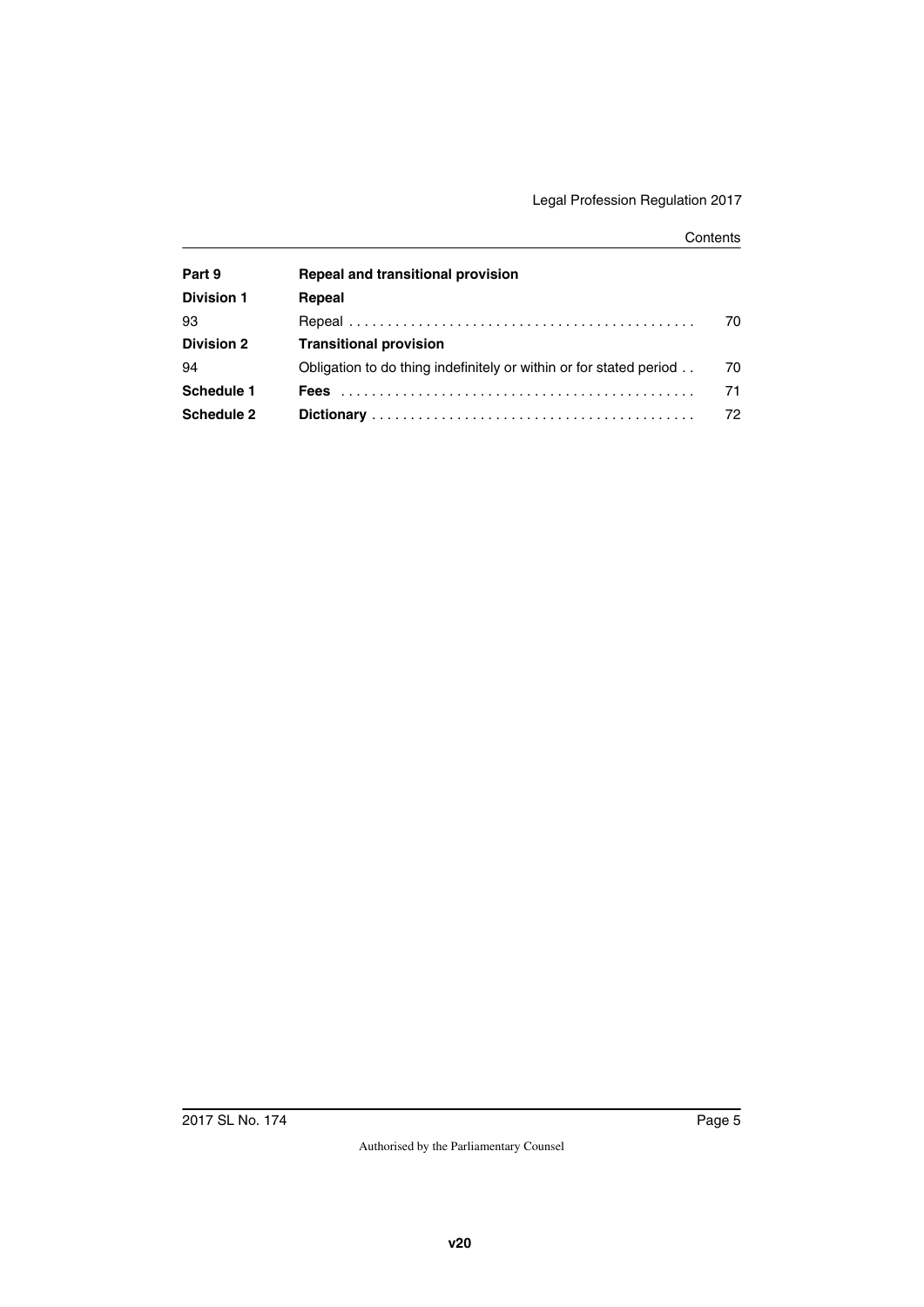#### <span id="page-5-0"></span> $[s 1]$

# **Part 1.1** Preliminary

## <span id="page-5-2"></span>**1 Short title**

<span id="page-5-3"></span><span id="page-5-1"></span>This regulation may be cited as the *Legal Profession Regulation 2017*.

*Note—*

The part numbering of this regulation reflects the part numbering of the *Legal Profession Act 2007*. Accordingly, sections in each part of this regulation relate to the corresponding part in the Act. As not every part of the Act has corresponding sections in this regulation, the part numbering of this regulation is not sequential.

# <span id="page-5-4"></span>**2 Commencement**

<span id="page-5-7"></span><span id="page-5-5"></span>This regulation commences on 1 September 2017.

# <span id="page-5-6"></span>**Part 1.2 Interpretation**

# <span id="page-5-8"></span>**3 Definitions**

<span id="page-5-9"></span>The dictionary in schedule 2 defines particular words used in this regulation.

# <span id="page-5-10"></span>**4 Prescribed home jurisdiction criteria—Act, s 8**

<span id="page-5-11"></span>For section  $8(3)(b)(iii)$  of the Act, the following criteria are prescribed in relation to an associate of a law practice—

- (a) the jurisdiction of the associate's place of residence in Australia;
- (b) if the associate does not have a place of residence in Australia, the jurisdiction of the associate's last place of residence in Australia.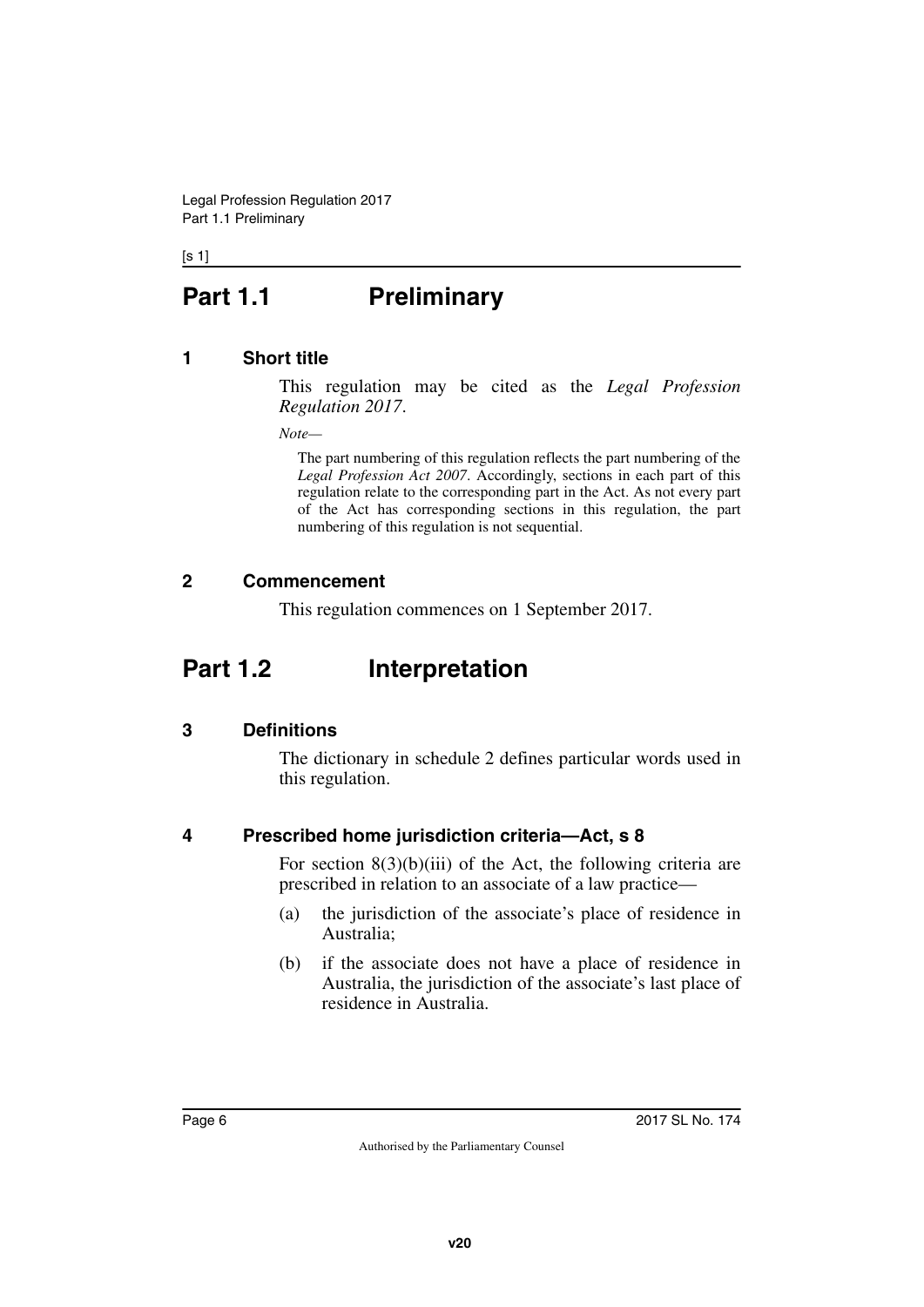## <span id="page-6-0"></span>**5 Prescribed agencies—Act, s 12**

<span id="page-6-1"></span>For section  $12(1)(a)$  of the Act, each of the following is prescribed as an agency—

- (a) the Australian Government Solicitor;
- (b) the Board of Architects of Queensland;
- (c) the Board of Professional Engineers of Queensland;
- (d) the Crime and Corruption Commission;
- (e) each Hospital and Health Service under the *Hospital and Health Boards Act 2011*;
- (f) the National Heavy Vehicle Regulator established under the *Heavy Vehicle National Law (Queensland)*;
- (g) the Office of Groundwater Impact Assessment;
- (h) the Office of the Ombudsman;
- (i) the parliamentary service;
- (j) the Queensland Building and Construction Commission;
- (k) the Queensland Treasury Corporation;
- <span id="page-6-3"></span>(l) the Residential Tenancies Authority.

#### <span id="page-6-2"></span>**6 Prescribed community legal service—Act, sch 2, definition** *community legal service*

<span id="page-6-5"></span>For the Act, schedule 2, definition *community legal service*, paragraph (b), Legal Aid Queensland is prescribed as a community legal service.

# <span id="page-6-4"></span>**Part 2.2 Reservation of legal work**

## <span id="page-6-6"></span>**7 Prescribed legal practice—Act, s 24**

<span id="page-6-7"></span>For section  $24(2)(e)$  of the Act, each of the following is prescribed as legal practice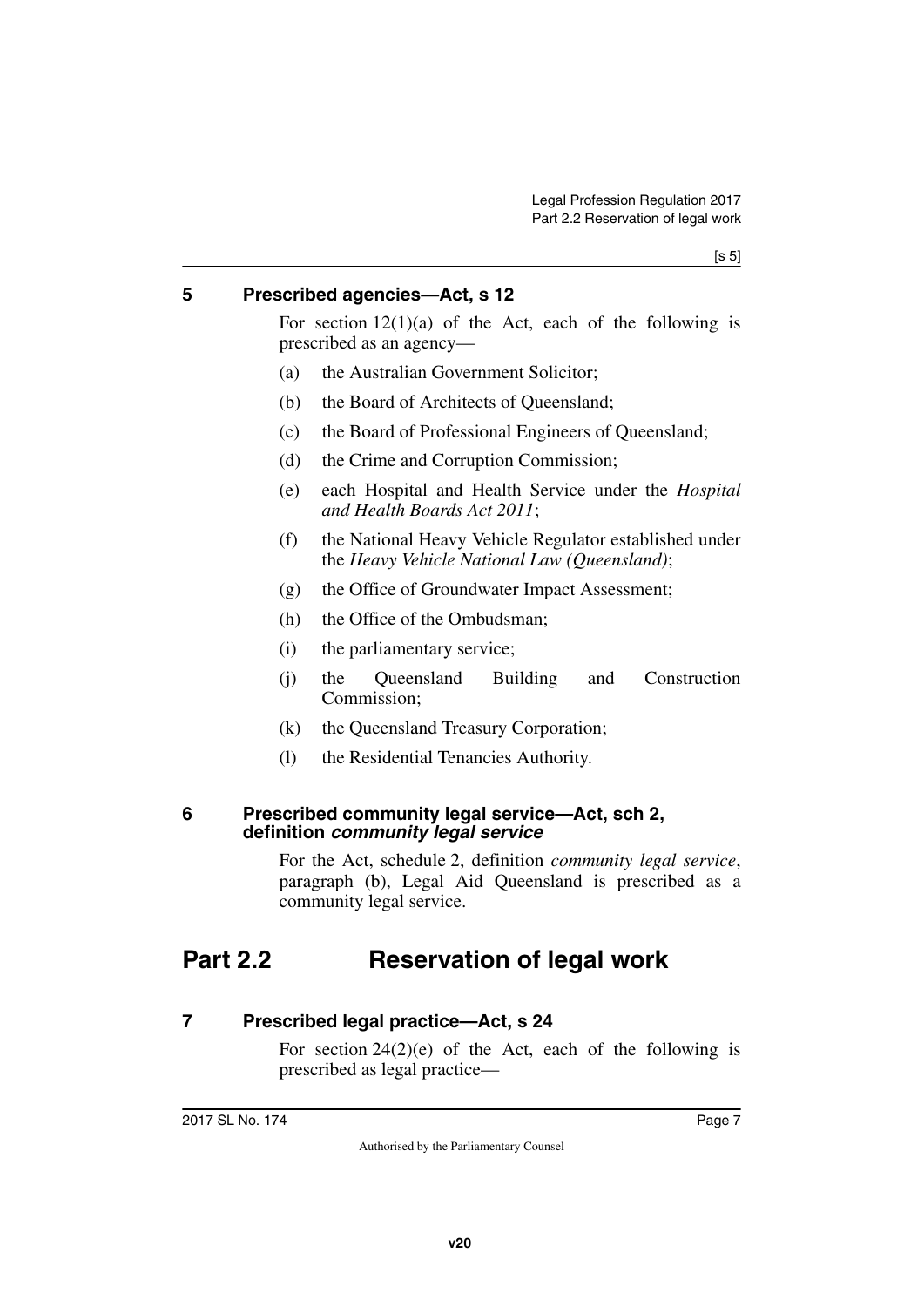[s 8]

- (a) the provision of legal services to the community, or a section of the community, by a community legal service;
- (b) the provision of legal services to Aboriginal or Torres Strait Islander people by a publicly funded, non-profit corporation whose primary purpose is to provide legal services to Aboriginal or Torres Strait Islander people;
- (c) the provision of legal services, by a publicly funded, non-profit corporation (the *representing corporation*) whose primary purpose is to represent a corporation mentioned in paragraph (a) or (b) (the *represented corporation*), to a client of the represented corporation, under an agreement between the representing corporation and the represented corporation;
- (d) the moving, by an Australian lawyer who is a government legal officer, of an application for admission under part 2.3 of the Act if the board has recommended the applicant's admission, without conditions, under the *Supreme Court (Admission) Rules 2004*, rule 15(1).

# <span id="page-7-0"></span>**Part 2.3 Admission of local lawyers**

# <span id="page-7-2"></span>**8 Prescribed fees—Act, s 42**

<span id="page-7-5"></span><span id="page-7-3"></span><span id="page-7-1"></span>For section 42 of the Act, the fees stated in schedule 1 are prescribed.

# <span id="page-7-4"></span>**Part 2.4 Legal practice by Australian legal practitioners**

# <span id="page-7-6"></span>**9 Completion of periods of supervised legal practice**

<span id="page-7-7"></span>(1) This section states how to work out whether a person has undertaken a period of supervised legal practice required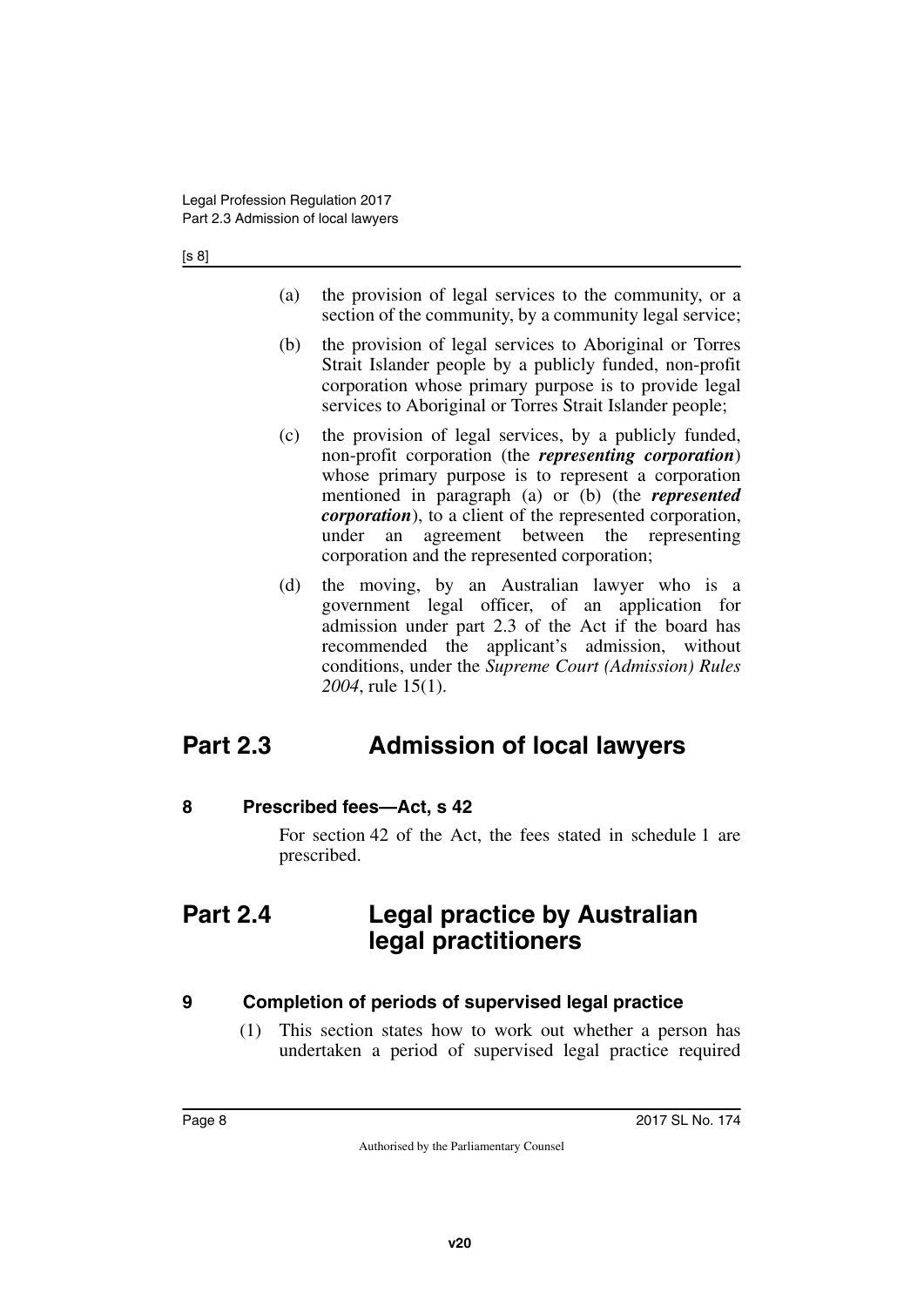under section 56(1) or 77(1) of the Act (each the *required period*).

- (2) The person may undertake the supervised legal practice as—
	- (a) 1 period of supervised legal practice, worked on a full-time basis, that is equal to the required period worked out on a full-time basis; or
	- (b) 1 period of supervised legal practice, worked on a part-time basis, that is equivalent to the required period worked out on a full-time basis; or
	- (c) 2 or more periods of supervised legal practice, worked on either or both a full-time basis or a part-time basis, that together are equal or equivalent to the required period worked out on a full-time basis.
- (3) Both of the following count towards the required period—
	- (a) public holidays during the period, whether or not the person engaged in legal practice on those days;
	- (b) normal periods of leave taken during the period.
- (4) This section applies to supervised legal practice whether undertaken before or after the commencement.

# <span id="page-8-0"></span>**10 Prescribed particulars—Act, s 81**

- <span id="page-8-1"></span>(1) For section 81(2)(b) of the Act, the following particulars are, subject to subsection (3), prescribed for each local legal practitioner recorded in the register—
	- (a) the name of the practitioner;
	- (b) the type of local practising certificate held by the practitioner;
	- (c) the name of the law practice of which the practitioner is an associate or, if the practitioner is not an associate of a law practice, the name of the entity of which the practitioner is a director, officer or employee or with which the practitioner is otherwise engaged in legal practice;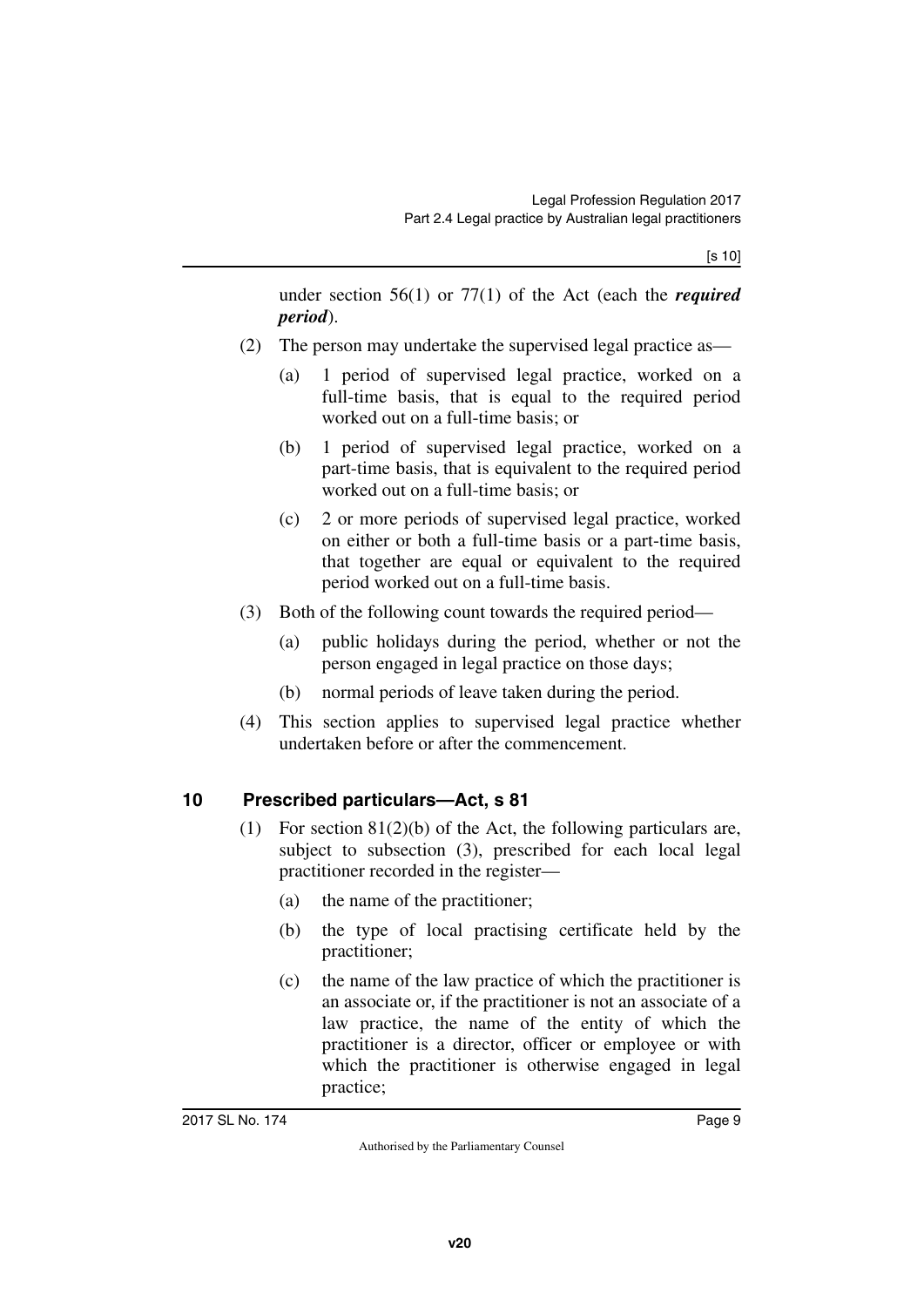[s 10]

- (d) the contact details of the office of the law practice or other entity in this jurisdiction;
- (e) by way of separate additional entry, the name of the law practice or other entity and the contact details of the office of the law practice or other entity—
	- (i) in this jurisdiction; and
	- (ii) in any other jurisdictions in which it has an office, except if the regulatory authority considers those particulars need not be included in relation to an entity that is not a law practice;
- (f) any other particulars about the practitioner, law practice or other entity that the regulatory authority considers should be included.
- (2) A local legal practitioner may, by written notice to a regulatory authority, request that the authority not include any, or any stated, particulars (the *notified particulars*) about the practitioner, law practice or other entity in the register, on the ground that special circumstances justify the notified particulars not being publicly available.

*Example of special circumstances—*

if the safety or wellbeing of a person would be substantially affected by making the particulars publicly available

- (3) If the regulatory authority is satisfied the special circumstances exist, the authority must not include the notified particulars in the register, unless the authority considers the public interest in keeping public access to the notified particulars outweighs any individual interest in the notified particulars not being publicly available.
- (4) Subsection (1) does not limit other information being included in the register at the request, or with the consent, of a local legal practitioner to whom the information relates.

*Example of other information—*

a special area of legal practice the legal practitioner engages in.

(5) In this section—

*contact details*, of an office, means—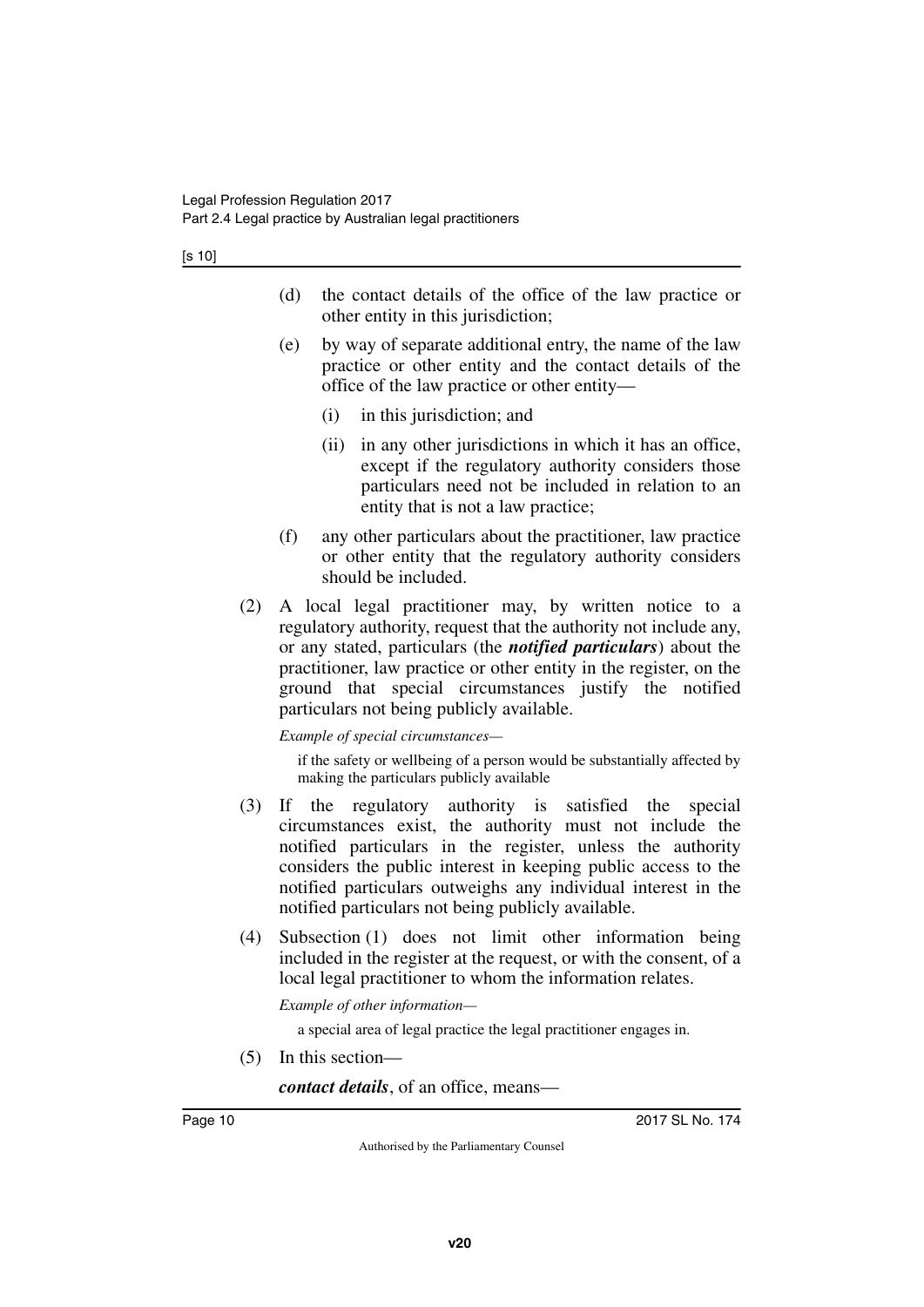- (a) the street address of the office (the address where the office is physically located); and
- (b) the postal address of the office (a post office box number and the location and postcode of the post office), if any; and
- (c) the DX address of the office (the number of the exchange box in a document exchange (DX)), if any.

<span id="page-10-1"></span>*register* means the register kept under section 81(1) of the Act.

# <span id="page-10-0"></span>**Part 2.7 Incorporated legal practices and multidisciplinary partnerships**

### <span id="page-10-3"></span><span id="page-10-2"></span>**11 Corporations prescribed as corporations that are not incorporated legal practices—Act, s 111**

For section 111(3) of the Act, each of the following is prescribed as a corporation that is not an incorporated legal practice—

- (a) a corporation that is a community legal service;
- (b) a corporation that provides legal services to Aboriginal or Torres Strait Islander people if the corporation is a publicly funded, non-profit corporation whose primary purpose is to provide legal services to Aboriginal or Torres Strait Islander people;
- (c) a publicly funded, non-profit corporation (the *representing corporation*) whose primary purpose is to represent a corporation mentioned in paragraph (a) or (b) (the *represented corporation*), to a client of the represented corporation, under an agreement between the representing corporation and the represented corporation.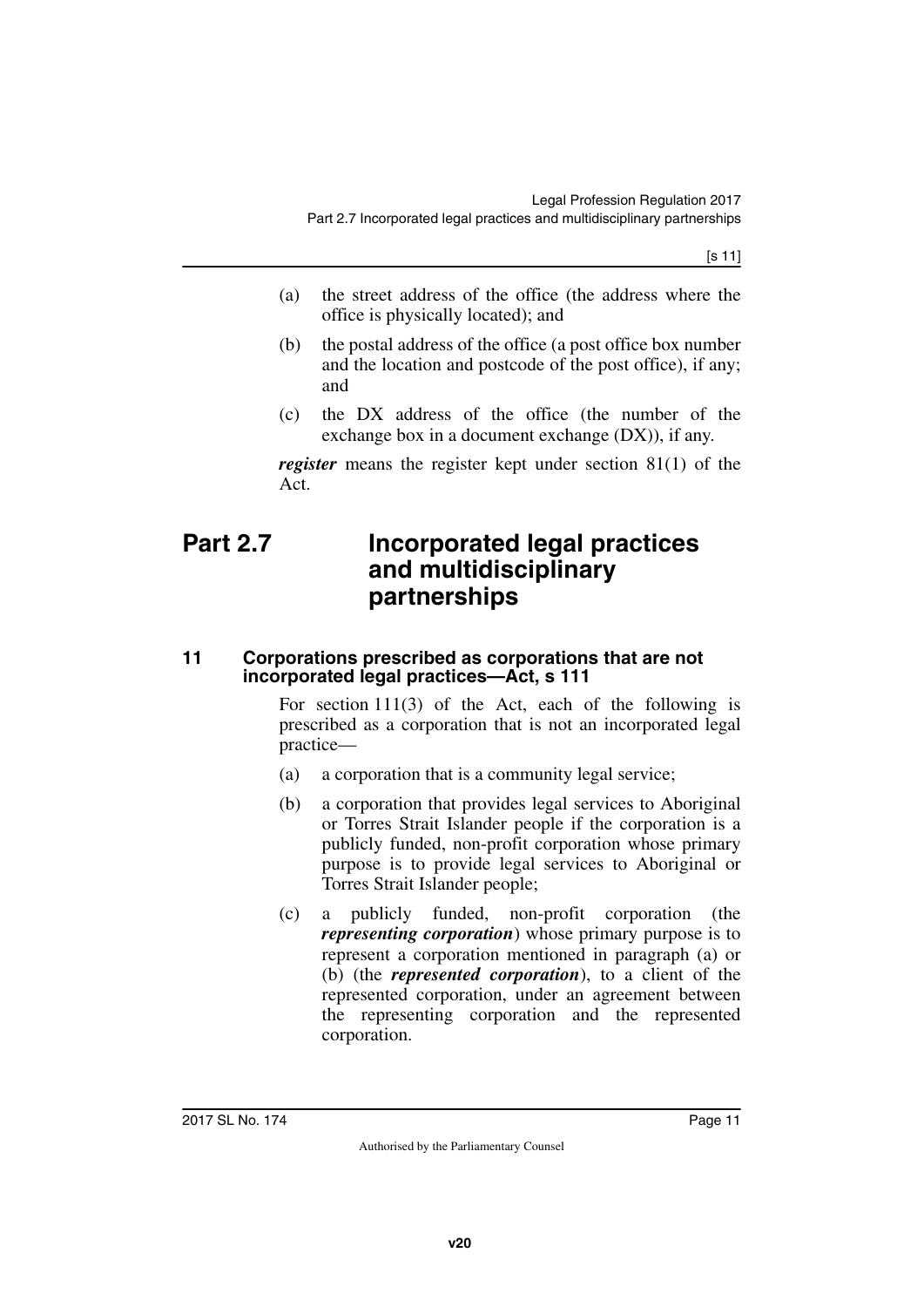[s 12]

### <span id="page-11-1"></span><span id="page-11-0"></span>**12 Prohibition on conduct of managed investment scheme by incorporated legal practice**

Section 112(2) of the Act is declared to be a Corporations legislation displacement provision for the Corporations Act, section 5G, in relation to the Corporations legislation.

*Note—*

The Corporations Act, section 5G, states that if a State law declares a provision of State law to be a Corporations legislation displacement provision for the purposes of that section, any provision of the Corporations legislation with which the State provision would otherwise be inconsistent does not operate to the extent necessary to avoid the inconsistency.

## <span id="page-11-3"></span><span id="page-11-2"></span>**13 Prescribed period for notice of termination of provision of legal services—Act, s 116**

For section 116(1) of the Act, a period of 14 days is prescribed.

# <span id="page-11-4"></span>**14 Disqualifications and prohibitions**

- <span id="page-11-5"></span>(1) This section applies to each of the following—
	- (a) an order made under section 132 of the Act disqualifying a corporation from providing legal services in this jurisdiction;
	- (b) an order made under section 133 of the Act disqualifying a person from managing a corporation that is an incorporated legal practice;
	- (c) an order made under section 158 of the Act prohibiting an Australian legal practitioner from being a partner of a stated person.
- (2) The commissioner or the law society may publicise an order in any way the commissioner or the law society considers appropriate.
- (3) The applicant for an order—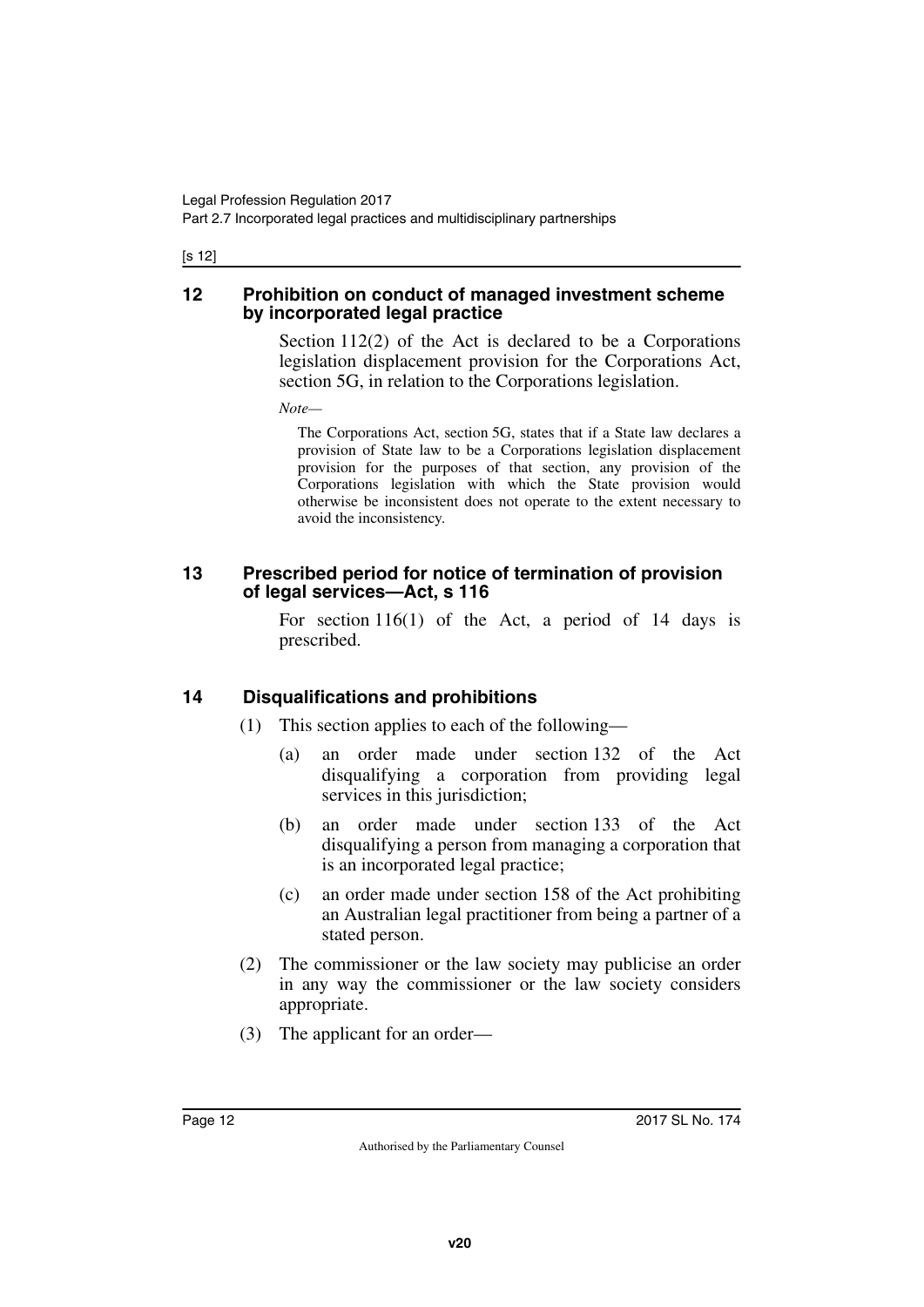[s 14]

- (a) must, after the order is made, give written notice (the *written notice*) of the order to the corresponding authority of every other jurisdiction; and
- (b) may give written notice (also the *written notice*) of the order to any other regulatory authority of any jurisdiction.
- (4) The written notice for an order made under section 132 of the Act—
	- (a) must state—
		- (i) the corporation's name; and
		- (ii) the Australian Company Number (ACN) of the corporation; and
		- (iii) the office or business address of the corporation, as last known to the applicant for the order; and
		- (iv) the date of the order; and
	- (b) may contain other relevant information; and
	- (c) may be accompanied by a copy or summary of, or extract from, the order.
- (5) The written notice for an order made under section 133 or 158 of the Act—
	- (a) must state—
		- (i) the person's name; and
		- (ii) the person's address, as last known to the applicant for the order; and
		- (iii) the date of the order; and
	- (b) may contain other relevant information; and
	- (c) may be accompanied by a copy or summary of, or extract from, the order.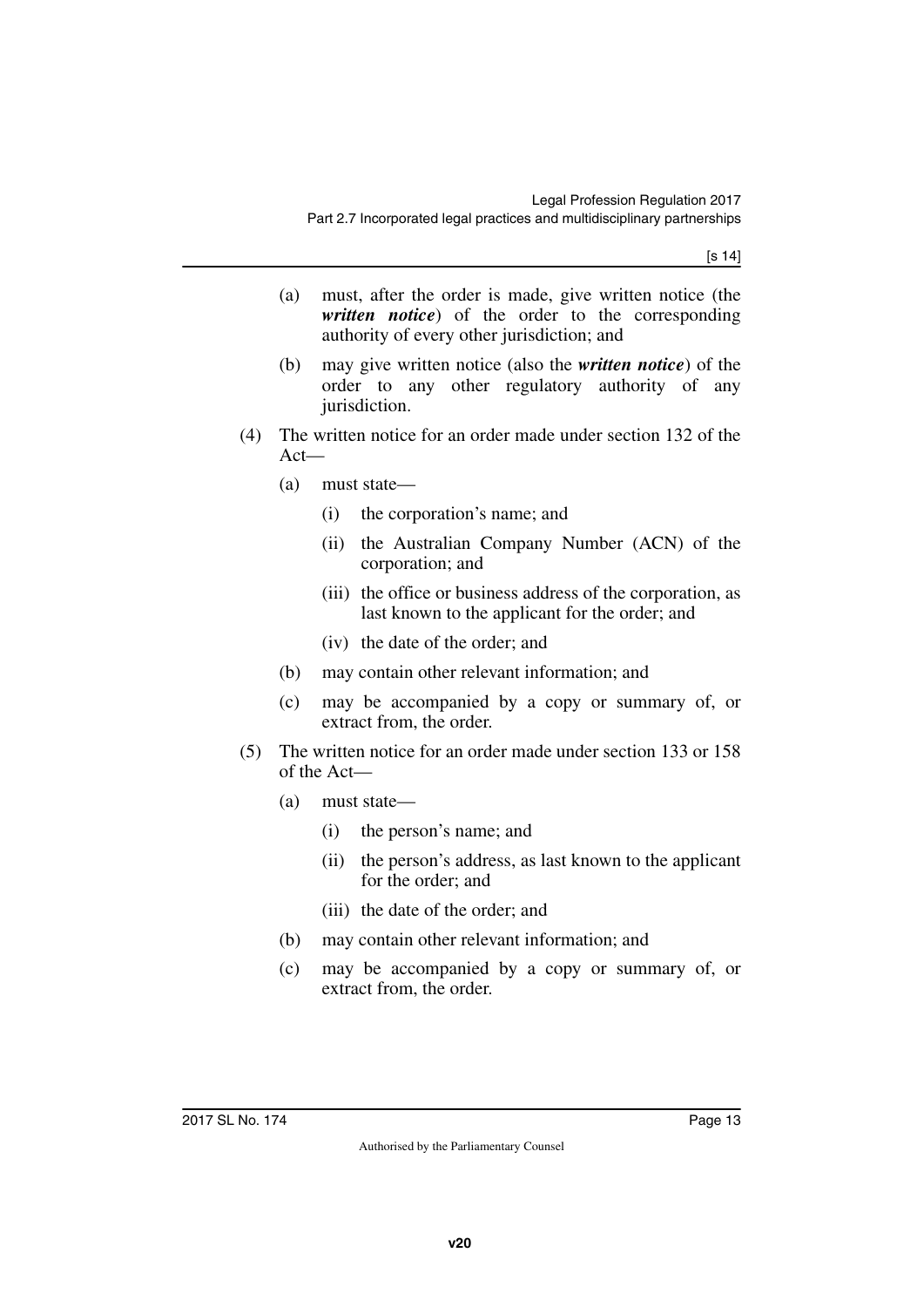<span id="page-13-1"></span><span id="page-13-0"></span>[s 15]

# **Part 2.8 Legal practice by foreign lawyers**

### <span id="page-13-2"></span>**15 Prescribed legal services—Act, s 167**

- <span id="page-13-3"></span>(1) For section  $167(1)(b)$  of the Act, an arbitration proceeding is prescribed if, in the proceeding—
	- (a) the arbitrator is not required to apply the rules of evidence; and
	- (b) knowledge of Australian law is not essential.
- (2) For section  $167(1)(d)$  of the Act, all forms of dispute resolution, other than restricted dispute resolution, are prescribed.
- (3) In this section—

*dispute resolution* means conciliation, mediation and other forms of consensual dispute resolution.

*restricted dispute resolution* means dispute resolution in which participation is restricted to a stated class of persons, that does not include Australian-registered foreign lawyers, under—

- (a) the provisions of other legislation applying to the dispute resolution; or
- (b) the requirements of a body responsible for the dispute resolution; or
- (c) the provisions of a contract that provides for the dispute resolution.

#### <span id="page-13-5"></span><span id="page-13-4"></span>**16 Application of particular provisions to Australian-registered foreign lawyers—Act, s 174**

For section 174(2) of the Act, the following provisions apply to Australian-registered foreign lawyers as if a reference in the provisions to a law practice, or an Australian legal practitioner, were a reference to an Australian-registered foreign lawyer—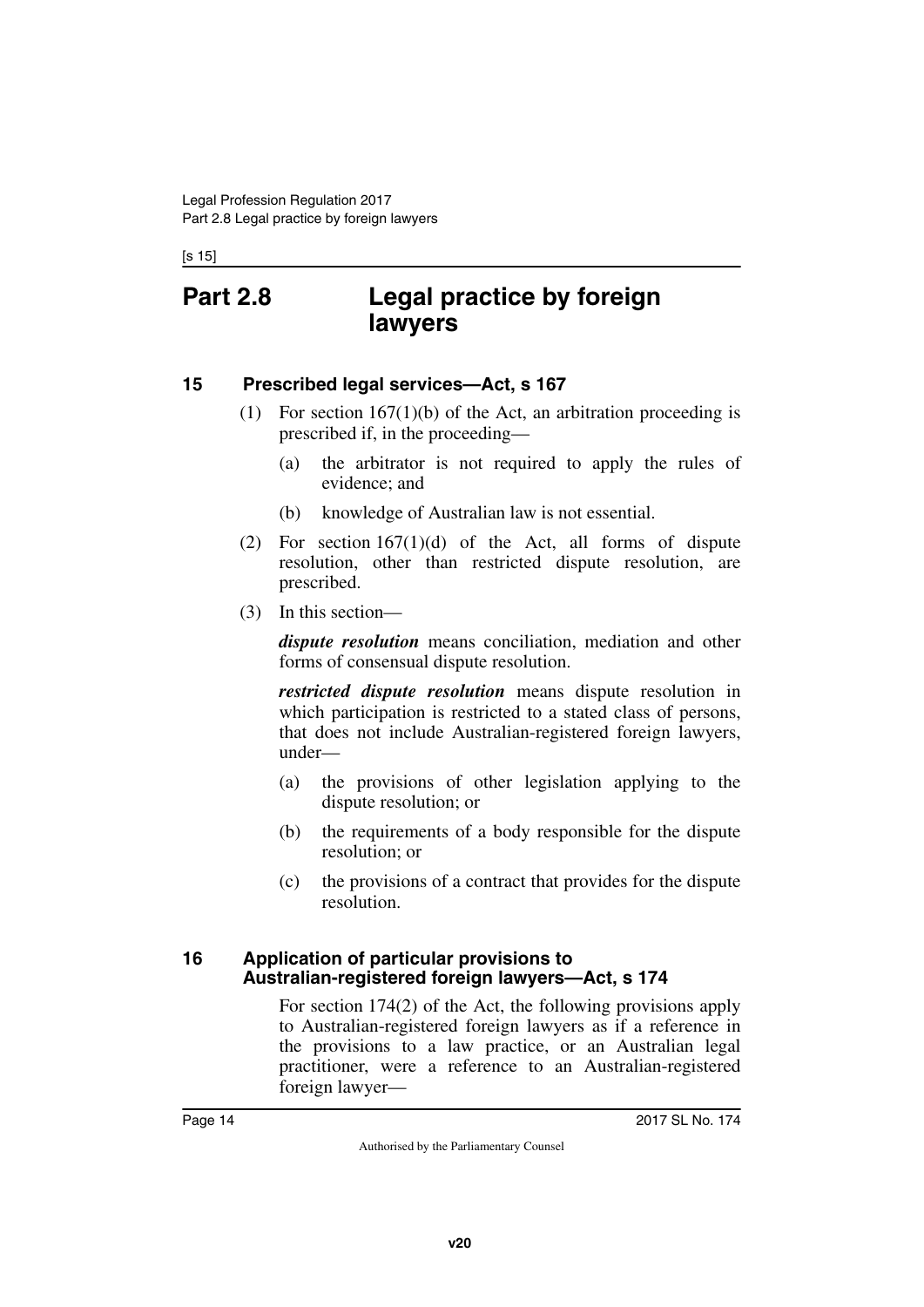[s 17]

- (a) the provisions of part 3.3 of the Act and any other provisions of the Act, other than part 3.6 of the Act, relating to trust money and trust accounts;
- (b) the provisions of part 3.3 and any other provisions of this regulation relating to trust money and trust accounts;
- (c) any provisions of any legal profession rules relating to trust money and trust accounts.

## <span id="page-14-1"></span><span id="page-14-0"></span>**17 Application of pt 3.6 of the Act to particular locally registered foreign lawyers—Act, s 176**

- (1) For section 176 of the Act, this section states how particular provisions of part 3.6 of the Act apply to a locally registered foreign lawyer practising foreign law in this jurisdiction as an associate of a law practice.
- (2) Section 368 of the Act applies to the foreign lawyer as if a reference in that section to a local practising certificate were a reference to a local registration certificate within the meaning of section 163 of the Act.
- (3) Section 369 of the Act applies to the foreign lawyer as if a reference in that section to a local legal practitioner were a reference to a locally registered foreign lawyer.

# <span id="page-14-3"></span><span id="page-14-2"></span>**18 Locally registered foreign lawyers not covered by fidelity fund**

- (1) This section applies to a locally registered foreign lawyer practising foreign law in this jurisdiction otherwise than as an associate of a law practice.
- (2) The foreign lawyer may not practise foreign law in this jurisdiction on behalf of a client unless the foreign lawyer has provided the client with a disclosure statement in relation to the foreign lawyer's lack of cover by the fidelity fund.
- (3) A disclosure statement under subsection (2) is not valid unless—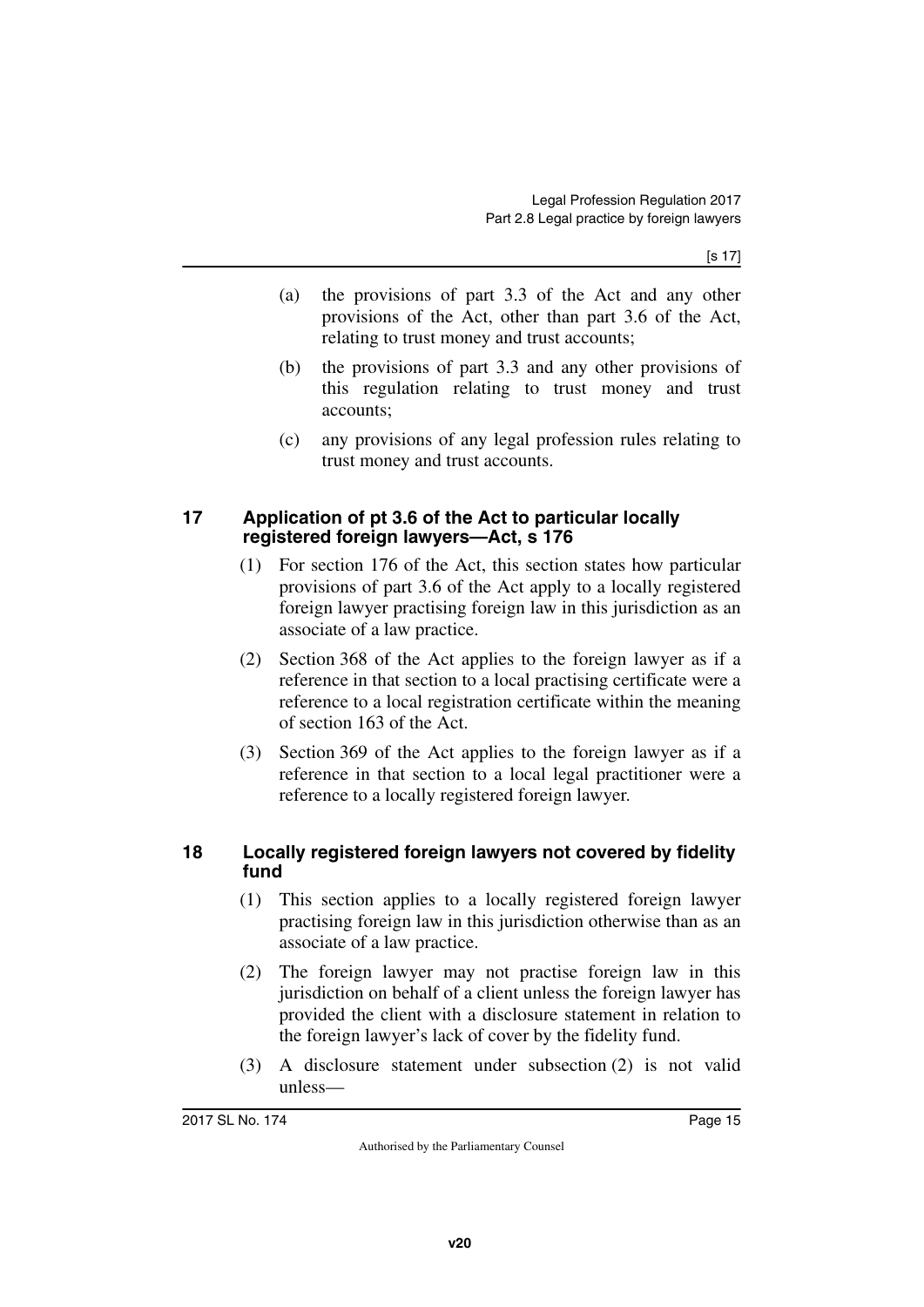#### [s 19]

- (a) it is in writing; and
- (b) it is in English or, if the client does not have a reasonable understanding of English, in some other language of which the client has a reasonable understanding; and
- (c) it states that the foreign lawyer is not covered by the fidelity fund in relation to the practice of foreign law in this jurisdiction; and
- (d) it states that Australian legal practitioners generally are covered by the fidelity fund.

### <span id="page-15-1"></span><span id="page-15-0"></span>**19 Fees for application for grant or renewal of registration as foreign lawyer—Act, s 181**

For section  $181(1)(b)$  of the Act, the following fees are prescribed—

- (a) for an application for the grant of registration as a foreign lawyer—\$296.70;
- (b) for an application for the renewal of registration as a foreign lawyer—\$296.70.

## <span id="page-15-2"></span>**20 Written statement for show cause event—Act, s 192**

<span id="page-15-3"></span>For section 192(2) of the Act, a written statement must be in English.

## <span id="page-15-4"></span>**21 Addressee for notification of offence—Act, s 204**

- <span id="page-15-5"></span>(1) For section 204(3) of the Act, the person to whom a notice is to be given is the secretary of the law society.
- (2) For subsection (1), the notice may be given to the secretary at Law Society House, 179 Ann Street Brisbane, 4000.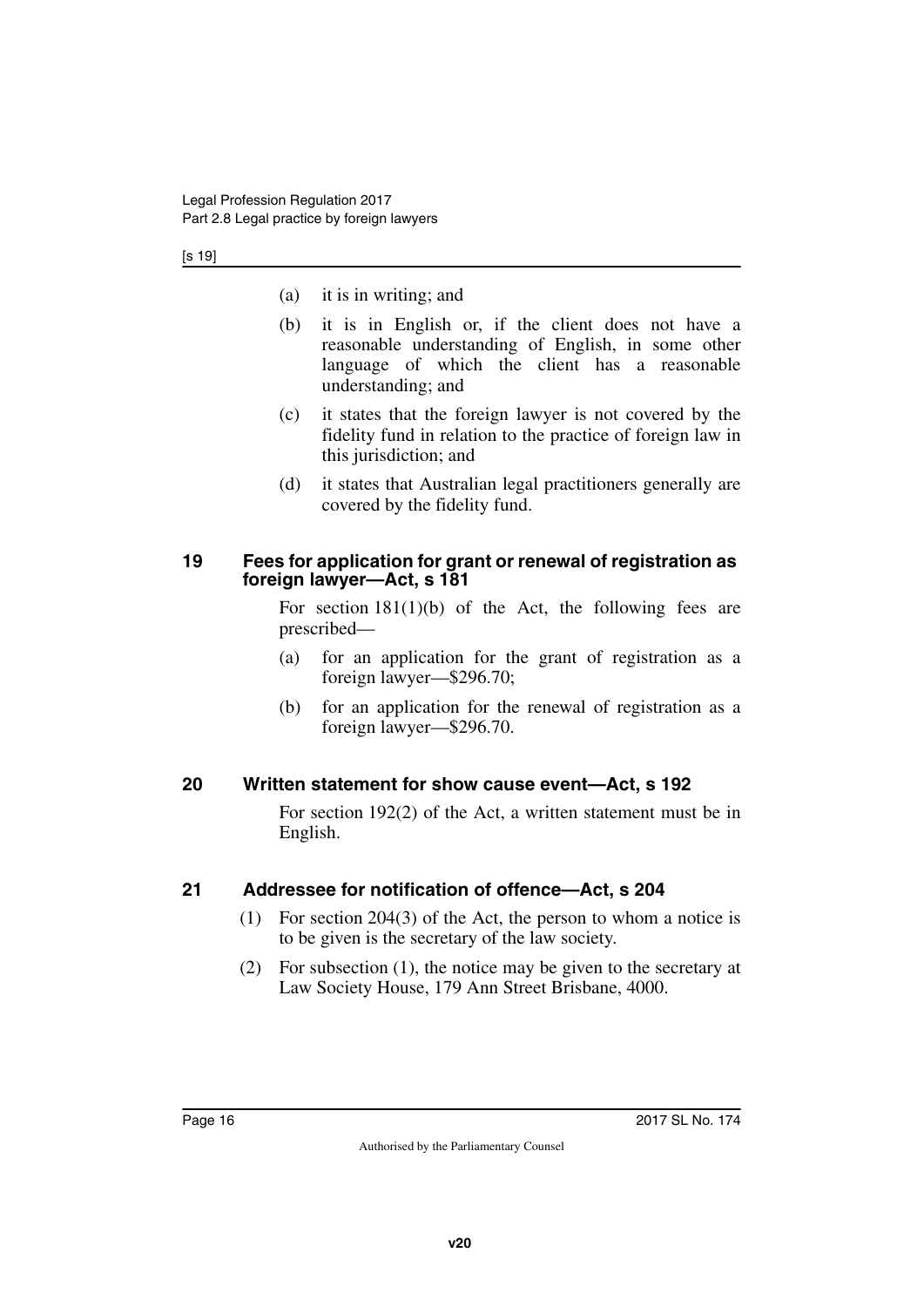# <span id="page-16-0"></span>**22 Prescribed particulars—Act, s 210**

- <span id="page-16-1"></span>(1) For section 210(2)(b) of the Act, the following particulars are, subject to subsection (3), prescribed for each locally registered foreign lawyer recorded in the register—
	- (a) the name of the foreign lawyer;
	- (b) the name of the partnership of which the lawyer is a member or employee or, if the lawyer is not a member or employee of a partnership, the name of the entity of which the lawyer is a director, officer or employee or with which the lawyer is otherwise engaged in legal practice;
	- (c) the contact details of the office of the partnership or other entity in this jurisdiction;
	- (d) by way of separate additional entry, the name of the partnership or other entity and the contact details of the office of the partnership or other entity—
		- (i) in this jurisdiction; and
		- (ii) in any other jurisdictions in which it has an office, except if the law society considers those particulars need not be included in relation to an entity that is not a law practice;
	- (e) details of the foreign registration authority or authorities by which the lawyer is registered to engage in legal practice in a foreign country or foreign countries;
	- (f) any other particulars about the lawyer, partnership or other entity the law society considers should be included.
- (2) A locally registered foreign lawyer may, by written notice to the law society, request the society not to include any or any stated particulars (the *notified particulars*) about the lawyer, partnership or other entity in the register, on the ground that special circumstances justify the notified particulars not being publicly available.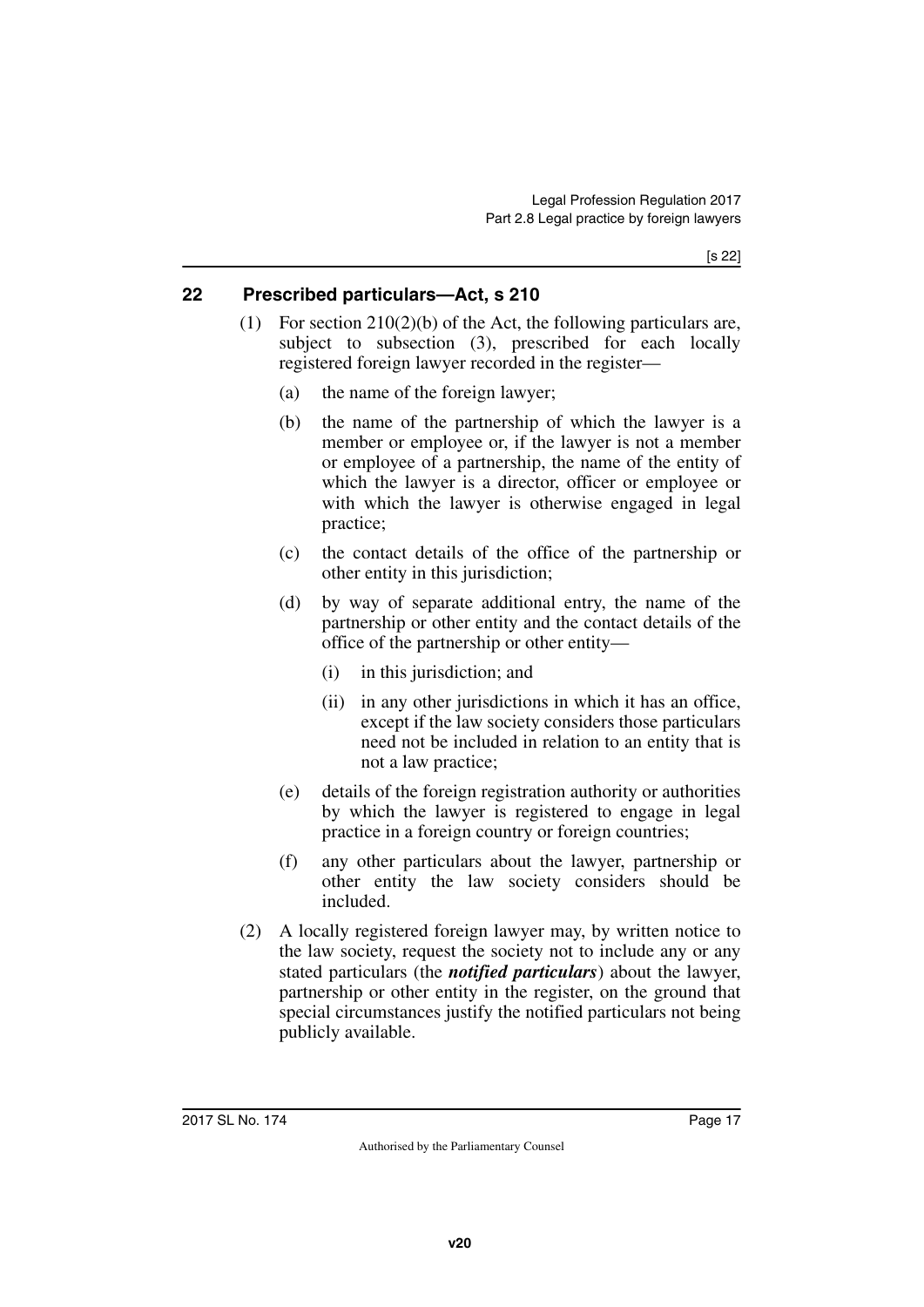#### [s 23]

*Example of special circumstances—*

if the safety or wellbeing of a person would be substantially affected by making the particulars publicly available

- (3) If the law society is satisfied the special circumstances exist, the society must not include the notified particulars in the register, unless the society considers the public interest in keeping public access to the notified particulars outweighs any individual interest in the notified particulars not being publicly available.
- (4) Subsection (1) does not limit other information being included in the register at the request or with the consent of the local legal practitioner.

*Example of other information—*

a special area of legal practice the legal practitioner engages in

(5) In this section—

*contact details*, of an office, means—

- (a) the street address of the office (the address where the office is physically located); and
- (b) the postal address of the office (a post office box number and the location and postcode of the post office), if any; and
- (c) the DX address of the office (the number of the exchange box in a document exchange (DX)), if any.

*register* means the register kept under section 210(1) of the Act.

# <span id="page-17-0"></span>**23 Refund of fees—Act, s 215**

- <span id="page-17-1"></span>(1) This section applies if the registration of a foreign lawyer is suspended or cancelled during its currency other than as the result of a complaint or disciplinary matter.
- (2) For section 215 of the Act, the law society must refund, to the foreign lawyer, a portion of each fee paid in relation to the registration.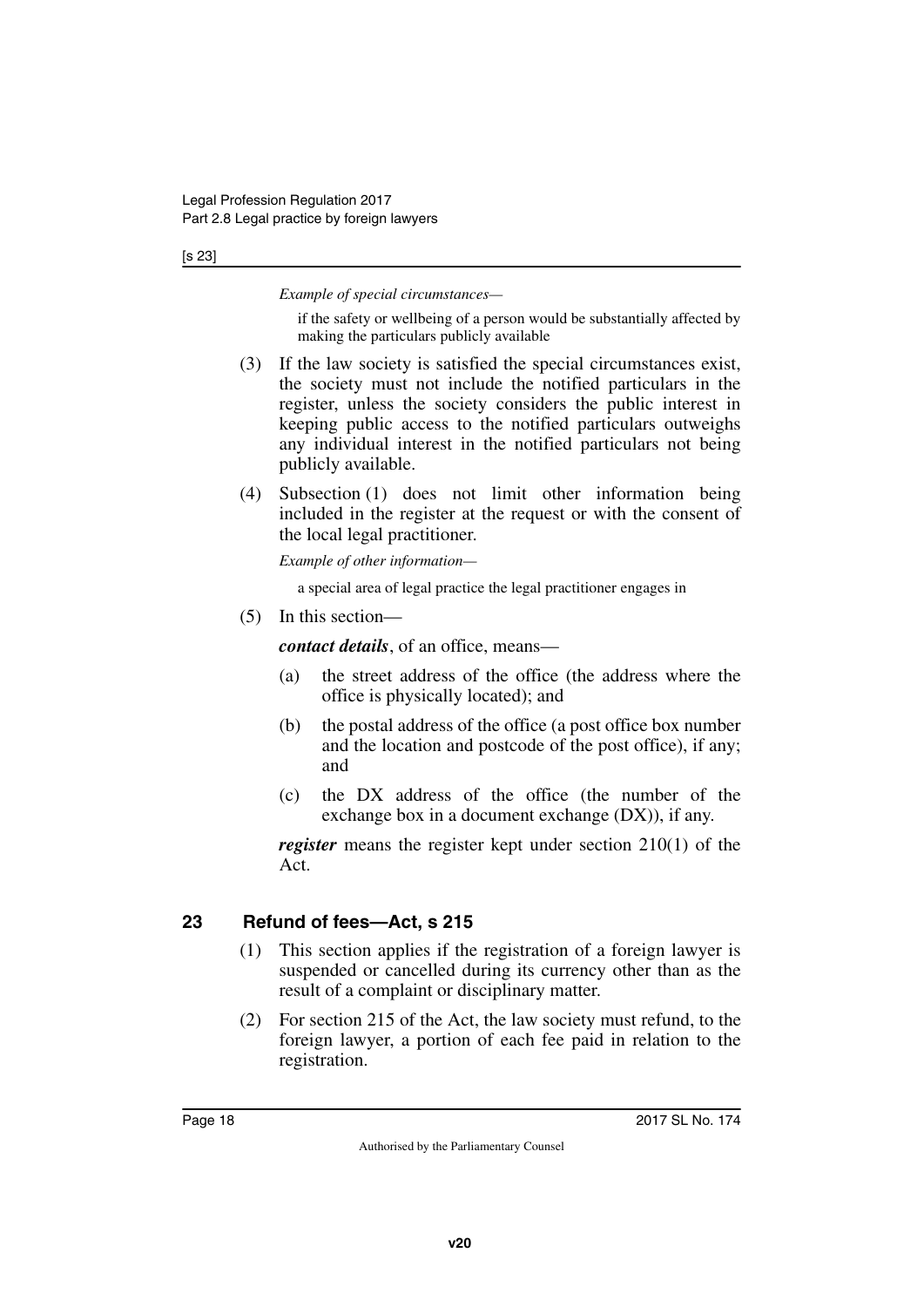- (3) The law society must decide the portion by considering the number of days for which—
	- (a) the registration had effect; and
	- (b) the registration was suspended or cancelled.

# <span id="page-18-0"></span>**Part 3.2 Manner of legal practice**

### <span id="page-18-3"></span><span id="page-18-2"></span>**24 Government legal officers and application of legal profession rules**

<span id="page-18-1"></span>A provision of the solicitors rules or the barristers rules does not apply to a government legal officer if—

- (a) the officer does not hold a local practising certificate granted by the regulatory authority that made the rules; or
- (b) otherwise—compliance with the provision would involve the officer committing an act contrary to, or failing to do an act for a purpose of, another Act that applies to the officer because of the officer's employment or appointment in an entity mentioned in section 12(1) of the Act or section 5.

*Note—*

For the relationship between the solicitors rules or the barristers rules and a provision of this regulation, see section 229 of the Act.

### <span id="page-18-5"></span><span id="page-18-4"></span>**25 Prohibition on law practice and its associates acting as real estate agents for related transactions**

(1) A law practice must not provide legal services to a person relating to a transaction if the law practice has provided services, as a POA licensee or interstate real estate agent, to the person for the transaction.

*Example—*

If a local legal practitioner holds a POA licence and is the real estate agent for the sale of a house, neither the practitioner nor a law practice of which the practitioner is an associate may provide legal services to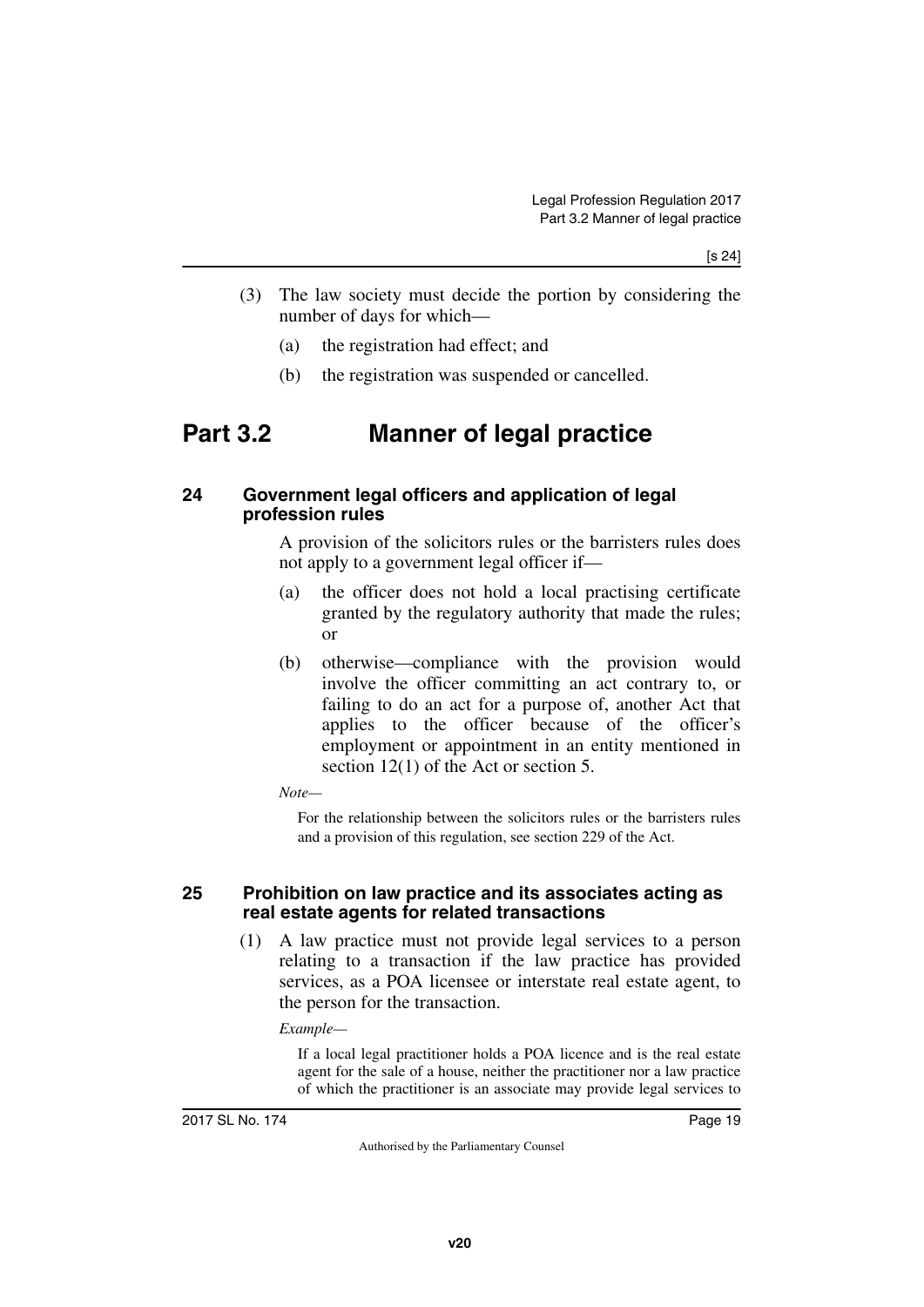#### [s 26]

the seller or purchaser of the house or to an entity that provides financing.

*Note—*

For the relationship between the solicitors rules or the barristers rules and a provision of this regulation, see section 229 of the Act.

(2) In this section—

*interstate real estate agent* means a person who, under a corresponding law within the meaning of the *Property Occupations Act 2014*, may lawfully perform functions under that corresponding law that a POA licensee may perform under the *Property Occupations Act 2014*.

*law practice* includes an associate of the law practice.

<span id="page-19-1"></span>*POA licensee* see section 24(7) of the Act.

### <span id="page-19-0"></span>**26 Restriction on setting fees under administration rules**

A regulatory authority may not set a fee under an administration rule for the grant or renewal of a practising certificate that differs according to whether the legal practitioner is a member of the regulatory authority.

*Note—*

<span id="page-19-3"></span>For the relationship between the administration rules and a provision of this regulation, see section 233 of the Act.

# <span id="page-19-2"></span>**Part 3.3 Trust money and trust accounts**

# <span id="page-19-4"></span>**Division 1 Trust money and trust accounts**

#### <span id="page-19-6"></span>**27 Definitions for division**

<span id="page-19-7"></span><span id="page-19-5"></span>In this division—

*associate*, in relation to a law practice, means an associate of the law practice.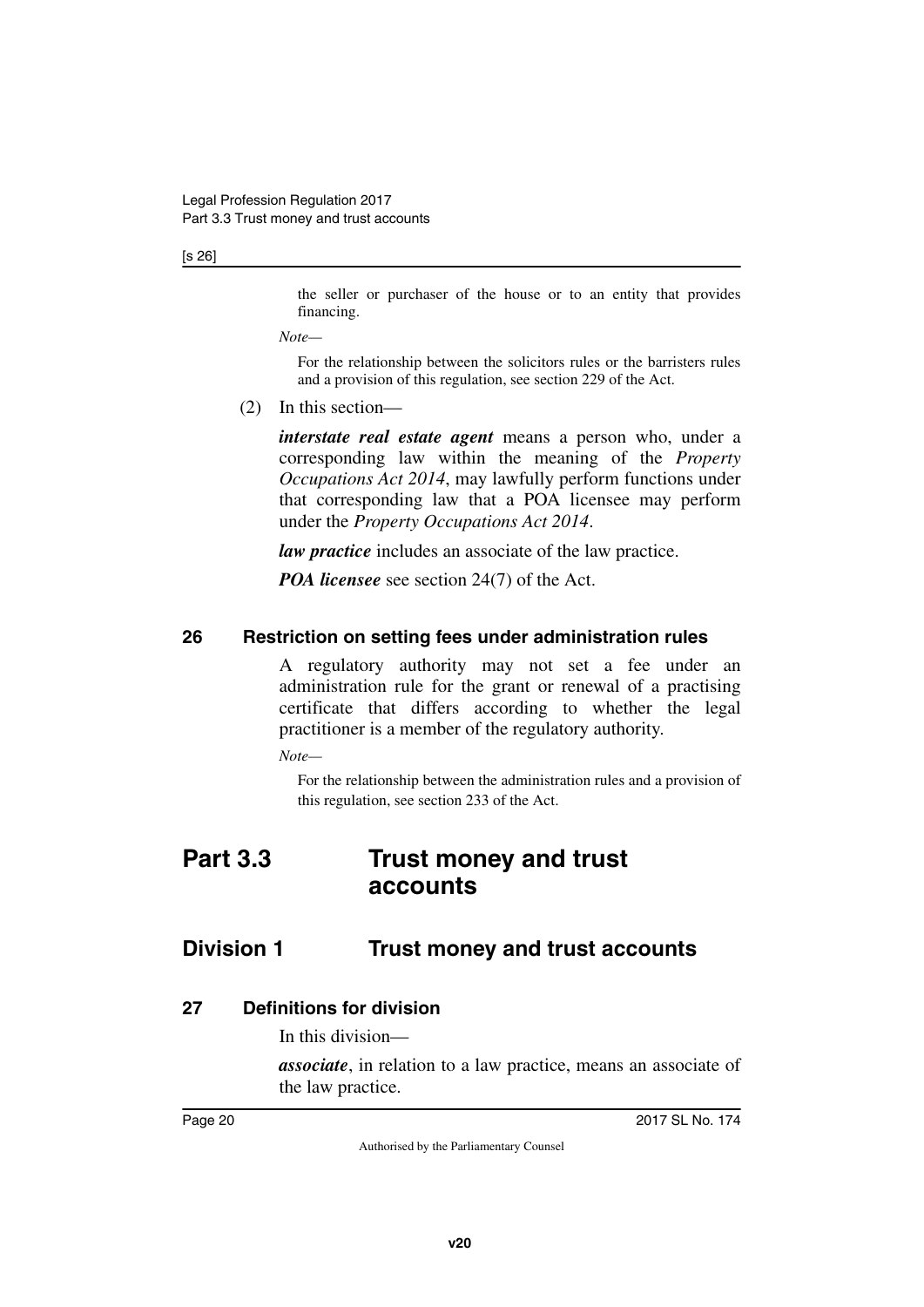*BSB number* means the number assigned to identify a particular branch of a particular ADI.

*Note—*

BSB number is an abbreviation for Bank State Branch number.

*matter description* means a brief phrase or expression assigned by a law practice to describe a matter.

*matter reference* means a number or other reference assigned by a law practice to identify a matter.

*trust money* means trust money to which this division applies under section 28.

# <span id="page-20-0"></span>**28 Application of division**

- <span id="page-20-1"></span>(1) This division applies to a law practice in relation to—
	- (a) trust money received by the practice in this jurisdiction, unless the practice has an office in one or more other jurisdictions but not in this jurisdiction; and
	- (b) trust money received by the practice in another jurisdiction, if the practice has an office in this jurisdiction but in no other jurisdiction; and
	- (c) trust money received by the practice in another jurisdiction, if the practice has an office in—
		- (i) this jurisdiction; and
		- (ii) one or more other jurisdictions but not in the jurisdiction in which the money was received;

unless the money is dealt with under the corresponding law of a jurisdiction in which the practice has an office.

(2) However, sections 29 to 32 apply only to a law practice that keeps trust records, including records relating to controlled money, using a computerised accounting system.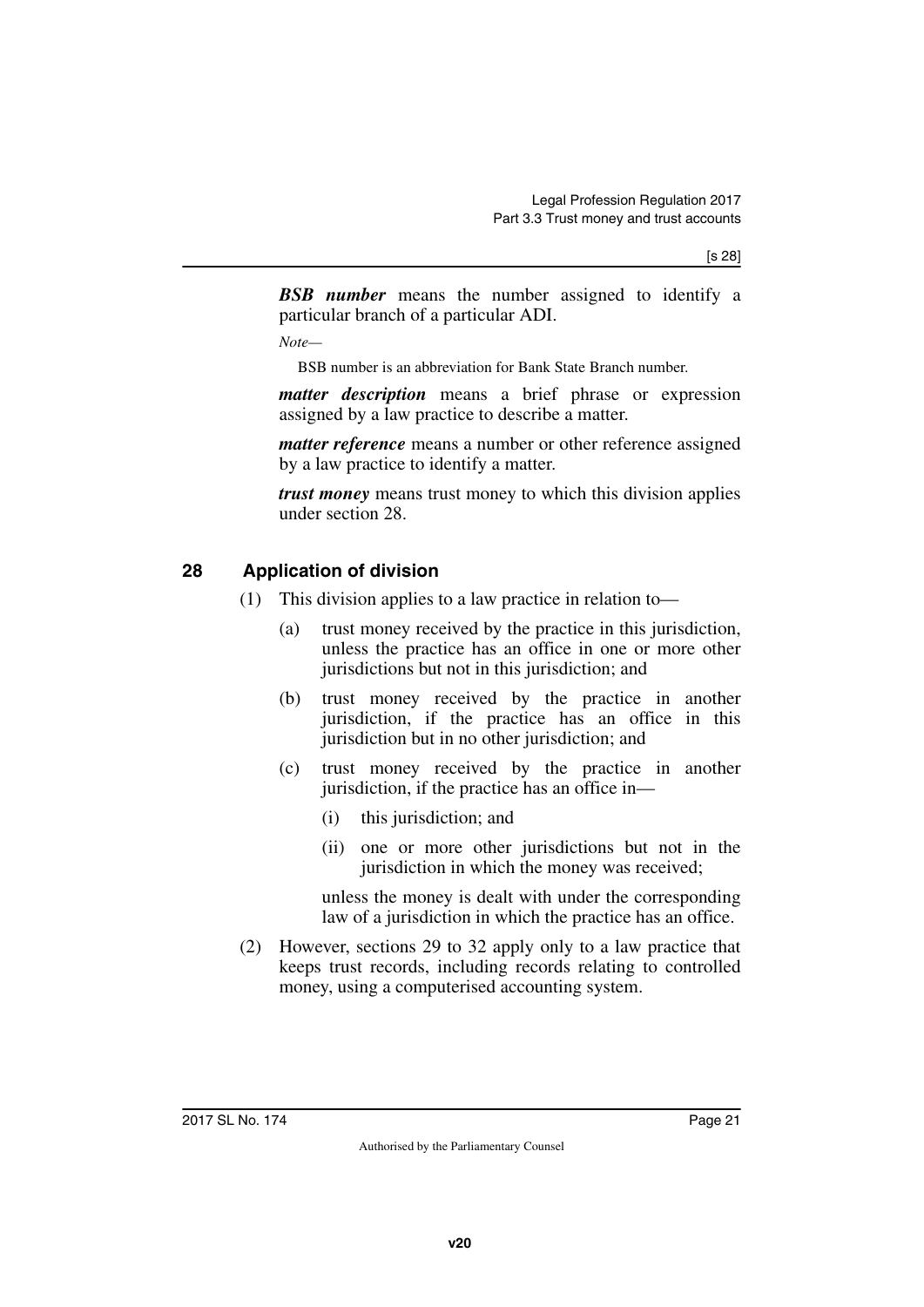#### [s 29]

# <span id="page-21-0"></span>**29 Keeping and printing trust records**

- <span id="page-21-1"></span>(1) The law practice must maintain and keep, in printed form or in readable and printable form, the following copies of trust records—
	- (a) a copy of trust account receipts and payments cash books as at the end of each named month;
	- (b) a copy of reconciliation statements prepared under section 44 as at the end of each named month;
	- (c) a copy of lists of trust ledger accounts and their balances as at the end of each named month;
	- (d) a copy of lists of controlled money accounts and their balances as at the end of each named month.
- (2) The law practice must—
	- (a) print a paper copy of trust ledger accounts, the controlled money movement records and the trust transfer journal before they are archived or deleted from the system; and
	- (b) on request by an investigator, provide to the investigator a printed copy of trust ledger accounts and controlled money account details.
- (3) The copies of trust records, as at the end of a named month under subsection  $(1)(a)$  to  $(d)$ , must be prepared within 15 working days after the end of the named month.
- (4) The paper copies printed under subsection (2) must be kept by the law practice, unless they have been provided on request under that subsection.

# <span id="page-21-2"></span>**30 Chronological record of information to be made**

- <span id="page-21-3"></span>(1) The law practice must make a record, compiled in chronological sequence, of the creation, amendment or deletion of information in its computerised accounting system in relation to the following—
	- (a) client name;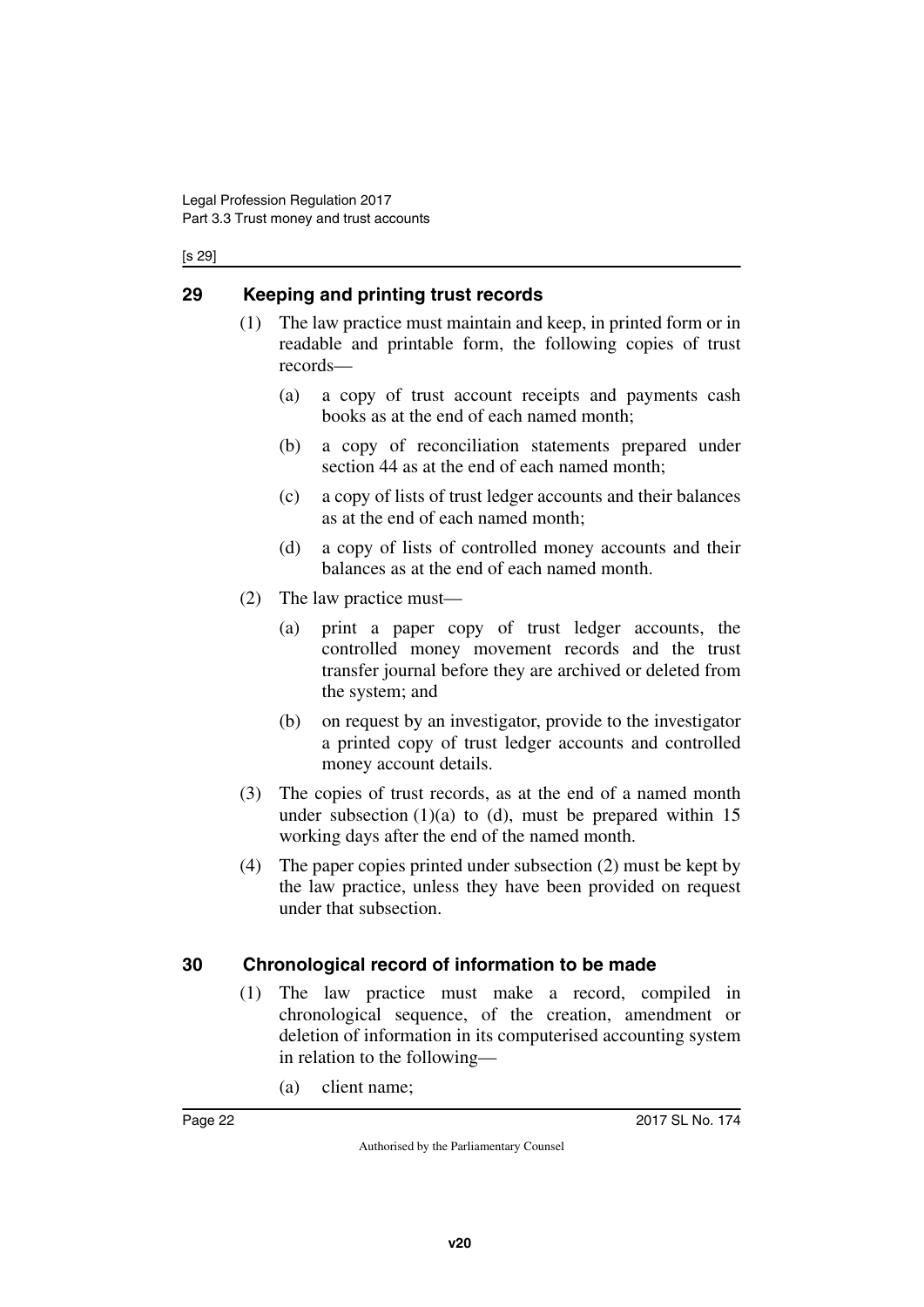- (b) client address;
- (c) matter reference;
- (d) matter description;
- (e) ledger account number or other descriptor.
- <span id="page-22-1"></span>(2) The law practice must keep the record.

## <span id="page-22-0"></span>**31 Requirements regarding computer accounting systems**

- (1) The law practice must ensure its computerised accounting system is not capable of accepting, in relation to a trust ledger account, the entry of a transaction resulting in a debit balance to the account, unless a contemporaneous record of the transaction is made in a way that enables the production in a permanent form, on demand, of a separate chronological report of all occurrences of that kind.
- (2) The law practice must ensure the system is not capable of deleting a trust ledger account unless—
	- (a) the balance of the account is zero and all outstanding cheques have been presented; and
	- (b) when the account is deleted, a copy of the account is kept in a permanent form.
- (3) The law practice must ensure any entry in a record produced in a permanent form appears in chronological sequence.
- (4) The law practice must ensure each page of each printed record is numbered sequentially or is printed in a way that no page can be extracted.
- (5) The law practice must ensure its computerised accounting system is not capable of amending the particulars of a transaction already recorded otherwise than by a transaction separately recorded that makes the amendment.
- (6) The law practice must ensure its computerised accounting system requires input in every field of a data entry screen intended to receive information required by this division to be included in trust records.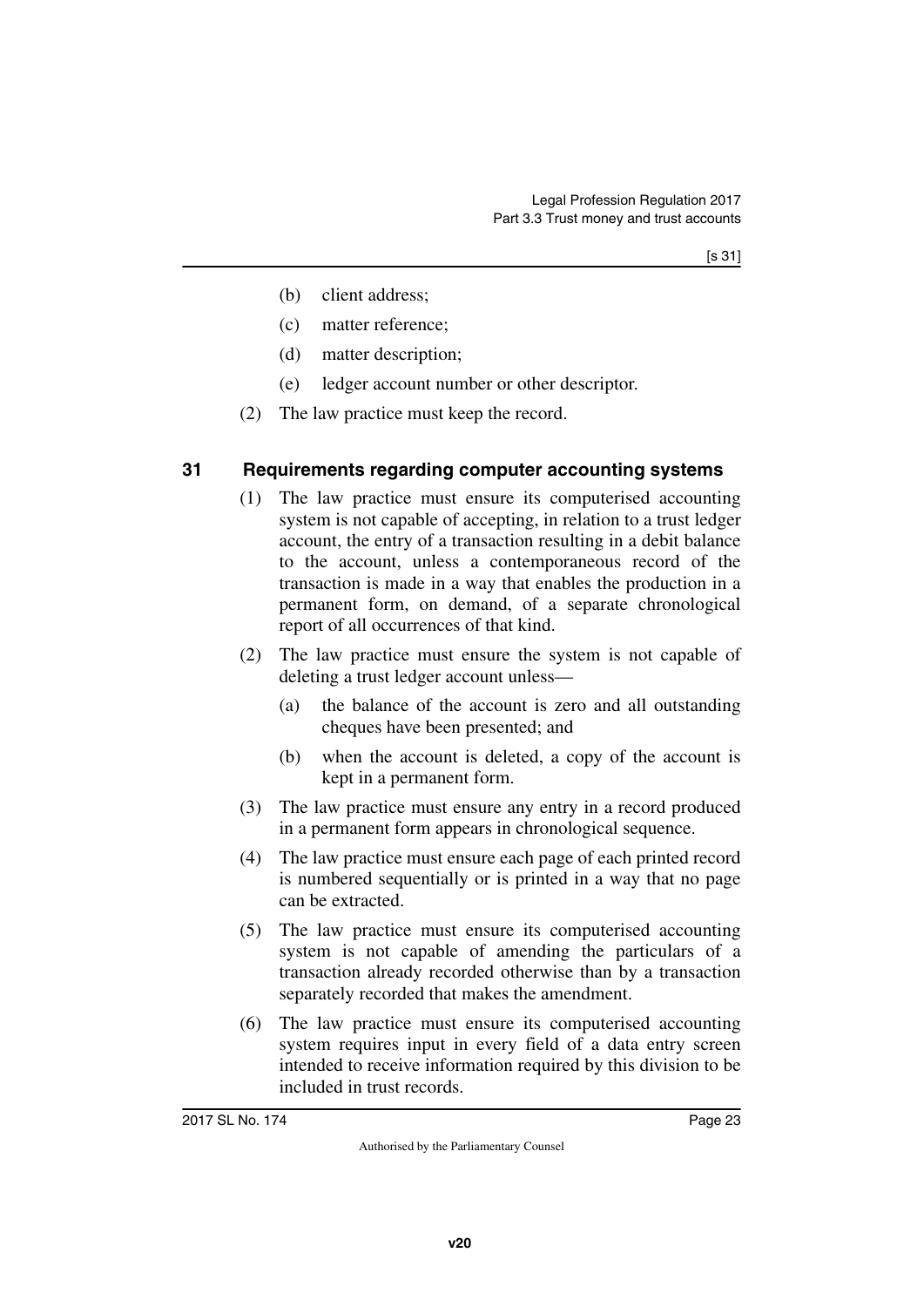[s 32]

# <span id="page-23-0"></span>**32 Backups**

<span id="page-23-1"></span>The law practice must ensure—

- (a) a backup copy of all records required by this division is made at least once each month; and
- (b) each backup copy is kept by the law practice; and
- (c) a complete set of backup copies is kept in a separate location that prevents any incident, that may adversely affect the records, from affecting the backup copy.

# <span id="page-23-2"></span>**33 Establishment of general trust account—Act, s 247**

- <span id="page-23-3"></span>(1) A law practice must, after receiving trust money that is required to be paid into a general trust account, establish a compliant general trust account if the practice does not already have a compliant general trust account.
- (2) Subsection (1) does not prevent a law practice from establishing a compliant general trust account at any time.
- (3) A general trust account is *compliant* if—
	- (a) the account is established in this jurisdiction, at any time, with an approved ADI; and
	- (b) the account is and will be kept in this jurisdiction; and
	- (c) the name of the account includes—
		- (i) the name of the law practice or the business name under which the law practice engages in legal practice; and
		- (ii) the expression 'law practice trust account' or 'law practice trust a/c'; and
	- (d) the account is of a kind that is, for the time being, approved by the law society.
- (4) Subsection (3)(c) does not apply to an account established in this jurisdiction before 1 July 2007.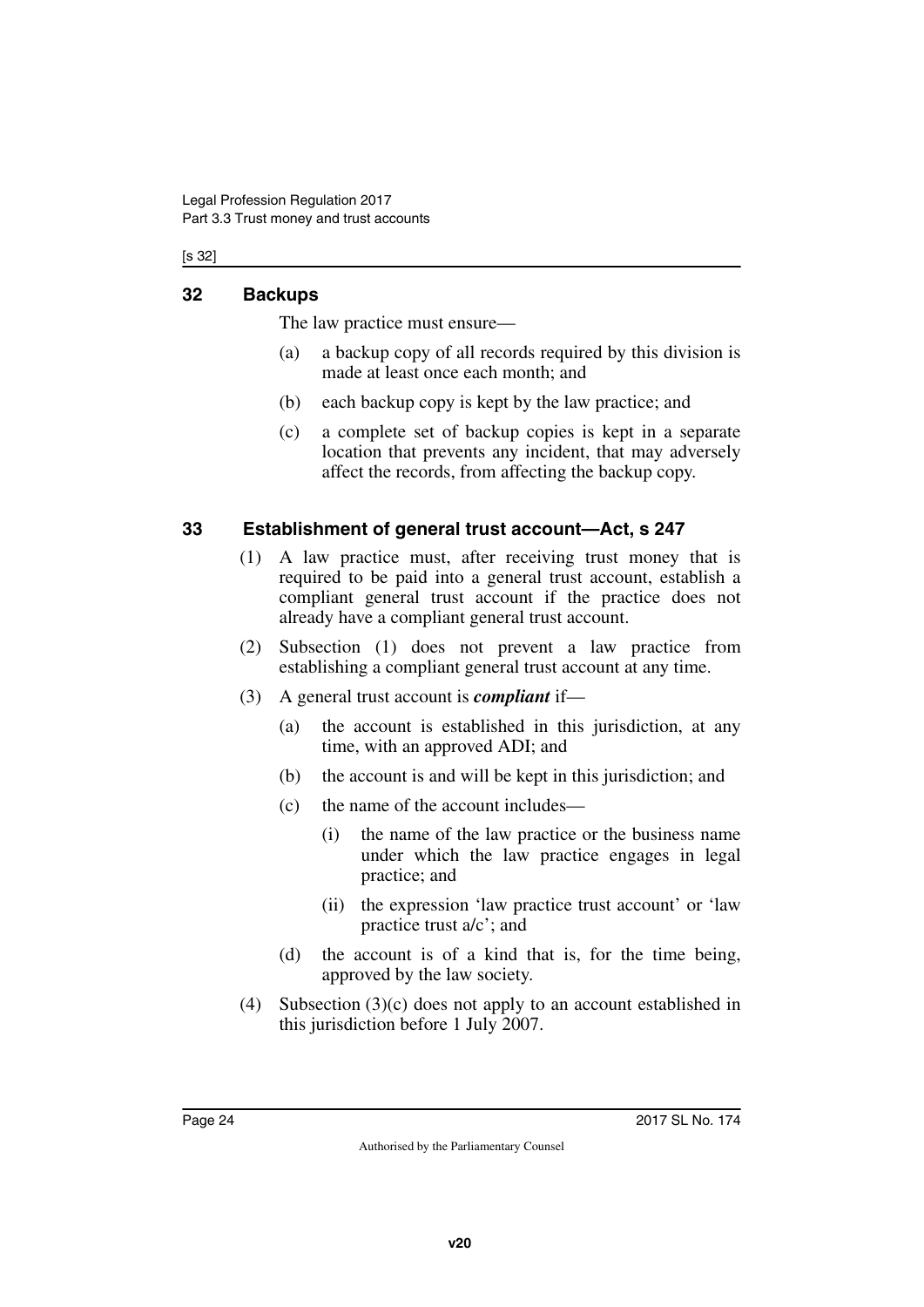(5) Subsection  $(3)(c)(ii)$  does not require the repetition of the words 'law practice' if those words form part of the name or business name of the law practice.

# <span id="page-24-0"></span>**34 Receipting of trust money**

- <span id="page-24-1"></span>(1) This section applies if a law practice receives trust money that is required to be paid into a general trust account.
- (2) After receiving the trust money, the law practice must make out a receipt.
- (3) The receipt must be made—
	- (a) after the trust money is received, except as provided by paragraph (b); or
	- (b) for trust money received by direct deposit—after the law practice receives or accesses notice or confirmation, in written or electronic form, of the deposit from the ADI concerned.

*Note—*

Under section 18 of the Act, if no time is provided or allowed for doing something under the Act, the thing is to be done as soon as practicable.

- (4) The receipt, containing the required particulars, must be made out in duplicate, whether by way of making a carbon copy or otherwise, unless at the time the receipt is made out the required particulars are recorded by computer program in the trust account receipts cash book.
- (5) For subsection (4), the following particulars are *required particulars*—
	- (a) the date the receipt is made out and, if different, the date of receipt of the money;
	- (b) the amount of money received;
	- (c) the form in which the money was received;
	- (d) the name of the person from whom the money was received;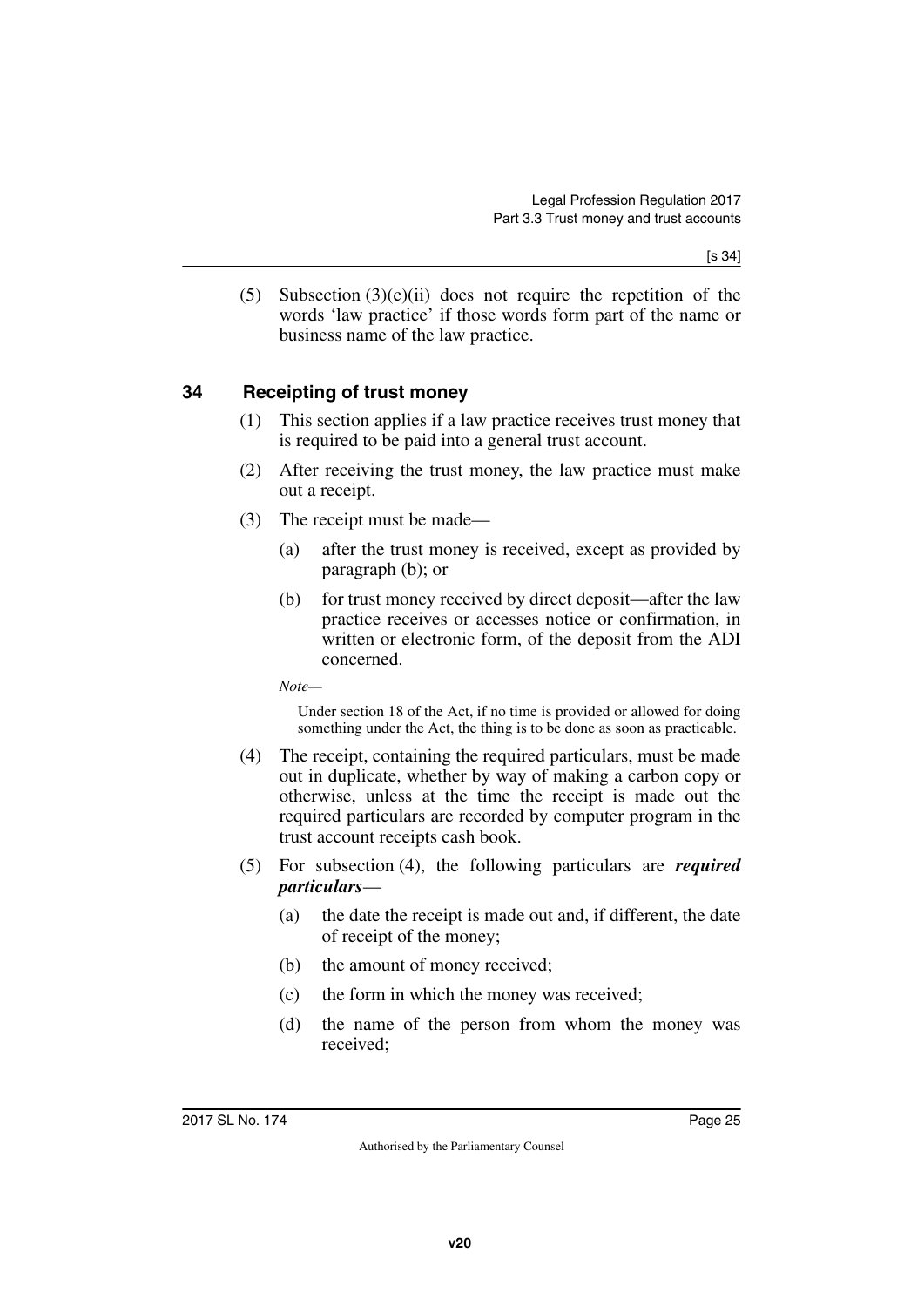[s 35]

- (e) details clearly identifying the name of the client in relation to whom the money was received and the matter description and matter reference;
- (f) particulars sufficient to identify the purpose for which the money was received;
- $(g)$  the name of the law practice, or the business name under which the law practice engages in legal practice, and the expression 'trust account' or 'trust a/c';
- (h) the name of the person who made out the receipt;
- (i) the number of the receipt.
- (6) The original receipt must be delivered, on request, to the person from whom the trust money was received.
- (7) Receipts must be consecutively numbered and issued in consecutive sequence.
- (8) If a receipt is cancelled or not delivered, the original receipt must be kept.

# <span id="page-25-0"></span>**35 Deposit records for trust money**

- <span id="page-25-1"></span>(1) This section applies if a law practice receives trust money that is required to be paid into a general trust account and the money is not paid into a general trust account by direct deposit.
- (2) A deposit record must be produced to the approved ADI at the time the deposit is made.
- (3) The following particulars must be recorded on the deposit record—
	- (a) the date of the deposit;
	- (b) the amount of the deposit;
	- (c) whether the deposit consists of cheques, notes or coins, and the amount of each;
	- (d) for each cheque—
		- (i) the name of the drawer of the cheque; and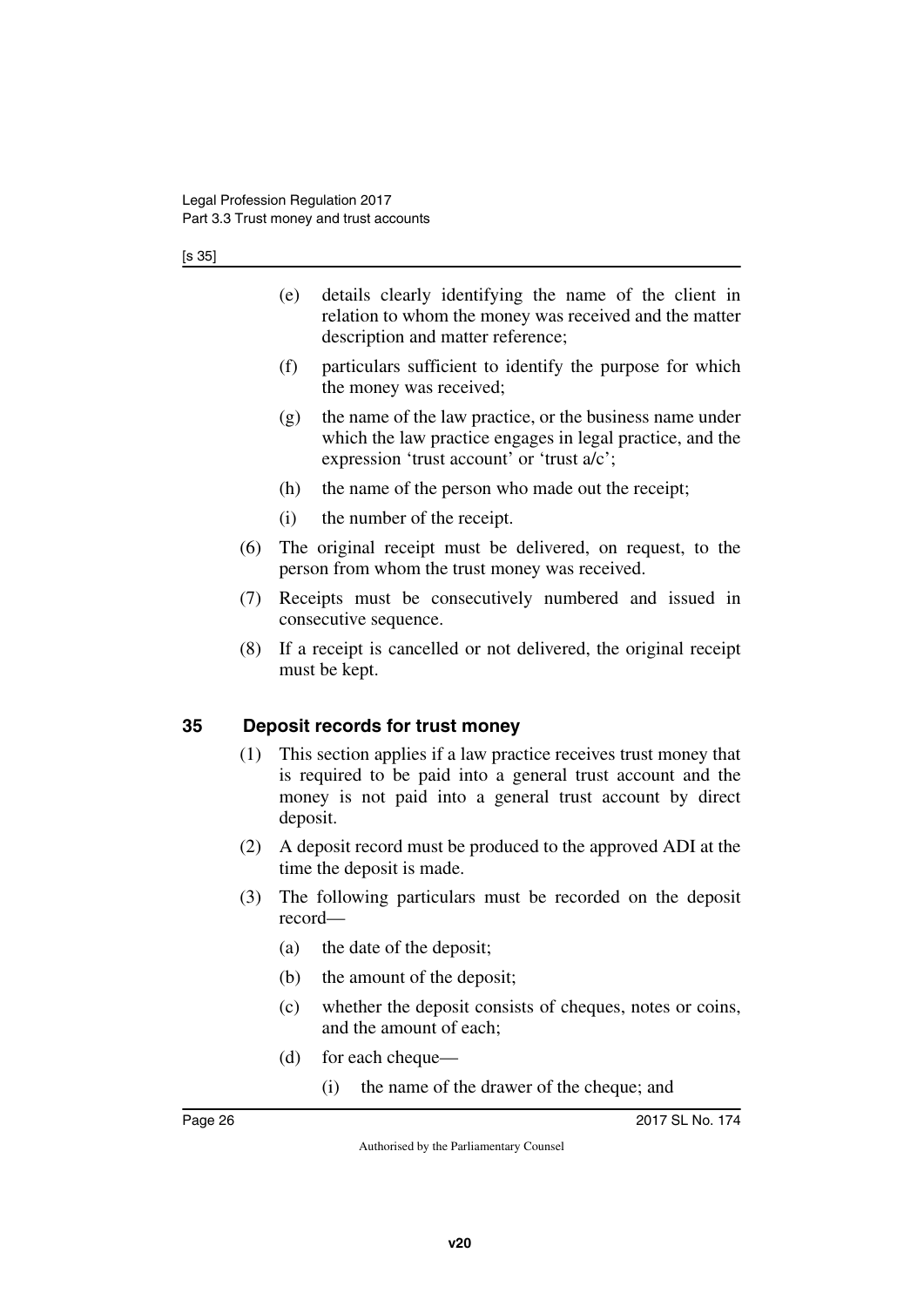- (ii) the name and branch, or BSB number, of the ADI on which the cheque is drawn; and
- (iii) the amount of the cheque.
- (4) The deposit record must be made out in duplicate, whether by way of making a carbon copy or otherwise.
- (5) The duplicate deposit record must be kept for each deposit to the general trust account and must be kept in a deposit book or be otherwise securely filed in the order in which the deposits were made.

### <span id="page-26-1"></span><span id="page-26-0"></span>**36 Period for keeping direction for non-deposit of trust money in general trust account—Act, s 248**

For section 248(3) of the Act, the prescribed period is the period—

- (a) beginning when the law practice receives the written direction; and
- (b) ending 7 years after finalisation of the matter to which the direction relates.

# <span id="page-26-2"></span>**37 Payment by cheque**

- <span id="page-26-3"></span>(1) This section applies to the withdrawal of trust money from a general trust account of a law practice by cheque.
- (2) The cheque—
	- (a) must be made payable to or to the order of a stated person or persons and not to bearer or cash; and
	- (b) must be crossed 'not negotiable'; and
	- (c) must include—
		- (i) the name of the law practice or the business name under which the law practice engages in legal practice; and
		- (ii) the expression 'law practice trust account' or 'law practice trust a/c'.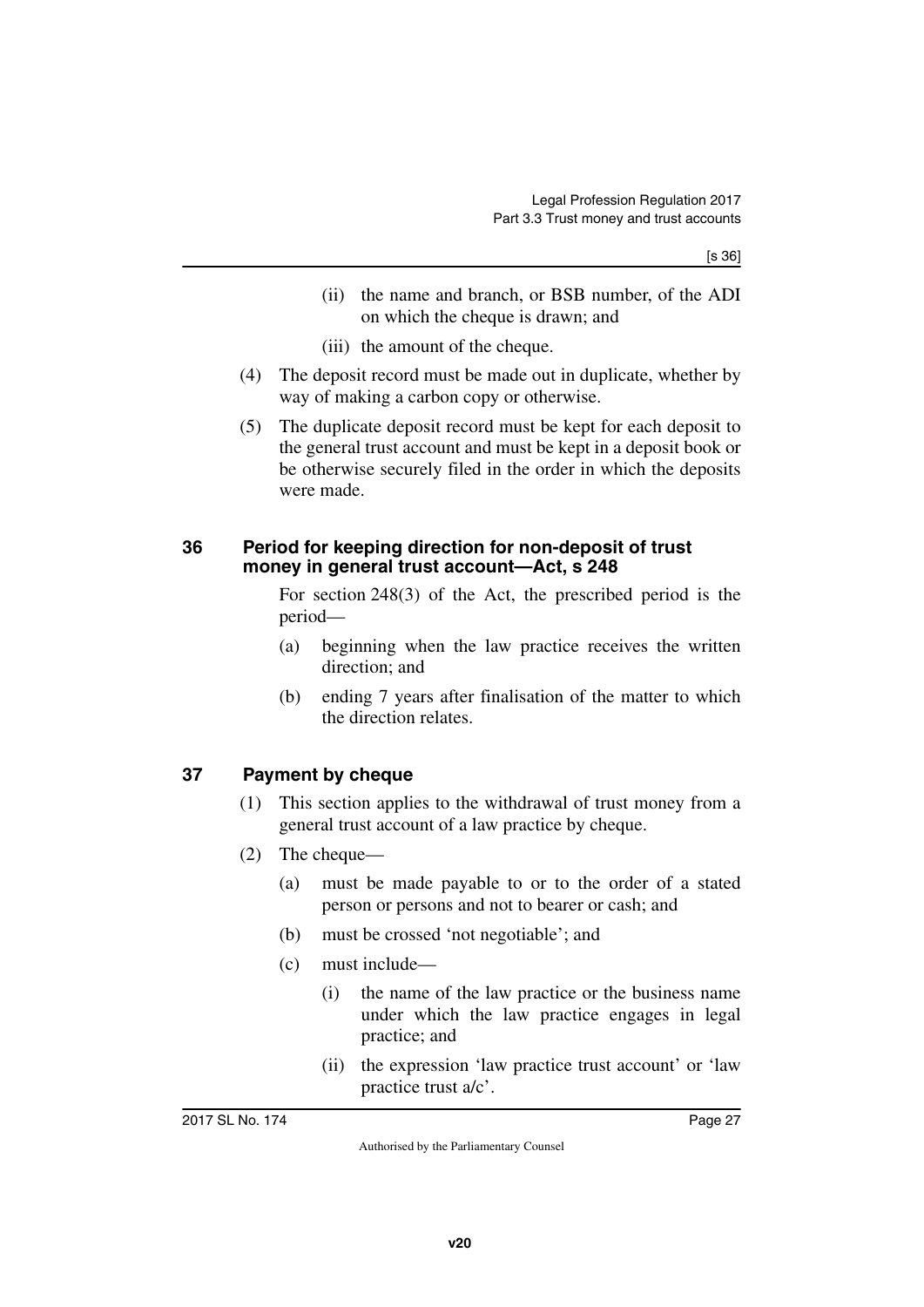#### [s 37]

- (3) The cheque must be signed—
	- (a) by an authorised principal of the law practice; or
	- (b) if a principal mentioned in paragraph (a) is not available—
		- (i) by an authorised legal practitioner associate; or
		- (ii) by an authorised Australian legal practitioner who holds an unrestricted practising certificate authorising the receipt of trust money; or
		- (iii) by 2 or more authorised associates jointly.
- (4) A written record of the required particulars (including a record in the form of a cheque butt) must be kept of each payment made by cheque, whether by way of making a carbon copy or otherwise, unless at the time the cheque is issued those particulars are recorded by computer program in the trust account payments cash book.
- (5) If, at the time the cheque is issued, the required particulars are recorded by computer program in the trust account payments cash book, a written record must be kept that is sufficient to enable the accuracy of the particulars recorded by the computer program to be verified.
- (6) For subsections (4) and (5), the following particulars are *required particulars*—
	- (a) the date and number of the cheque;
	- (b) the amount ordered to be paid by the cheque;
	- (c) the name of the person to whom the payment is to be made or, for a cheque made payable to an ADI, the name of the ADI and the name of the person receiving the benefit of the payment;
	- (d) details clearly identifying the name of the person on whose behalf the payment was made and the matter reference;
	- (e) details clearly identifying the ledger account to be debited;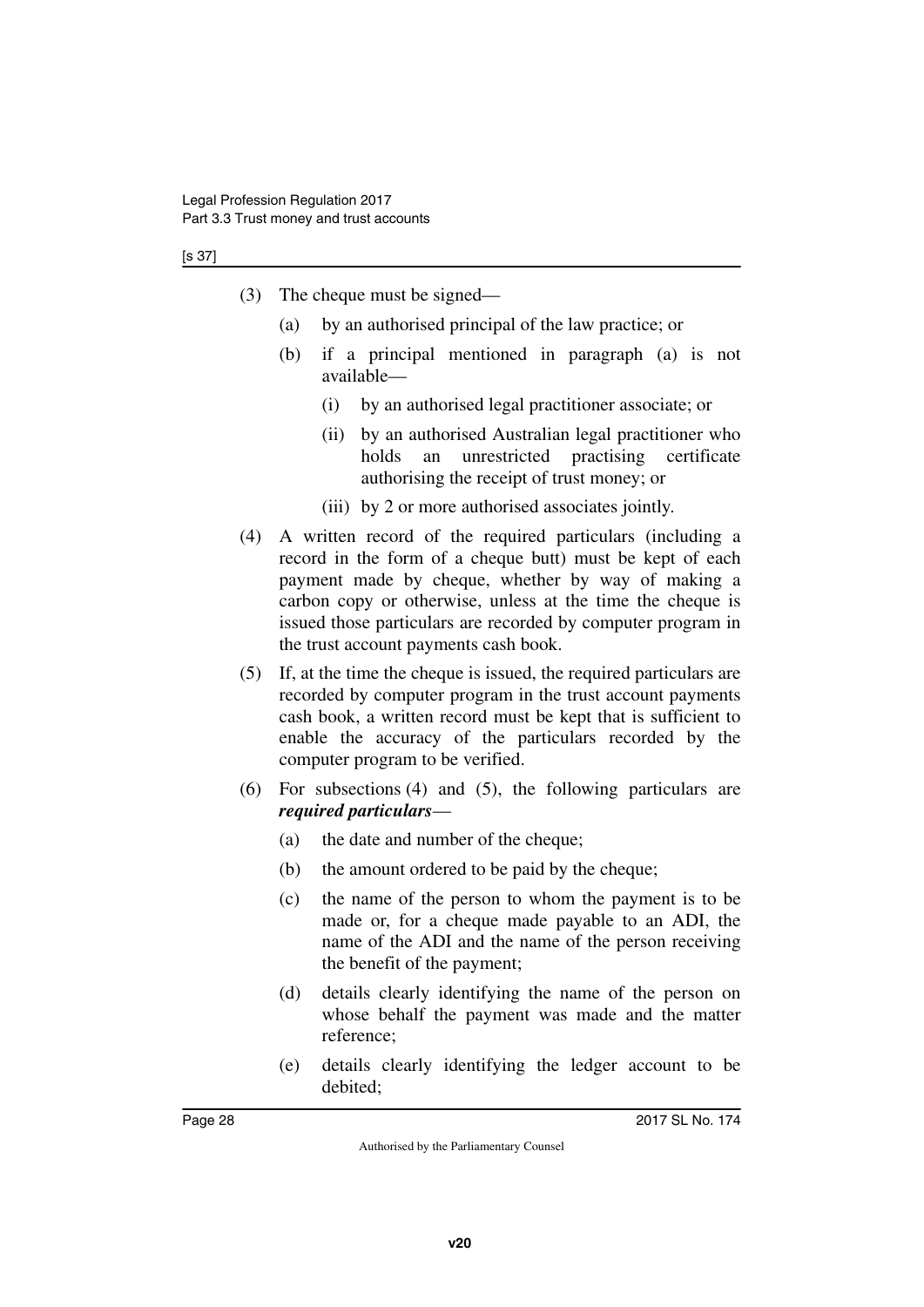[s 38]

- (f) particulars sufficient to identify the purpose for which the payment was made.
- (7) Written records relating to payments by cheque, including cheque requisitions, must be kept in the order in which the cheques were issued.
- (8) Subsection (2)(c) does not apply to an account established in this jurisdiction before 1 July 2007.
- (9) Subsection  $(2)(c)(ii)$  does not require the repetition of the words 'law practice' if those words form part of the name or business name of the law practice.
- (10) In this section—

*authorised* means authorised by the law practice to sign cheques drawn on the general trust account.

# <span id="page-28-0"></span>**38 Payment by electronic funds transfer**

- <span id="page-28-1"></span>(1) This section applies to the withdrawal of trust money from a general trust account of a law practice by electronic funds transfer.
- (2) An electronic funds transfer must be effected by, under the direction of or with the authority of—
	- (a) an authorised principal of the law practice; or
	- (b) if a principal mentioned in paragraph (a) is not available—
		- (i) an authorised legal practitioner associate; or
		- (ii) an authorised Australian legal practitioner who holds an unrestricted practising certificate authorising the receipt of trust money; or
		- (iii) 2 or more authorised associates jointly.
- (3) A written record of the required particulars must be kept of each payment unless at the time the electronic funds transfer is effected those particulars are recorded by computer program in the trust account payments cash book.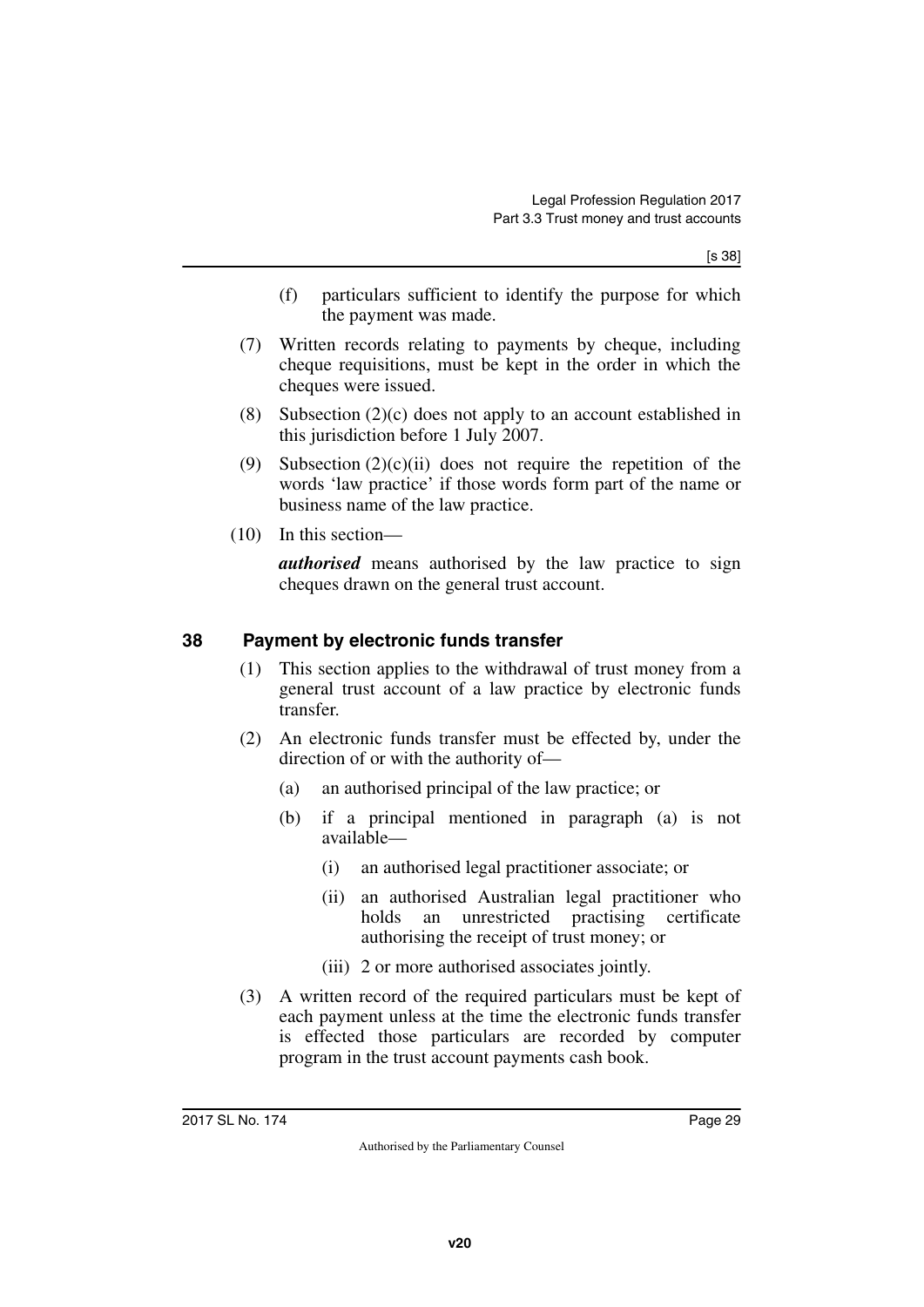#### [s 39]

- (4) If at the time the electronic funds transfer is effected the required particulars are recorded by computer program in the trust account payments cash book, a written record must be kept that is sufficient to enable the accuracy of the particulars recorded by the computer program to be verified.
- (5) For subsections (3) and (4), the following particulars are *required particulars*—
	- (a) the date and number of the transaction;
	- (b) the amount transferred;
	- (c) the name and number of the account to which the amount was transferred and relevant BSB number;
	- (d) the name of the person to whom the payment was made or, for a payment to an ADI, the name or BSB number of the ADI and the name of the person receiving the benefit of the payment;
	- (e) details clearly identifying the name of the person on whose behalf the payment was made and the matter reference;
	- (f) details clearly identifying the ledger account to be debited;
	- (g) particulars sufficient to identify the purpose for which the payment was made.
- (6) Written records relating to payments by electronic funds transfer, including transfer requisitions, must be kept in the order in which the transfers were effected.
- (7) In this section—

*authorised* means authorised by the law practice to effect, direct or give authority for an electronic funds transfer from the general trust account.

# <span id="page-29-0"></span>**39 Recording transactions in trust account cash books**

<span id="page-29-1"></span>A law practice that keeps a general trust account must keep the following trust account cash books—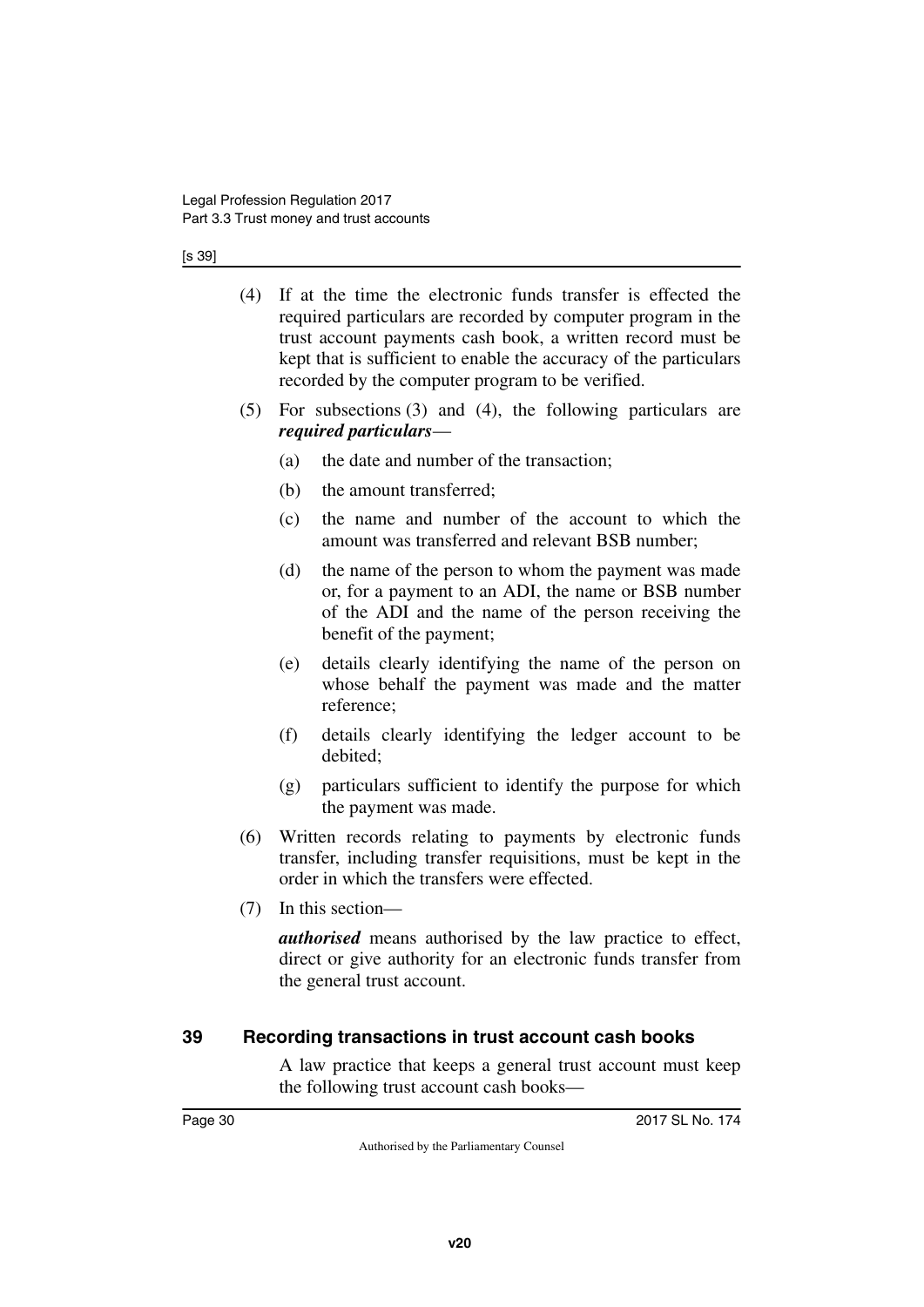[s 40]

- (a) a trust account receipts cash book in accordance with section 40;
- (b) a trust account payments cash book in accordance with section 41.

# <span id="page-30-0"></span>**40 Trust account receipts cash book**

- <span id="page-30-1"></span>(1) The following particulars must be recorded in a law practice's trust account receipts cash book in relation to each receipt of trust money—
	- (a) the date a receipt was made out for the money and, if different, the date of receipt of the money;
	- (b) the receipt number;
	- (c) the amount of money received;
	- (d) the form in which the money was received;
	- (e) the name of the person from whom the money was received;
	- (f) details clearly identifying the name of the client in relation to whom the money was received and the matter description and matter reference;
	- (g) particulars sufficient to identify the purpose for which the money was received;
	- (h) details clearly identifying the ledger account to be credited.
- (2) The date and amount of each deposit in the general trust account must be recorded in the trust account receipts cash book.
- (3) The particulars in relation to receipts must be recorded in the order in which the receipts are made out.
- (4) The particulars in relation to a receipt must be recorded within the period of 5 working days starting on, and inclusive of, the day the receipt was made out.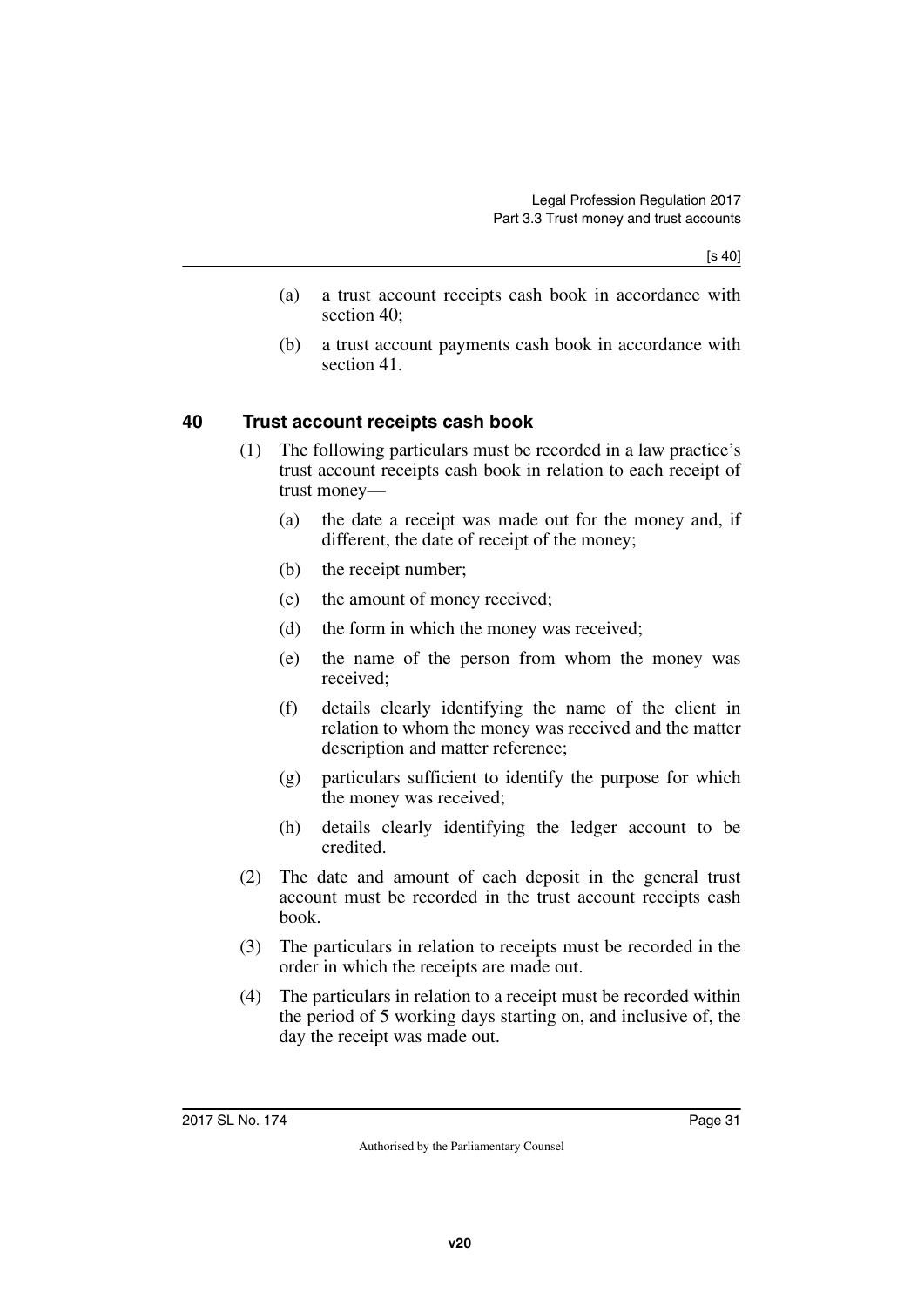#### [s 41]

# <span id="page-31-0"></span>**41 Trust account payments cash book**

- <span id="page-31-1"></span>(1) The following particulars must be recorded in a law practice's trust account payments cash book in relation to each payment of trust money by cheque—
	- (a) the date and number of the cheque;
	- (b) the amount ordered to be paid by the cheque;
	- (c) the name of the person to whom the payment is to be made or, for a cheque made payable to an ADI, the name or BSB number of the ADI and the name of the person receiving the benefit of the payment;
	- (d) details clearly identifying the name of the person on whose behalf the payment was made and the matter reference;
	- (e) details clearly identifying the ledger account to be debited;
	- (f) particulars sufficient to identify the purpose for which the payment was made.
- (2) The following particulars must be recorded in a law practice's trust accounts payments cash book in relation to each payment of trust money by electronic funds transfer—
	- (a) the date and number of the transaction;
	- (b) the amount transferred;
	- (c) the name and number of the account to which the amount was transferred and the relevant BSB number;
	- (d) the name of the person to whom the payment was made or, for a payment to an ADI, the name or BSB number of the ADI and the name of the person receiving the benefit of the payment;
	- (e) details clearly identifying the name of the person on whose behalf the payment was made and the matter reference;
	- (f) details clearly identifying the ledger account to be debited;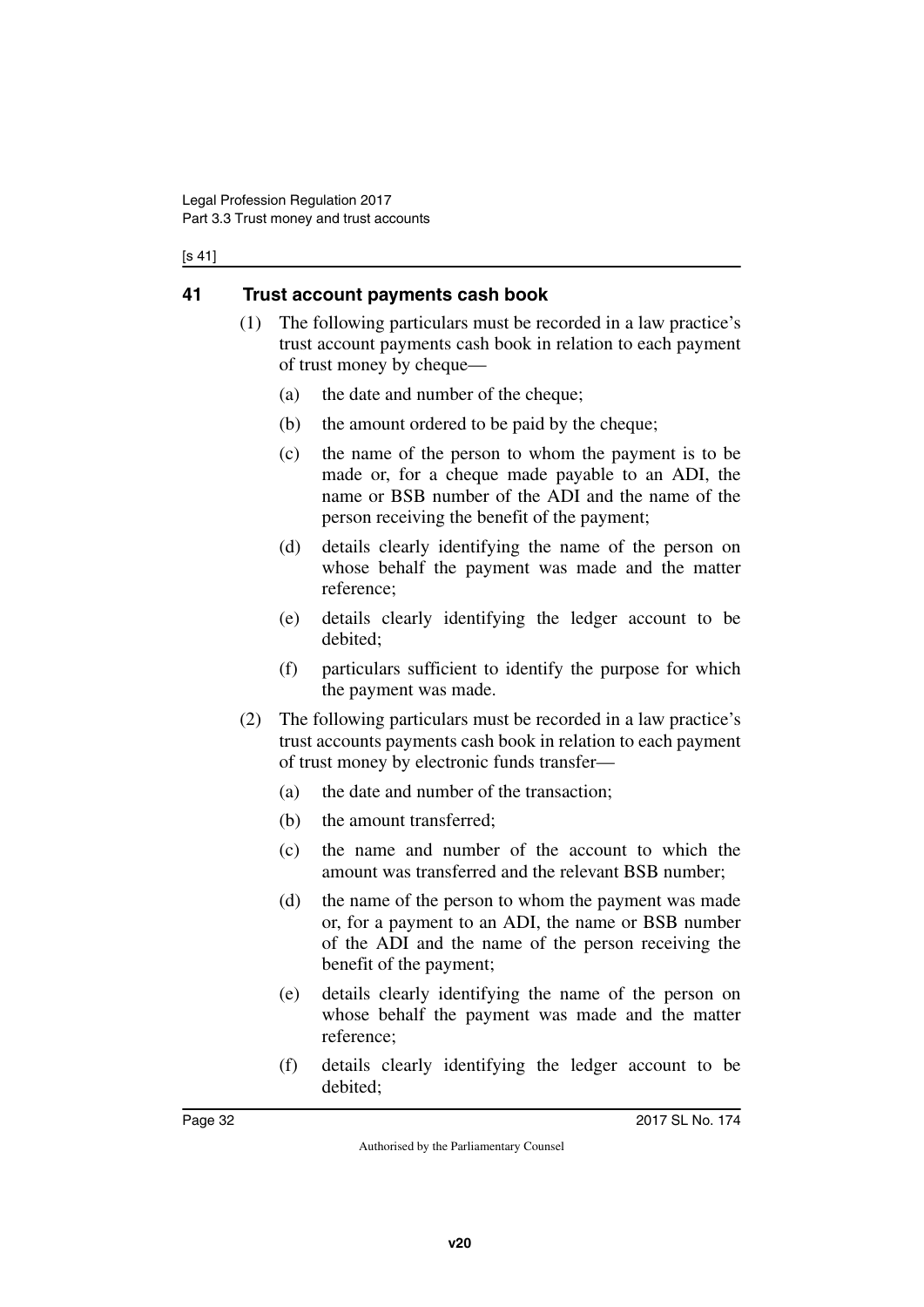[s 42]

- (g) particulars sufficient to identify the purpose for which the payment was made.
- (3) The particulars in relation to payments must be recorded in the order in which the payments are made.
- (4) The particulars in relation to a payment must be recorded within the period of 5 working days starting on, and inclusive of, the day the payment was made.

## <span id="page-32-0"></span>**42 Recording transactions in trust ledger accounts**

- <span id="page-32-1"></span>(1) A law practice that keeps a general trust account must keep a trust account ledger containing separate trust ledger accounts in relation to each client of the practice in each matter for which trust money has been received by the practice.
- (2) The following particulars must be recorded in the title of a trust ledger account—
	- (a) the name of the person for or on behalf of whom the trust money was paid;
	- (b) the person's address;
	- (c) particulars sufficient to identify the matter in relation to which the trust money was received.
- (3) Details of any changes in the title of a trust ledger account must be recorded.
- (4) The following particulars must be recorded in the trust ledger account in relation to each receipt of trust money for the matter—
	- (a) the date a receipt was made out for the money and, if different, the date of receipt of the money;
	- (b) the receipt number;
	- (c) the amount of money received;
	- (d) the name of the person from whom the money was received;
	- (e) particulars sufficient to identify the purpose for which the money was received.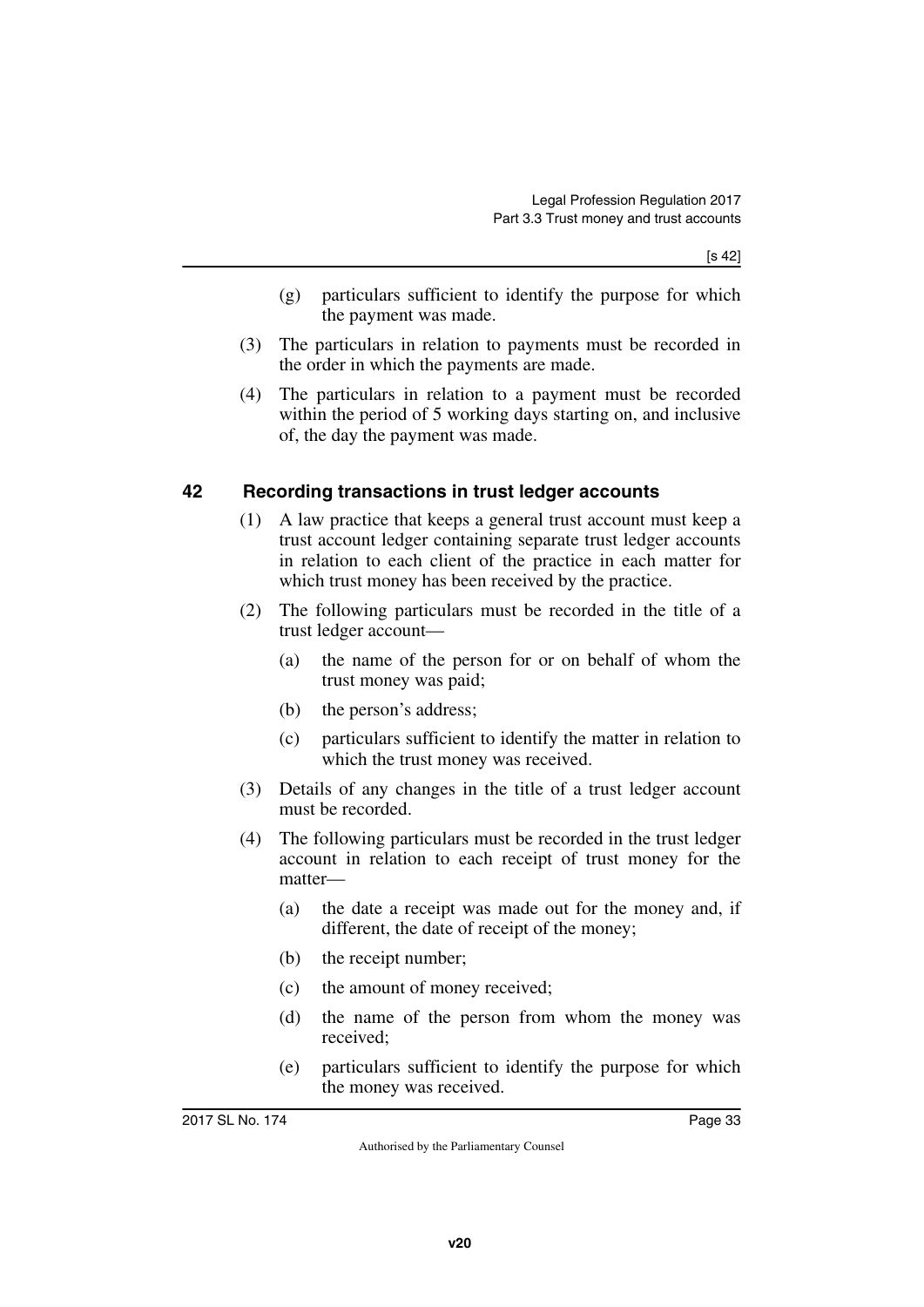#### [s 42]

- (5) The following particulars must be recorded in the trust ledger account in relation to each payment of trust money by cheque—
	- (a) the date and number of the cheque;
	- (b) the amount ordered to be paid by the cheque;
	- (c) the name of the person to whom the payment is to be made or, for a cheque made payable to an ADI, the name or BSB number of the ADI and the name of the person receiving the benefit of the payment;
	- (d) particulars sufficient to identify the purpose for which the payment was made.
- (6) The following particulars must be recorded in the trust ledger account in relation to each payment of trust money by electronic funds transfer—
	- (a) the date and number of the transaction;
	- (b) the amount transferred;
	- (c) the name and number of the account to which the amount was transferred and the relevant BSB number;
	- (d) the name of the person to whom the payment was made or, for a payment to an ADI, the name or BSB number of the ADI and the name of the person receiving the benefit of the payment;
	- (e) particulars sufficient to identify the purpose for which the payment was made.
- (7) The following particulars must be recorded in the trust ledger account in relation to each transfer of trust money effected by a journal entry—
	- (a) the date of the transfer;
	- (b) the amount transferred;
	- (c) the journal reference number;
	- (d) the name of the other trust ledger account from which or to which the money was transferred;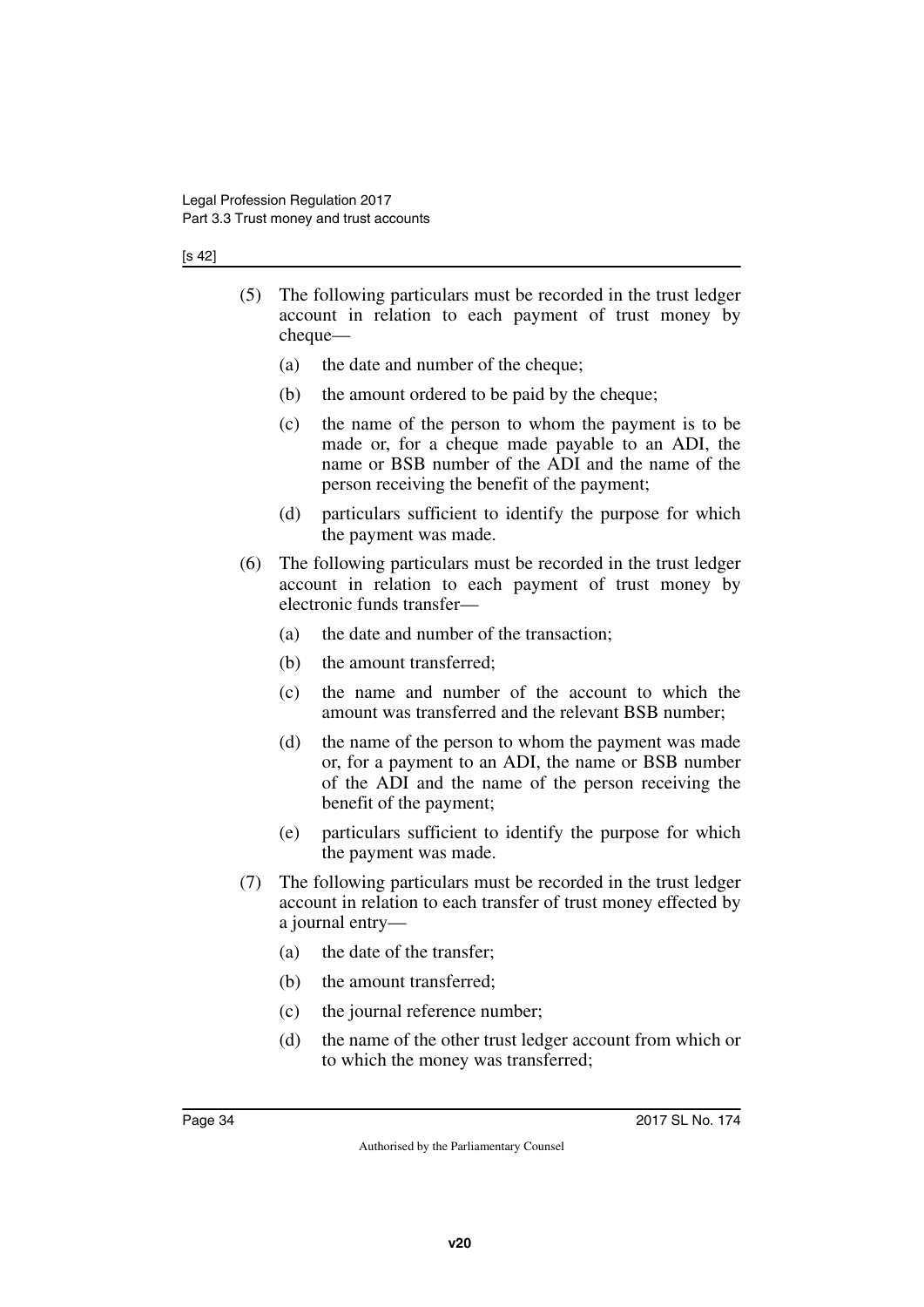[s 43]

- (e) particulars sufficient to identify the purpose for which the payment was made.
- (8) Transactions relating to trust money must be recorded in the trust ledger account in the order in which the transactions occur.
- (9) The particulars in relation to a receipt, payment or transfer of trust money must be recorded within the period of 5 working days starting on, and inclusive of, the day the receipt was made out, the payment was made or the transfer was effected.
- (10) The trust ledger account balance must be recorded in the trust ledger account after each receipt, payment or transfer of trust money.

# <span id="page-34-0"></span>**43 Journal transfers**

- <span id="page-34-1"></span>(1) Trust money may be transferred by journal entry from 1 trust ledger account in a law practice's trust ledger to another trust ledger account in the trust ledger, but only if—
	- (a) the law practice is entitled to withdraw the money and pay it to the other trust ledger account; and
	- (b) subsection (2) is complied with.
- (2) The transfer must be authorised in writing—
	- (a) by an authorised principal of the law practice; or
	- (b) if a principal mentioned in paragraph (a) is not available—
		- (i) by an authorised legal practitioner associate; or
		- (ii) by an authorised Australian legal practitioner who holds an unrestricted practising certificate authorising the receipt of trust money; or
		- (iii) by 2 or more authorised associates jointly; or
	- (c) by an external intervener for the practice.
- (3) A law practice must keep a trust account transfer journal if it transfers trust money by journal entry.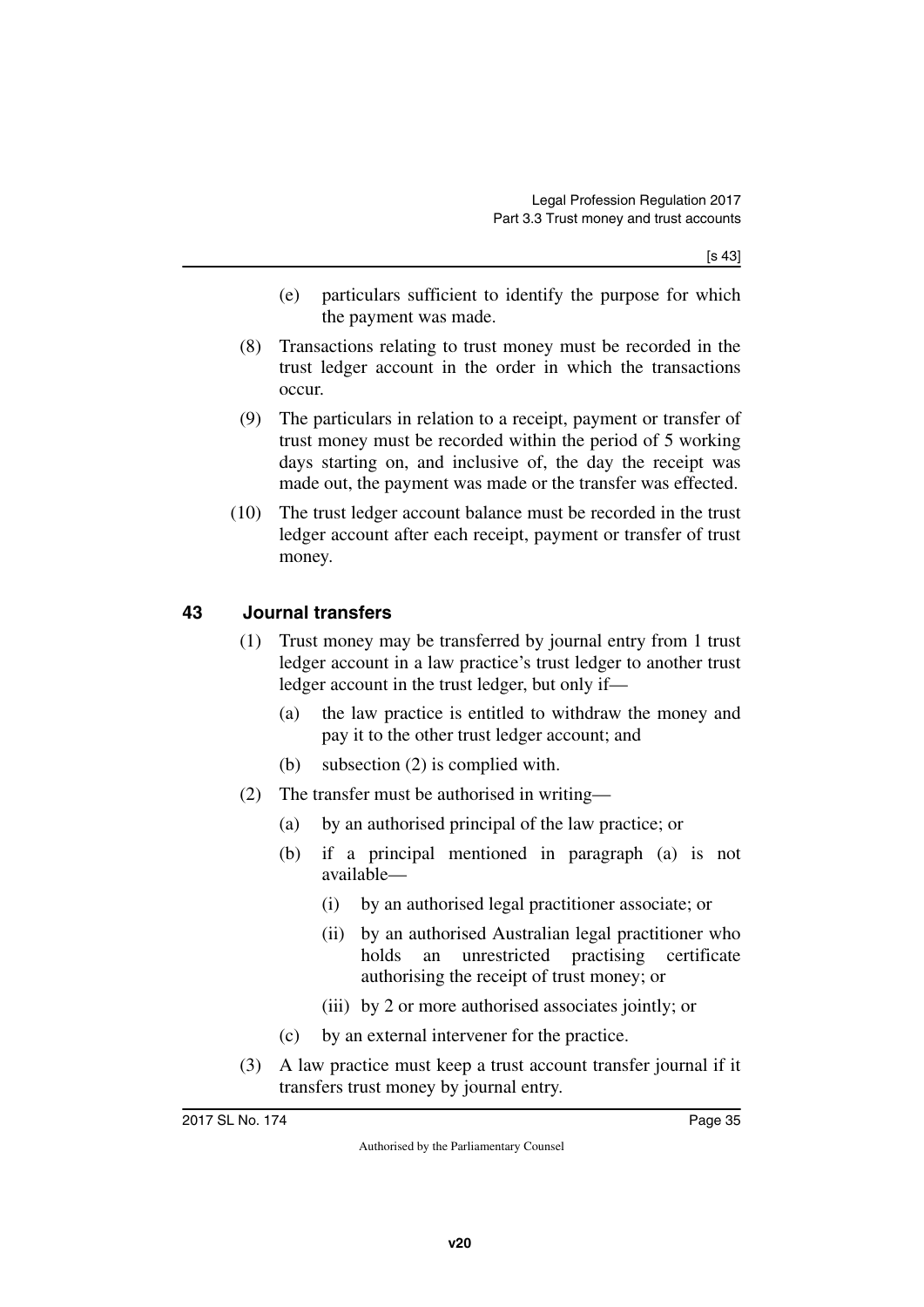#### [s 44]

- (4) The following particulars must be recorded in the trust account transfer journal in relation to each transfer of trust money by journal entry—
	- (a) the date of the transfer;
	- (b) the trust ledger account from which the money is transferred, including its identifying reference;
	- (c) the trust ledger account to which the money is transferred, including its identifying reference;
	- (d) the amount transferred;
	- (e) particulars sufficient to identify the purpose for which the transfer is made, the matter reference and a short description of the matter.
- (5) Journal pages or entries must be consecutively numbered.
- (6) A law practice must keep particulars of the authorisation for each transfer of trust money by journal entry, whether in the trust account transfer journal or in some other way.
- (7) In this section—

*authorised* means authorised by the law practice or an external intervener for the practice to effect, direct or give authority for the transfer of trust money by journal entry from 1 trust ledger account in the practice's trust ledger to another trust ledger account in the trust ledger.

## <span id="page-35-0"></span>**44 Reconciliation of trust records**

- <span id="page-35-1"></span>(1) A law practice that keeps 1 or more general trust accounts must reconcile the trust records relating to each account.
- (2) The trust records relating to a general trust account are to be reconciled as at the end of each named month by preparing—
	- (a) a statement—
		- (i) reconciling the general trust account balance as shown in ADI records with the balance of the practice's trust account cash books; and
		- (ii) showing the date the statement was prepared; and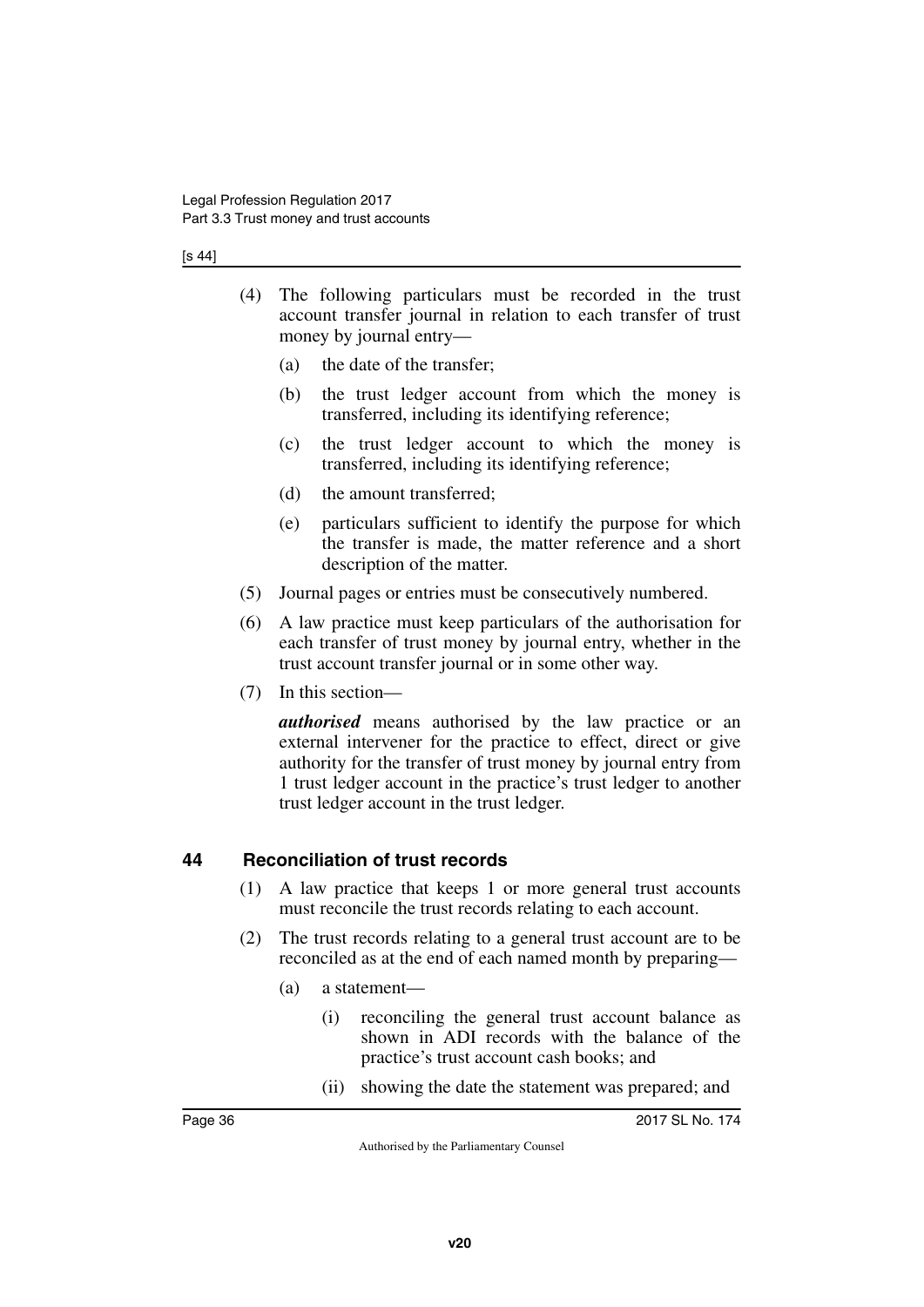- (b) a statement—
	- (i) reconciling the balance of the trust ledger accounts with the balance of the practice's trust account cash books; and
	- (ii) containing a list of the practice's trust ledger accounts showing the name, identifying reference and balance of each and a short description of the matter to which each relates; and
	- (iii) showing the date the statement was prepared.
- (3) The statements must be—
	- (a) prepared within 15 working days after the end of the month concerned; and
	- (b) reviewed by a principal of the law practice; and
	- (c) annotated in a way that evidences the completion of the review; and
	- (d) kept by the law practice.

#### **45 Trust ledger account in name of law practice or legal practitioner associate**

- (1) Subject to this section, a law practice must not keep a trust ledger account in the name of the practice or a legal practitioner associate of the practice.
- (2) A law practice may keep in its trust ledger—
	- (a) a trust ledger account in the practice's name if the account is used only for aggregating in the account, by transfer from other accounts in the trust ledger, money properly due to the practice for legal costs; and
	- (b) a trust ledger account in a legal practitioner associate's name if the account is used only in relation to money in which the associate has a personal and beneficial interest as a vendor, purchaser, lessor or lessee or in another similar capacity.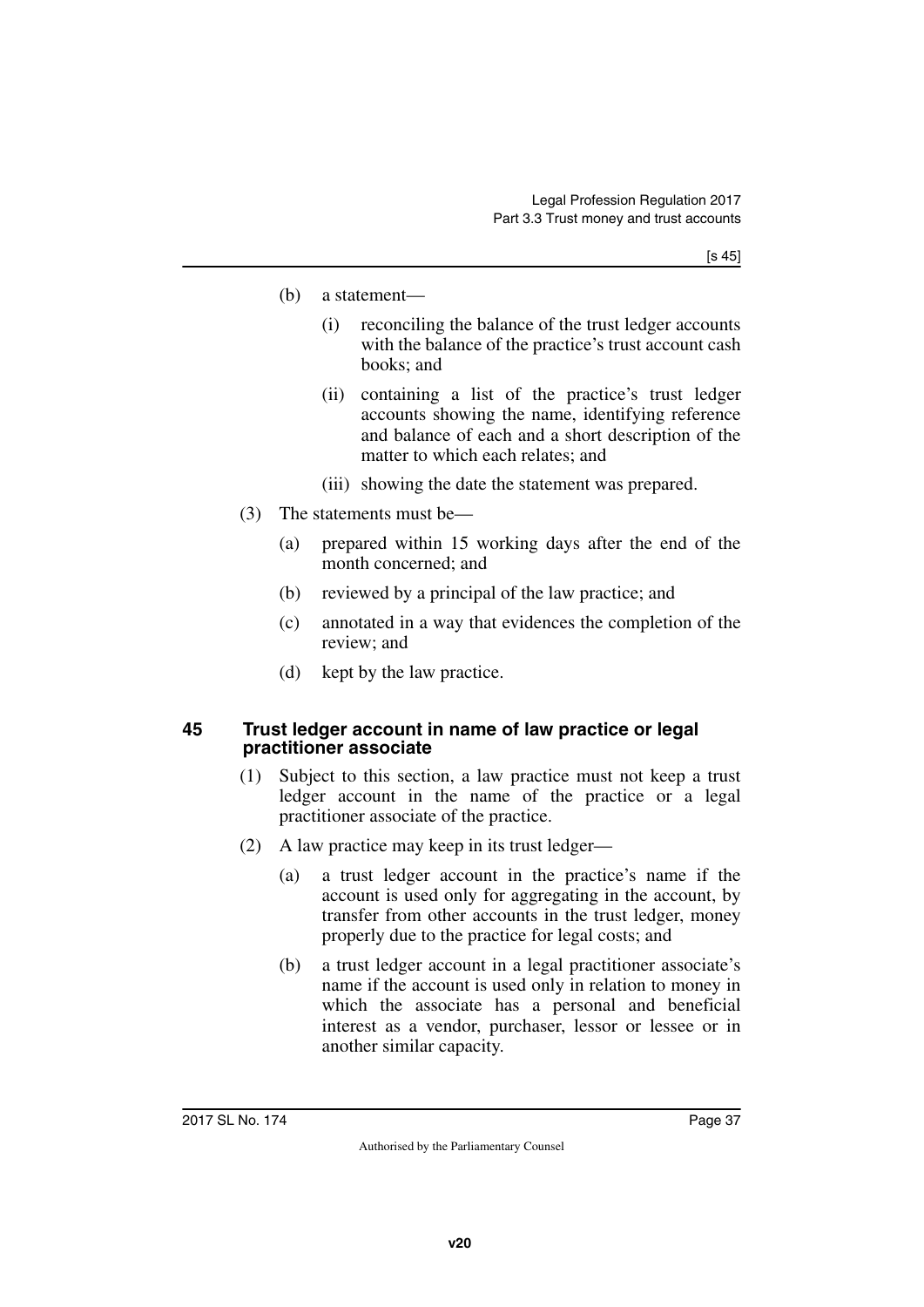#### [s 46]

- (3) If subsection (2)(a) applies, the law practice must ensure the money in the trust ledger account is withdrawn from the general trust account within 1 month after the day on which the money was transferred to the trust ledger account.
- (4) If subsection (2)(b) applies, the law practice must ensure the money in the trust ledger account is withdrawn from the general trust account at the conclusion of the matter to which the money relates.

#### **46 Notification requirements regarding general trust accounts**

- (1) Within 14 days after a general trust account event, a law practice must give the law society written notice of the event.
- (2) A law practice must—
	- (a) either before, or within 14 days after, an authorisation event, give the law society written notice of the event; and
	- (b) during July of each year, give the law society written notice of the associates and Australian legal practitioners who are authorised, as at 1 July of that year—
		- (i) to sign cheques drawn on a general trust account of the practice; or
		- (ii) otherwise to effect, direct or give authority for the withdrawal of money from a general trust account of the practice.
- (3) Subsection (2)(b) does not apply to a law practice in relation to a year if an external examiner's report for the practice for the financial period ending 31 March of that year has been given to the law society under section 274 of the Act.
- (4) A notice under this section must—
	- (a) include particulars sufficient to identify the general trust accounts of the law practice; and
	- (b) for a notice mentioned in subsection  $(2)(a)$ —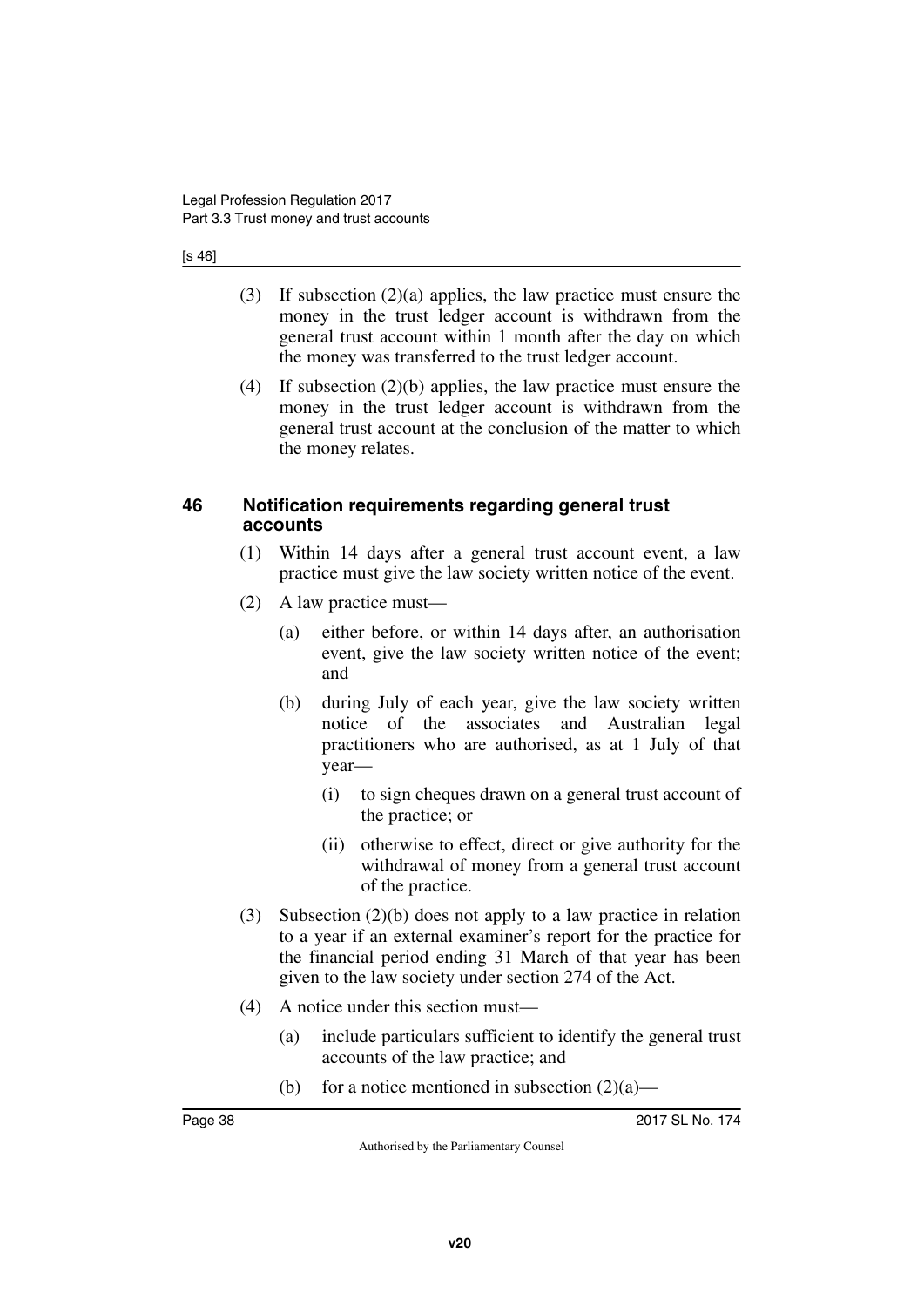- (i) include the name and address of an associate or practitioner who is the subject of the notice; and
- (ii) state whether an associate, who is the subject of the notice, is an employee of the law practice; and
- (c) for a notice mentioned in subsection  $(2)(b)$ —include the names and addresses of the associates and Australian legal practitioners.
- (6) In this section—

*authorisation event*, in relation to a law practice, means authorisation or termination of the authority of an associate or an Australian legal practitioner—

- (a) to sign cheques drawn on a general trust account of the practice; or
- (b) otherwise to effect, direct or give authority for the withdrawal of money from a general trust account of the practice.

*general trust account event*, in relation to a law practice, means—

- (a) the establishment of a general trust account by the law practice; or
- (b) the closure of a general trust account kept by the law practice.

*law practice* includes a former law practice and the persons who were principals of a law practice immediately before the law practice ceased to exist as a law practice or to engage in legal practice in this jurisdiction.

#### **47 Way in which controlled money accounts must be kept—Act, s 251**

- (1) For section 251(4) of the Act, a controlled money account must be kept under an account name that includes the following particulars—
	- (a) the name of the law practice concerned;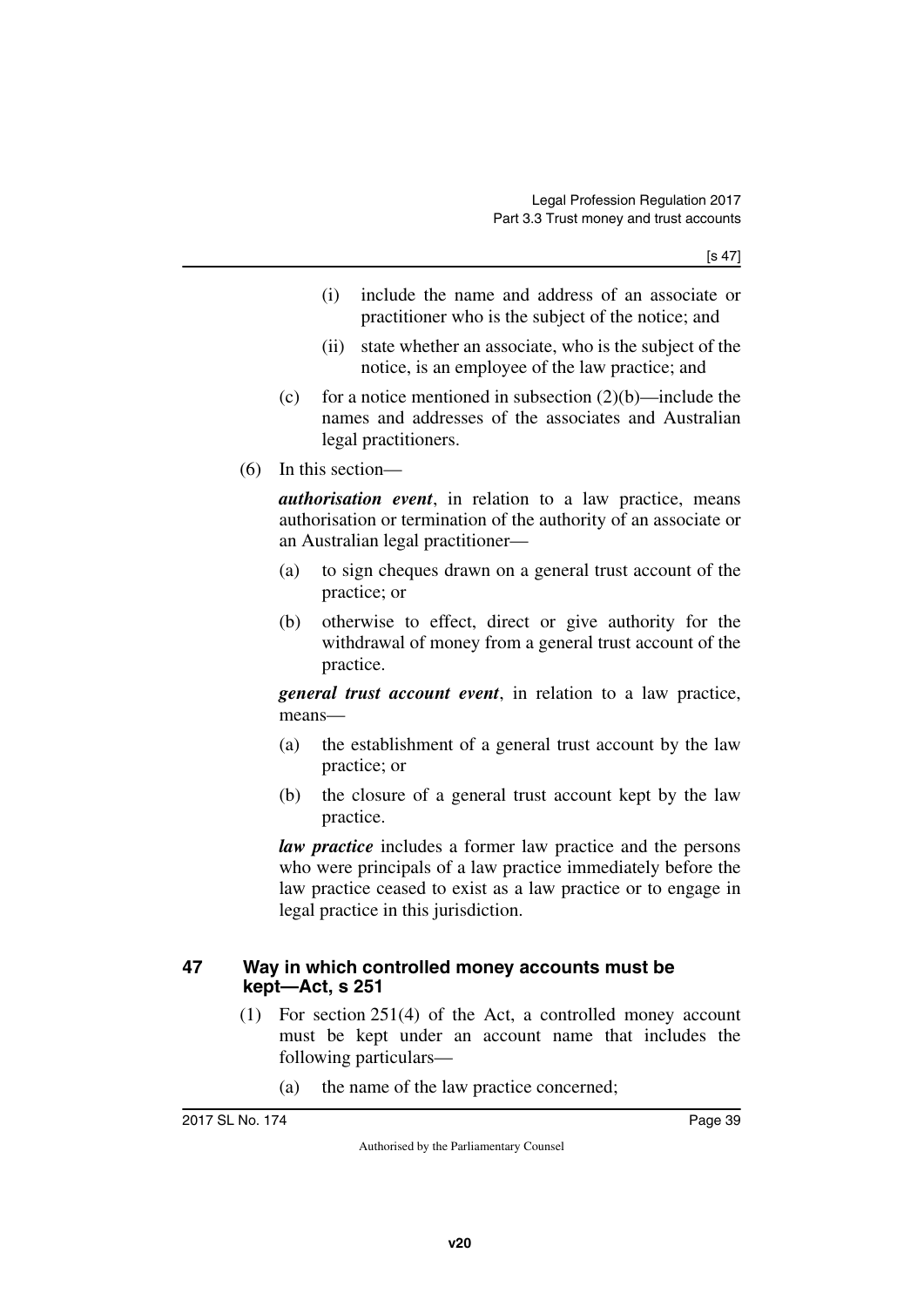[s 48]

- (b) the expression 'controlled money account' or the abbreviation 'CMA' or 'CMA/c';
- (c) other particulars that are sufficient to identify the purpose of the account and to distinguish the account from any other account kept by the law practice.
- (2) This section does not apply to an account established in this jurisdiction before 1 July 2007.

### **48 Receipt of controlled money**

- (1) This section applies if a law practice receives controlled money.
- (2) The law practice must operate a single controlled money receipt system for the receipt of controlled money for all its controlled money accounts.
- (3) After receiving controlled money, the law practice must make out a receipt.
- (4) The receipt must be made out—
	- (a) after the controlled money is received, except as provided by paragraph (b); or
	- (b) for controlled money received by direct deposit—after the law practice receives or accesses notice or confirmation, in written or electronic form, of the deposit from the ADI concerned.
- (5) The receipt, containing the required particulars, must be made out in duplicate, whether by way of making a carbon copy or otherwise, unless at the time the receipt is made out those particulars are recorded by computer program in the register of controlled money.
- (6) For subsection (5), the following particulars are *required particulars*—
	- (a) the date the receipt is made out and, if different, the date of receipt of the money;
	- (b) the amount of money received;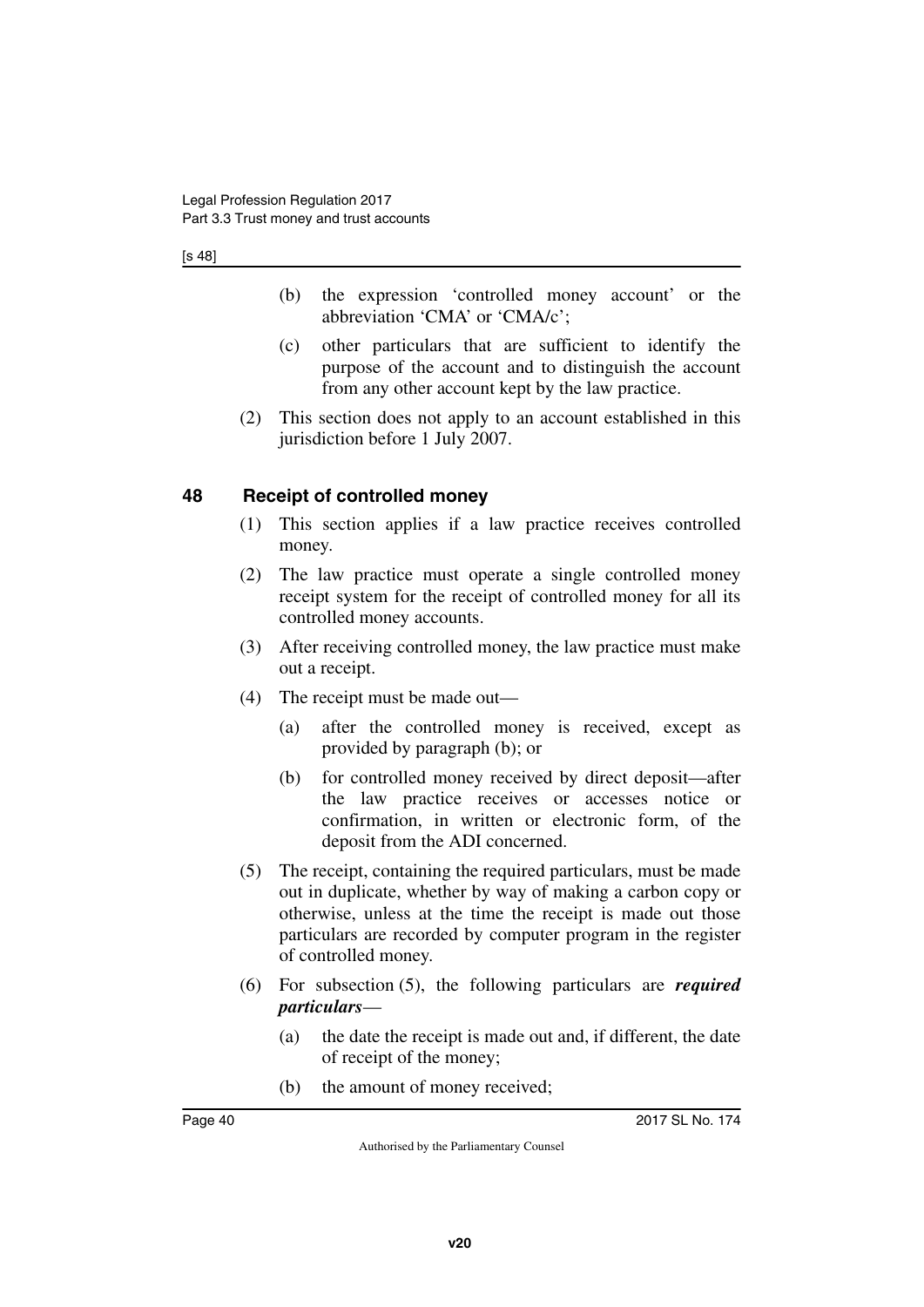- (c) the form in which the money was received;
- (d) the name of the person from whom the money was received;
- (e) details clearly identifying the name of the person on whose behalf the money was received and the matter description and matter reference;
- (f) particulars sufficient to identify the purpose for which the money was received;
- (g) the name of and other details clearly identifying the controlled money account to be credited, unless the account has not been established by the time the receipt is made out;
- (h) the name of the law practice, or the business name under which the law practice engages in legal practice, and the expression 'controlled money receipt';
- (i) the name of the person who made out the receipt;
- (j) the number of the receipt.
- (7) If the controlled money account to be credited has not been established by the time the receipt is made out, the name of and other details clearly identifying the account when established must be included on the duplicate receipt (if any).
- (8) The original receipt must be delivered, on request, to the person from whom the controlled money was received.
- (9) Receipts must be consecutively numbered and issued in consecutive sequence.
- (10) If a receipt is cancelled or not delivered, the original receipt must be kept.
- (11) A receipt is not required to be made out for any interest or other income received from the investment of controlled money and credited directly to a controlled money account.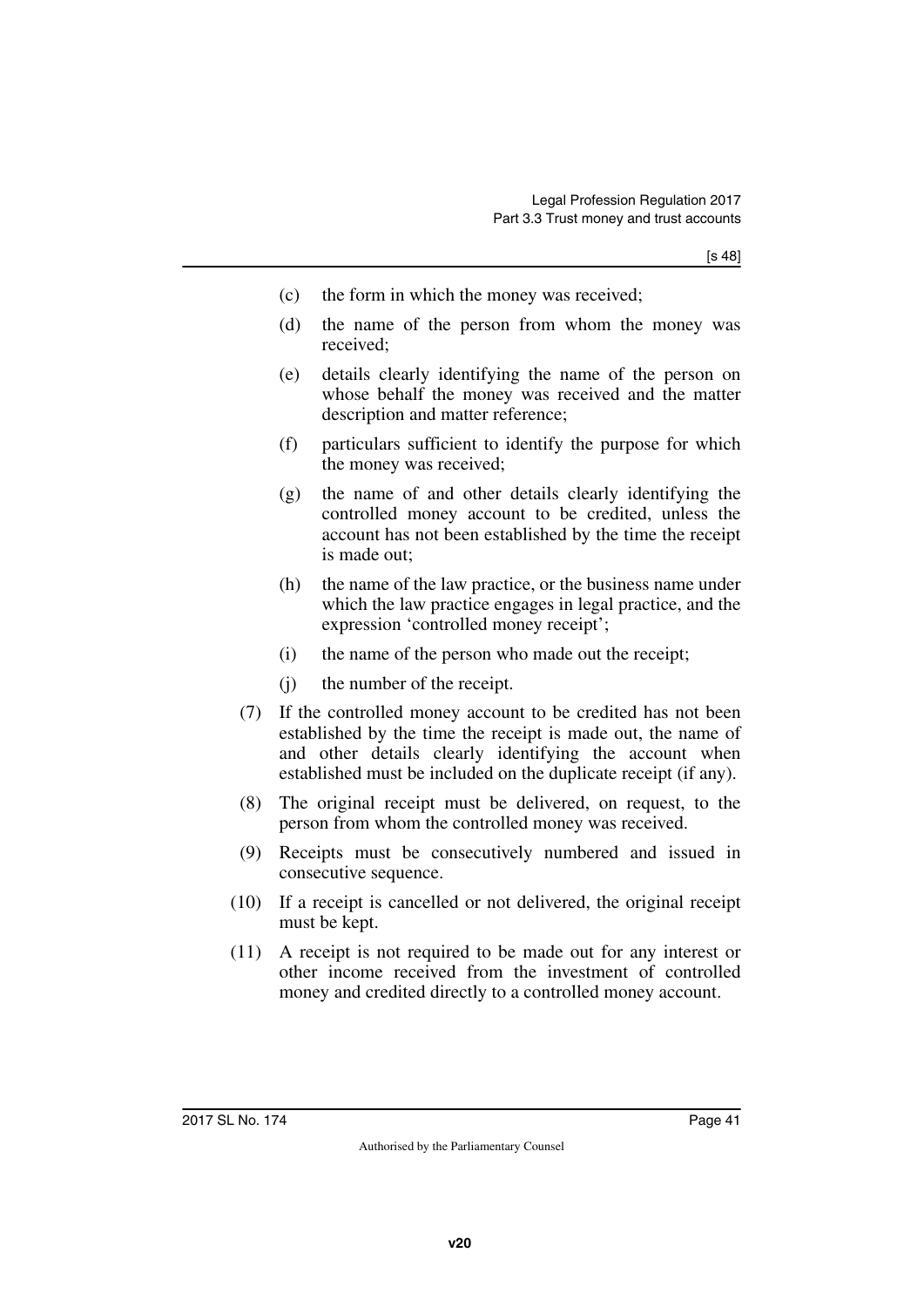[s 49]

#### **49 Period for keeping direction for deposit of controlled money—Act, s 251**

For section 251(5) of the Act, the prescribed period in relation to a written direction is the period—

- (a) beginning when the law practice receives the written direction; and
- (b) ending 7 years after finalisation of the matter to which the direction relates.

## **50 Withdrawal of controlled money**

- (1) This section applies to the withdrawal of money from a controlled money account of a law practice.
- (2) The withdrawal must be effected by cheque or electronic funds transfer.
- (3) Also, the withdrawal must be effected by, under the direction of or with the authority of—
	- (a) an authorised principal of the law practice; or
	- (b) if a principal mentioned in paragraph (a) is not available—
		- (i) an authorised legal practitioner associate; or
		- (ii) an authorised Australian legal practitioner who holds an unrestricted practising certificate authorising the receipt of trust money; or
		- (iii) 2 or more authorised associates jointly.
- (4) A written record of the required particulars must be kept of each withdrawal unless at the time the withdrawal is made those particulars are recorded by computer program.
- (5) If at the time the withdrawal is made the required particulars are recorded by computer program, a written record must be kept that is sufficient to enable the accuracy of the particulars recorded by the computer program to be verified.
- (6) For subsections (4) and (5), the following are *required particulars*—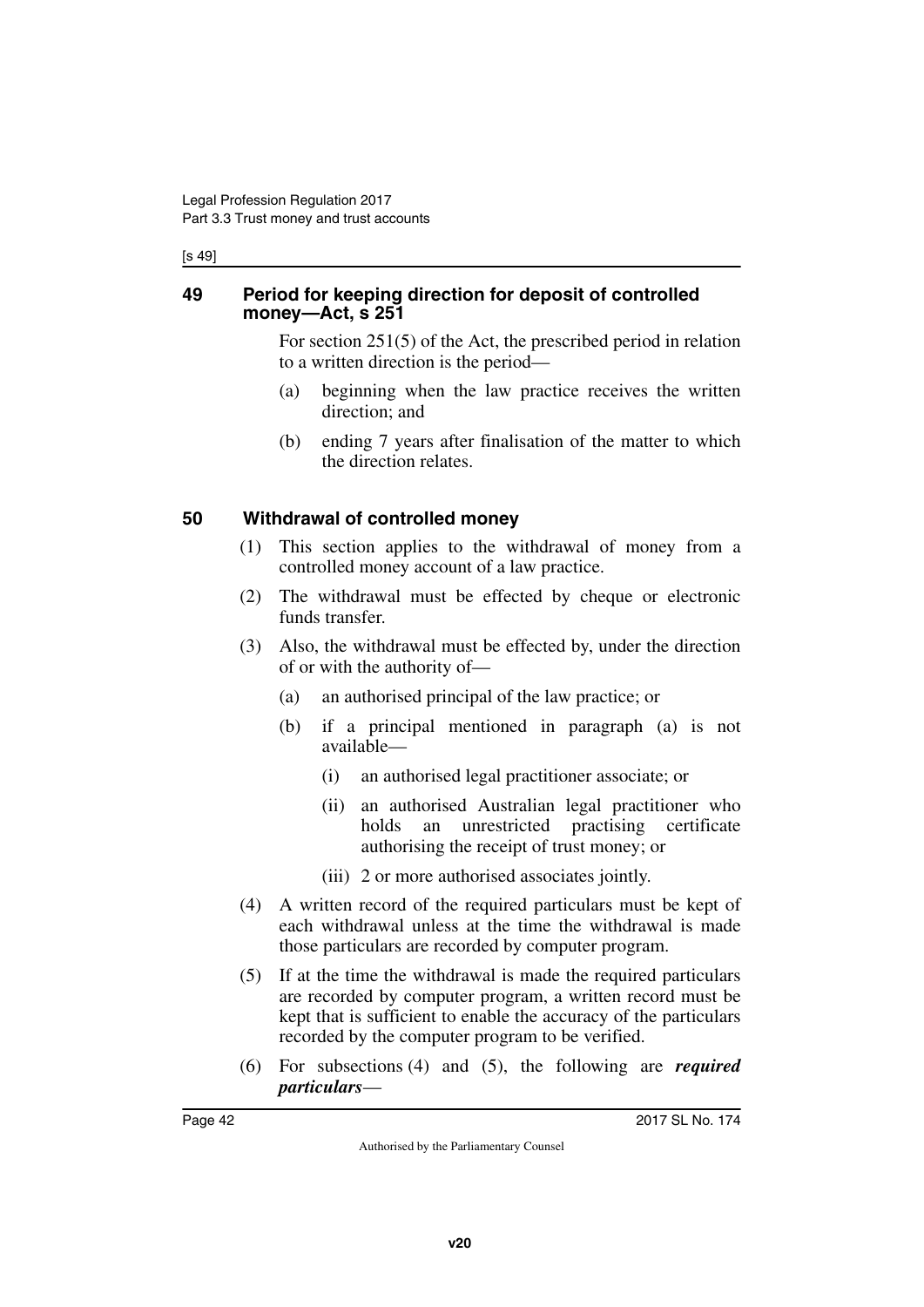- (a) the date and number of the transaction;
- (b) the amount withdrawn;
- (c) for a transfer made by electronic funds transfer—the name and number of the account to which the amount was transferred and the relevant BSB number;
- (d) the name of the person to whom payment is to be made or, for a payment to an ADI, the name or BSB number of the ADI and the name of the person receiving the benefit of the payment;
- (e) details clearly identifying the name of the person on whose behalf the payment was made and the matter reference;
- (f) particulars sufficient to identify the purpose for which the payment was made;
- (g) the person or persons effecting, directing or authorising the withdrawal.
- (7) The particulars are to be recorded in the order in which the payments are recorded and are to be recorded separately for each controlled money account.
- (8) In this section—

*authorised* means authorised by the law practice to effect, direct or give authority for a withdrawal of money from the controlled money account.

#### **51 Register of controlled money**

- (1) A law practice that receives controlled money must keep a register of controlled money consisting of the records of controlled money movements for the controlled money accounts of the practice.
- (2) A separate record of controlled money movements must be kept for each controlled money account.
- (3) A record of controlled money movements for a controlled money account must record the following information—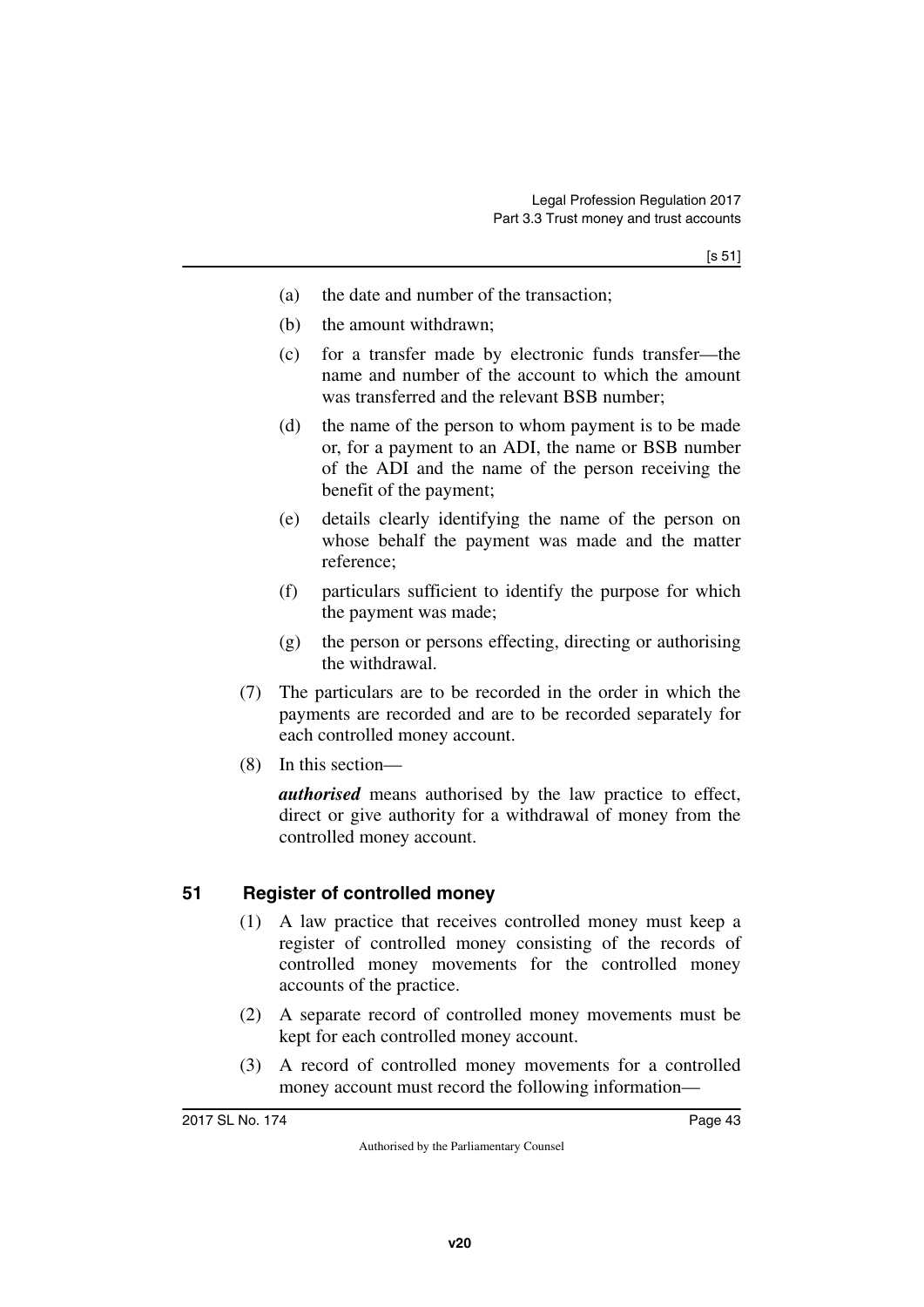#### [s 51]

- (a) the name of the person on whose behalf the controlled money is held;
- (b) the person's address;
- (c) particulars sufficient to identify the matter;
- (d) any changes to the information mentioned in paragraphs  $(a)$  to  $(c)$ .
- (4) The following particulars must be recorded in a record of controlled money movements for a controlled money account—
	- (a) the date the controlled money was received;
	- (b) the number of the receipt;
	- (c) the date the money was deposited in the controlled money account;
	- (d) the name of and other details clearly identifying the controlled money account;
	- (e) the amount of controlled money deposited;
	- (f) details of the deposit sufficient to identify the deposit;
	- (g) interest received;
	- (h) details of any payments from the controlled money account, including the particulars required to be recorded under section 50.
- (5) With the exception of interest and other income received in relation to controlled money, particulars of receipts and payments must be entered in the register after the controlled money is received by the law practice or any payment is made.
- (6) Interest and other income received in relation to controlled money must be entered in the register after the law practice is notified of its receipt.
- (7) The law practice must keep as part of its trust records all supporting information, including ADI statements and notifications of interest received, relating to controlled money.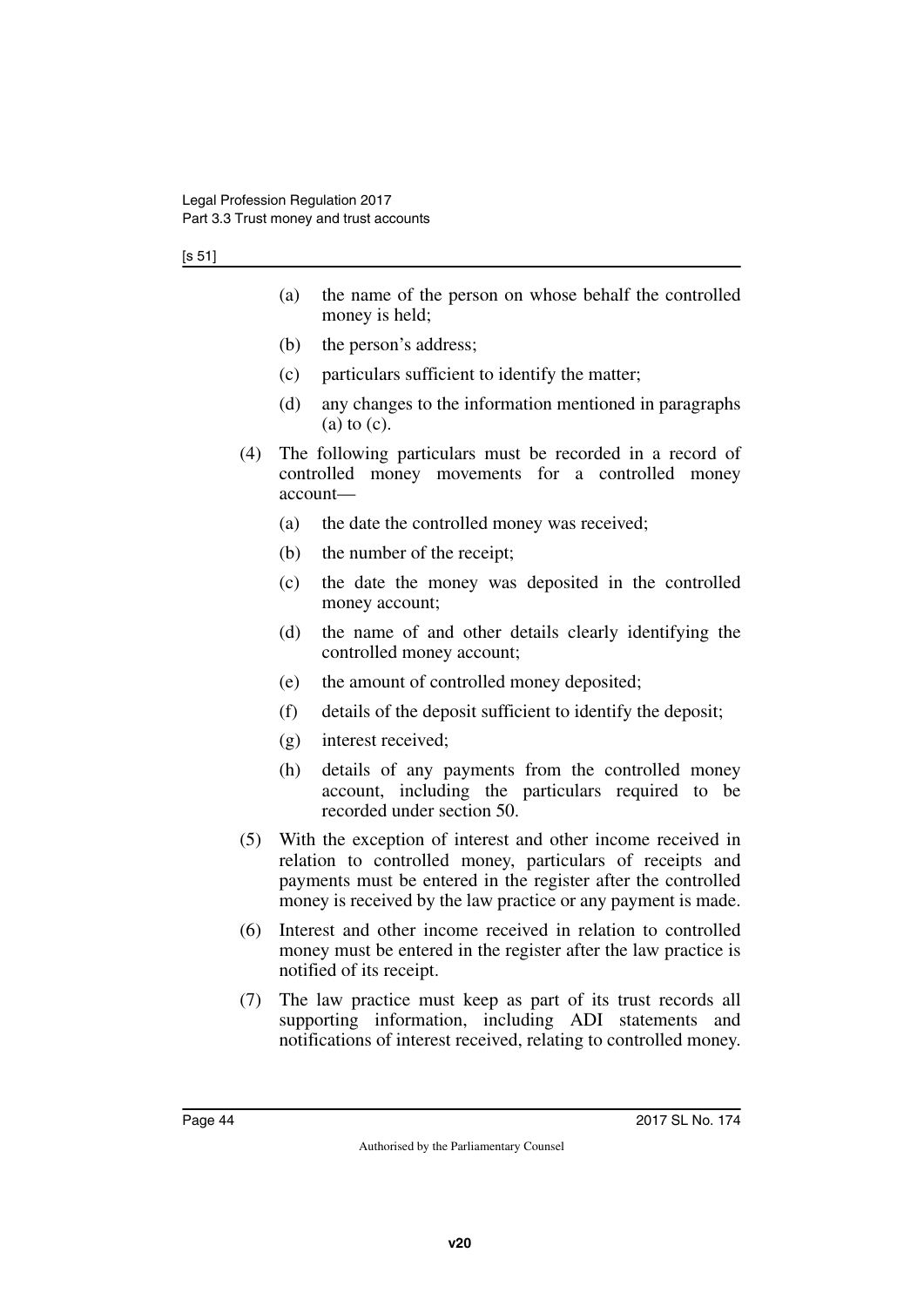- (8) Within 15 working days after each named month, the law practice must prepare and keep as a permanent record a statement as at the end of the named month—
	- (a) containing a list of the practice's controlled money accounts showing—
		- (i) the name, number and balance of each account in the register; and
		- (ii) the name of the person on whose behalf the controlled money in each account was held; and
		- (iii) a short description of the matter to which each account relates; and
	- (b) showing the date the statement was prepared.
- (9) The statement must be—
	- (a) reviewed by a principal of the law practice; and
	- (b) annotated in a way that evidences the completion of the review.

### **52 Way in which transit money must be accounted for—Act, s 253**

- (1) This section applies if a law practice receives transit money.
- (2) For section 253(2) of the Act, the law practice must record and keep brief particulars sufficient to identify the relevant transaction and any purpose for which the money was received.

## **53 Trust account statements**

- (1) A law practice must give a trust account statement to each person for whom or on whose behalf trust money, other than transit money, is held or controlled by the law practice or an associate.
- (2) For trust money in relation to which the law practice is required to keep a trust ledger account, the practice must give a separate statement for each trust ledger account.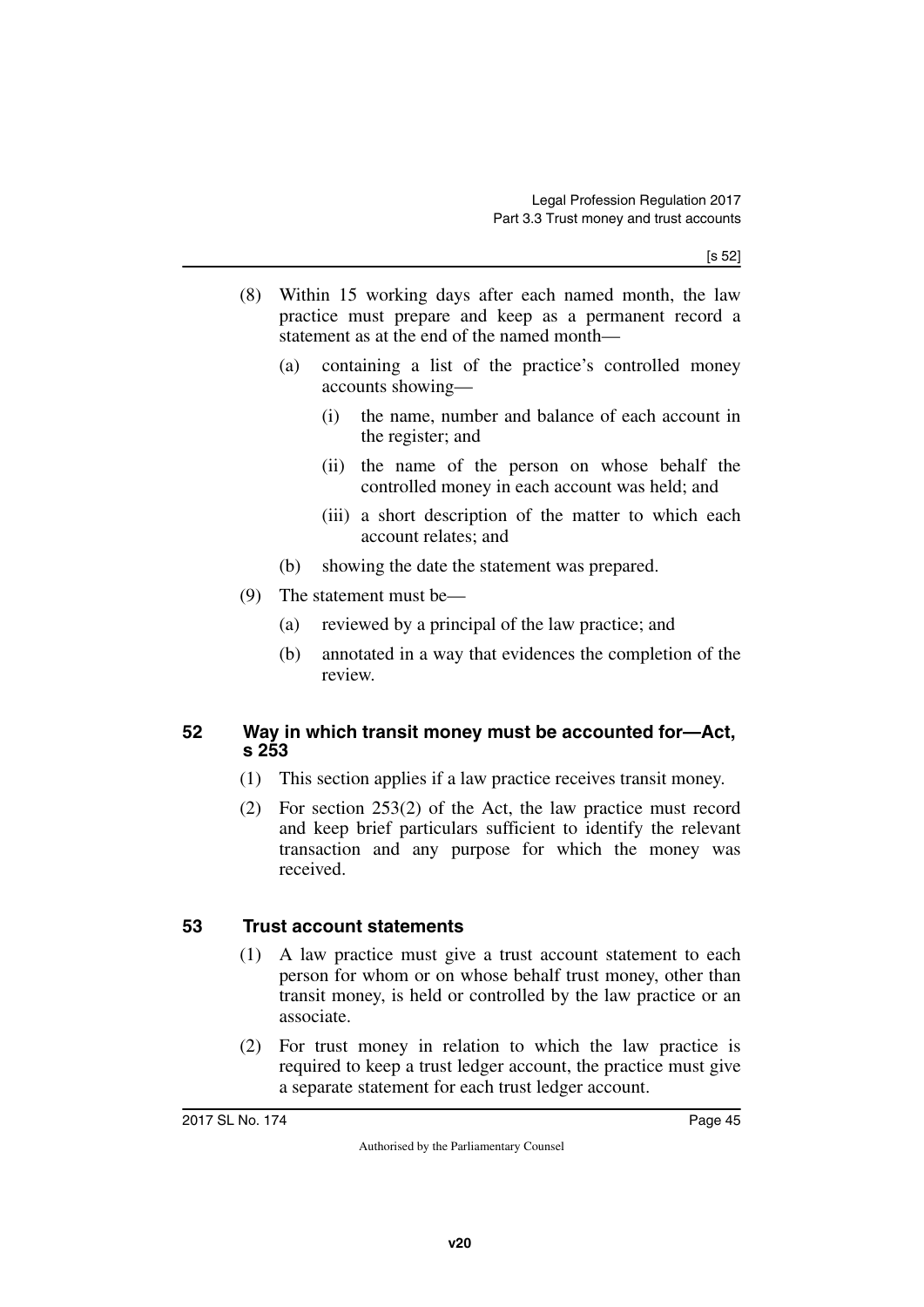#### [s 53]

- (3) For controlled money in relation to which the law practice is required to keep a record of controlled money movements, the practice must give a separate statement for each record.
- (4) For trust money subject to a power given to the law practice or an associate in relation to which the practice is required to keep a record of all dealings with the money to which the practice or associate is a party, the practice must give a separate statement for each record.
- (5) A trust account statement must contain particulars of—
	- (a) all the information required to be kept under this division in relation to the trust money included in the relevant ledger account or record; and
	- (b) the remaining balance (if any) of the money.
- (6) A trust account statement must be given—
	- (a) after completion of the matter to which the ledger account or record relates; or
	- (b) after the person for whom or on whose behalf the money is held or controlled makes a reasonable request for the statement during the course of the matter; or
	- (c) subject to subsection (7), after 30 June in each year.
- (7) The law practice is not required to give a trust account statement under subsection  $(6)(c)$  in relation to a ledger account or record if at 30 June—
	- (a) the ledger account or record has been open for less than 6 months; or
	- (b) the balance of the ledger account or record is zero and no transaction affecting the account has taken place within the previous 12 months; or
	- (c) a trust account statement has been given within the previous 12 months and there has been no subsequent transaction affecting the ledger account or record.
- (8) The law practice must keep a copy of a trust account statement given under this section.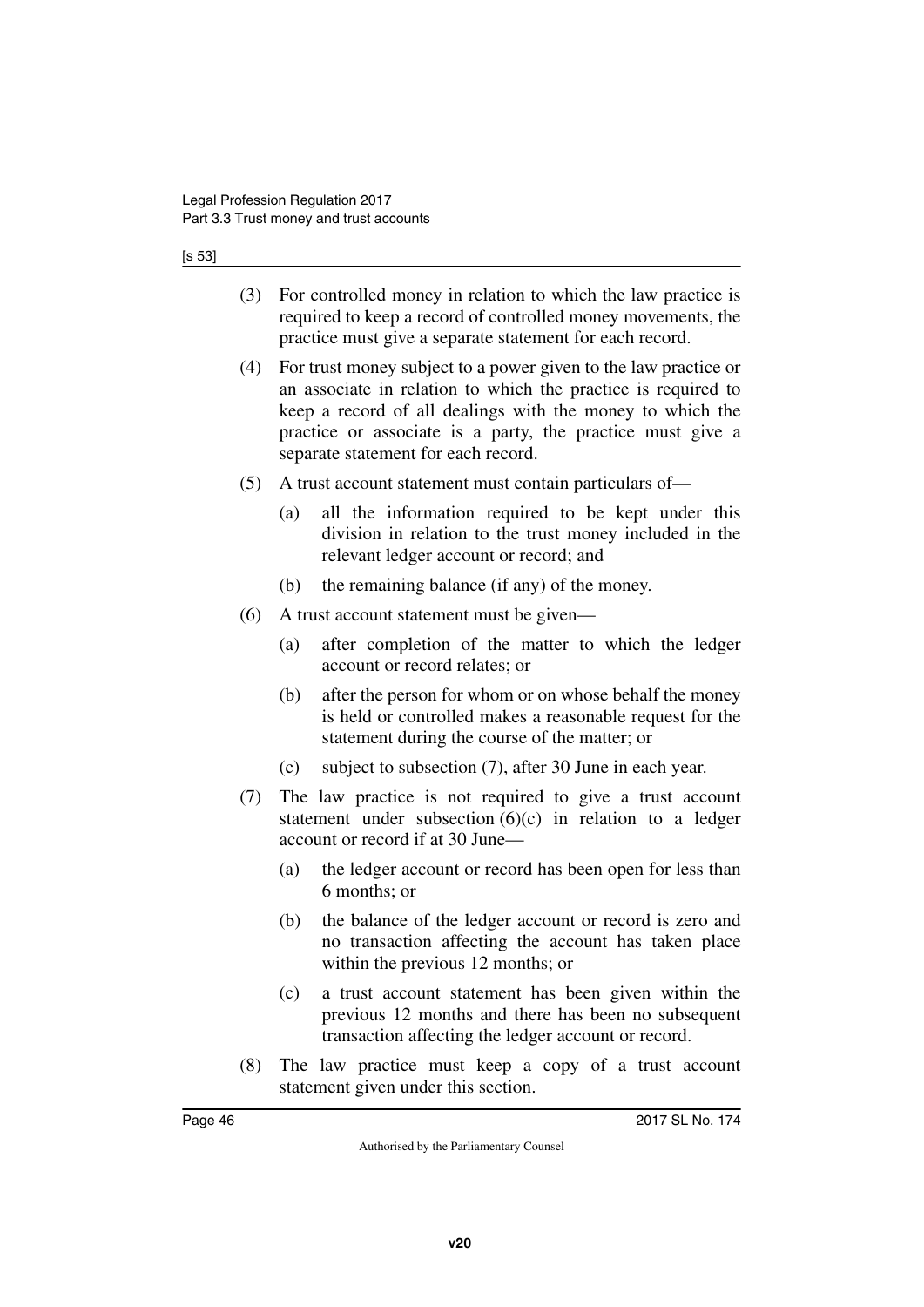[s 54]

#### **54 Trust account statements for sophisticated clients**

(1) Section 53 does not apply to a sophisticated client to the extent to which the client directs the law practice not to give trust account statements under that section.

*Note—*

See section 300 of the Act for the definition *sophisticated client*.

- (2) If the sophisticated client directs the law practice to give trust account statements on a basis different from that prescribed by section 53, the law practice must, other than to the extent to which the direction is unreasonably onerous, give those statements as directed.
- (3) The law practice must keep a copy of a trust account statement provided under this section.

### **55 Register of investments**

- (1) The law practice must keep a register of the investment of investment money.
- (2) The register must record the following information for each investment of investment money—
	- (a) the name in which the investment is held;
	- (b) the name of the person on whose behalf the investment is made;
	- (c) the person's address;
	- (d) particulars sufficient to identify the investment;
	- (e) the amount invested;
	- (f) the date the investment was made;
	- (g) particulars sufficient to identify the source of the investment;
	- (h) details of any documents evidencing the investment;
	- (i) details of any interest received from the investment or credited directly to the investment;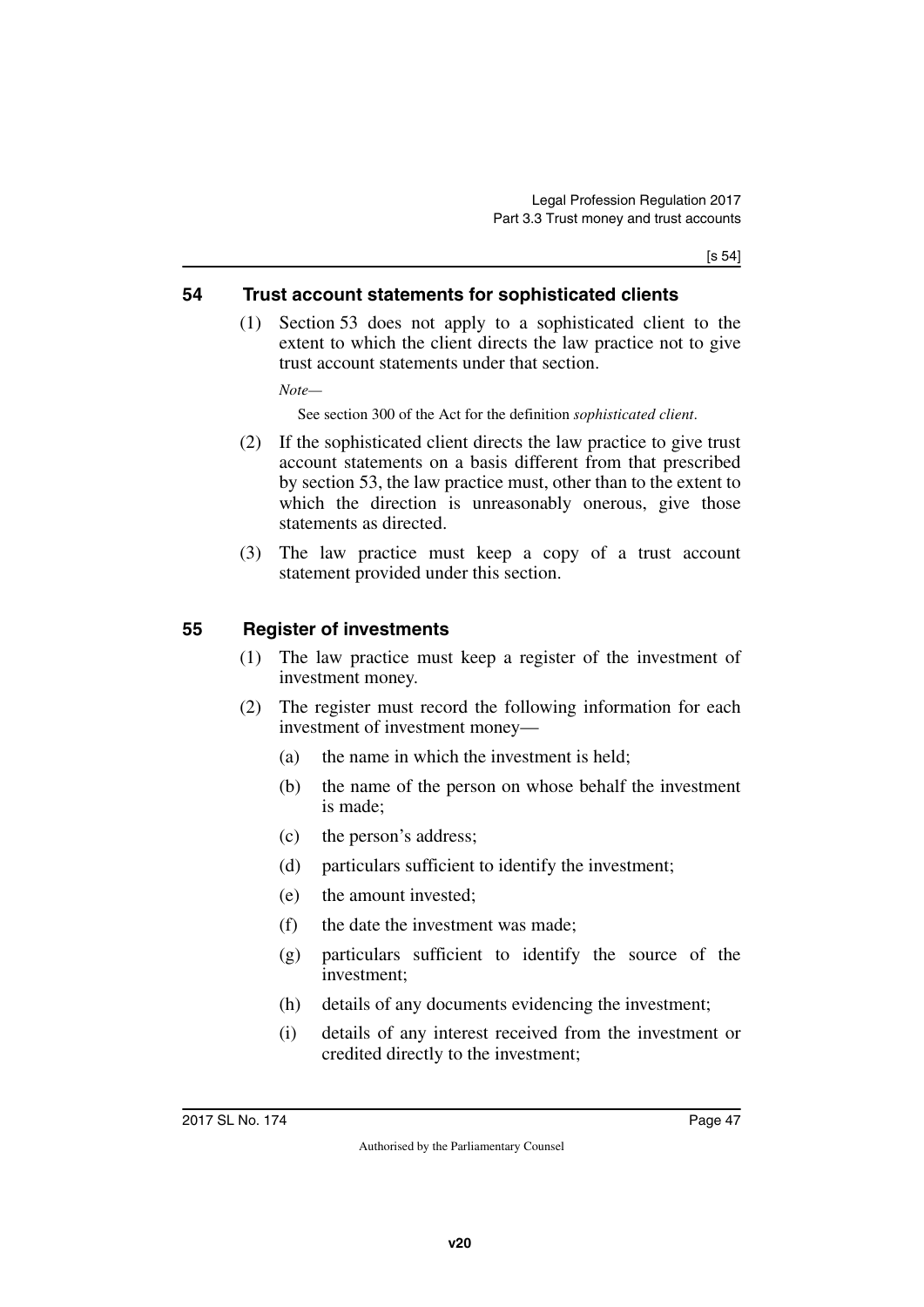[s 56]

- (j) details of the repayment of the investment and any interest, on maturity or otherwise.
- (3) This section does not require particulars to be recorded in the register if the particulars are required by this regulation to be recorded elsewhere.
- (4) This section does not confer power to invest trust money.
- (5) In this section—

*investment money* means money that is trust money under section 238(3) of the Act.

#### **56 Accounting for trust money subject to specific powers—Act, s 254**

- (1) This section prescribes the way trust money mentioned in section 254(1) of the Act must be accounted for by a law practice.
- (2) The practice must keep the following in a way that enables dealings with the money to be clearly understood—
	- (a) a record of all dealings with the money to which the practice, or associate with power to deal with the trust money, is a party;
	- (b) all supporting information in relation to the dealings.
- (3) The record, supporting information and power to deal with the trust money must be kept by the law practice as part of the practice's trust records.

### **57 Register of powers and estates in relation to trust money**

(1) A law practice must keep a register of powers and estates in relation to which the law practice or an associate of the practice is acting or entitled to act, alone or jointly with the law practice or 1 or more associates of the practice, in relation to trust money.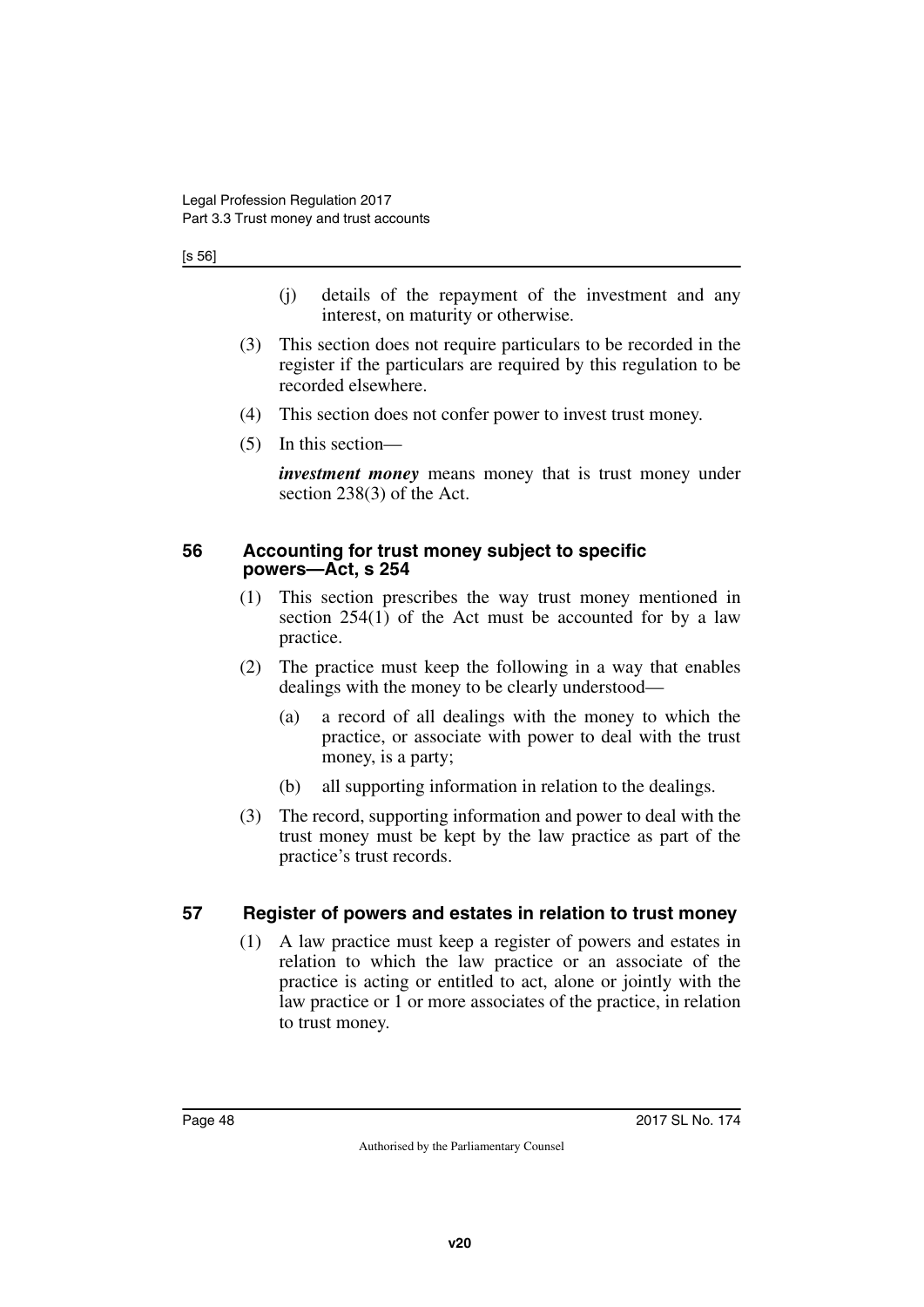- (2) Subsection (1) does not apply if the law practice or associate is also required to act jointly with 1 or more persons who are not associates of the law practice.
- (3) The register must record—
	- (a) the name and address of the donor and date of each power; and
	- (b) the name and date of death of the deceased in relation to each estate of which the law practice or associate is executor or administrator.

#### **58 Procedures and requirements for withdrawing trust money for legal costs—Act, s 258**

- (1) For section 258(1)(b) of the Act, trust money, held in a general trust account or controlled money account of a law practice for a person, may only be withdrawn, for payment of legal costs owing to the practice by the person, in accordance with the procedure set out in subsection  $(2)$ ,  $(3)$ ,  $(4)$  or  $(5)$ .
- (2) The law practice may withdraw the trust money—
	- (a) if the practice has given the person a bill relating to the money; and
	- $(b)$  if—
		- (i) the person has not objected to withdrawal of the money within 7 days after being given the bill; or
		- (ii) the person has objected within 7 days after being given the bill, but has not applied for a costs assessment within 60 days after being given the bill; or
		- (iii) the money otherwise becomes legally payable.
- (3) The law practice may withdraw the trust money, whether or not the law practice has given the person a bill relating to the money, if—
	- (a) the money is withdrawn in accordance with—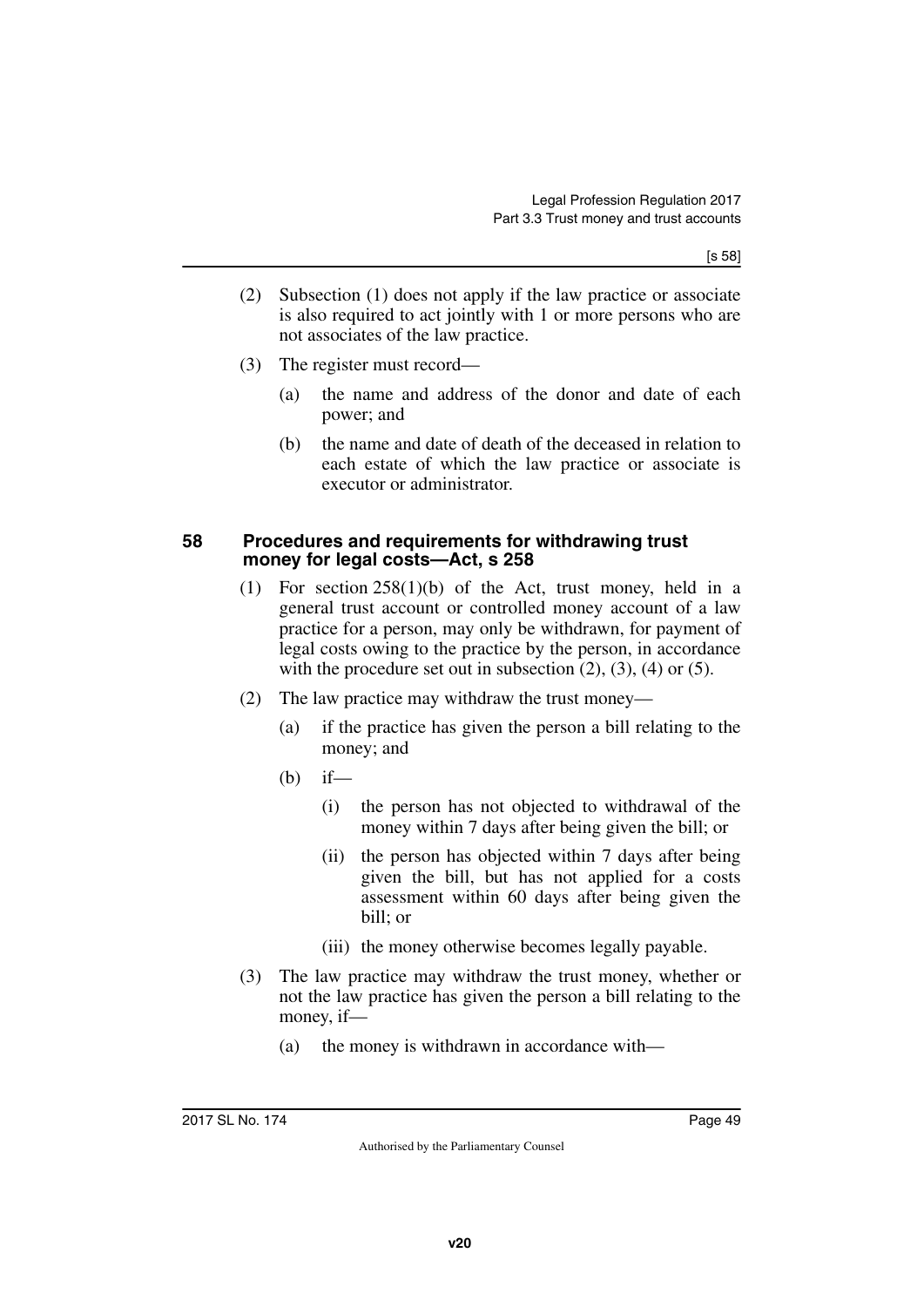|     |                                                                                                                                                                                                                                   | (i)<br>agreement that complies with the<br>costs<br>a<br>legislation under which it is made and that<br>authorises the withdrawal; or                                                                                                 |  |  |
|-----|-----------------------------------------------------------------------------------------------------------------------------------------------------------------------------------------------------------------------------------|---------------------------------------------------------------------------------------------------------------------------------------------------------------------------------------------------------------------------------------|--|--|
|     |                                                                                                                                                                                                                                   | instructions that have been received by the practice<br>(ii)<br>and that authorise the withdrawal; and                                                                                                                                |  |  |
|     | (b)                                                                                                                                                                                                                               | the practice, before withdrawing the money, gives or<br>sends to the person-                                                                                                                                                          |  |  |
|     |                                                                                                                                                                                                                                   | a request for payment, referring to the proposed<br>(i)<br>withdrawal; or                                                                                                                                                             |  |  |
|     |                                                                                                                                                                                                                                   | a written notice of withdrawal.<br>(ii)                                                                                                                                                                                               |  |  |
| (4) | The law practice may withdraw the trust money if—                                                                                                                                                                                 |                                                                                                                                                                                                                                       |  |  |
|     | (a)                                                                                                                                                                                                                               | the money is owed to the law practice by way of<br>reimbursement of money already paid by the law<br>practice on behalf of the person; and                                                                                            |  |  |
|     | (b)                                                                                                                                                                                                                               | the practice, before withdrawing the money, gives or<br>sends to the person—                                                                                                                                                          |  |  |
|     |                                                                                                                                                                                                                                   | a request for payment, referring to the proposed<br>(i)<br>withdrawal; or                                                                                                                                                             |  |  |
|     |                                                                                                                                                                                                                                   | a written notice of withdrawal.<br>(ii)                                                                                                                                                                                               |  |  |
| (5) | If a cost agreement or instruction, mentioned in subsection<br>$(3)(a)$ , authorises withdrawal of only part of the money, the<br>remainder of the money may still be withdrawn in accordance<br>with subsection $(2)$ or $(4)$ . |                                                                                                                                                                                                                                       |  |  |
| (6) |                                                                                                                                                                                                                                   | An instruction mentioned in subsection $(3)(a)(ii)$ —                                                                                                                                                                                 |  |  |
|     | (a)                                                                                                                                                                                                                               | if the instruction is given in writing—must be kept as a<br>permanent record; or                                                                                                                                                      |  |  |
|     | (b)                                                                                                                                                                                                                               | otherwise—must be confirmed in writing either before,<br>$\mathcal{L}_{\text{max}}$ and $\mathcal{L}_{\text{max}}$ are defined as $\mathcal{L}_{\text{max}}$ and $\mathcal{L}_{\text{max}}$ are defined as $\mathcal{L}_{\text{max}}$ |  |  |

- or within 5 working days after, the law practice withdraws the money and a copy must be kept as a permanent record.
- (7) For the purposes of subsection (4), money is taken to have been paid by the law practice on behalf of the person when the relevant account of the law practice has been debited.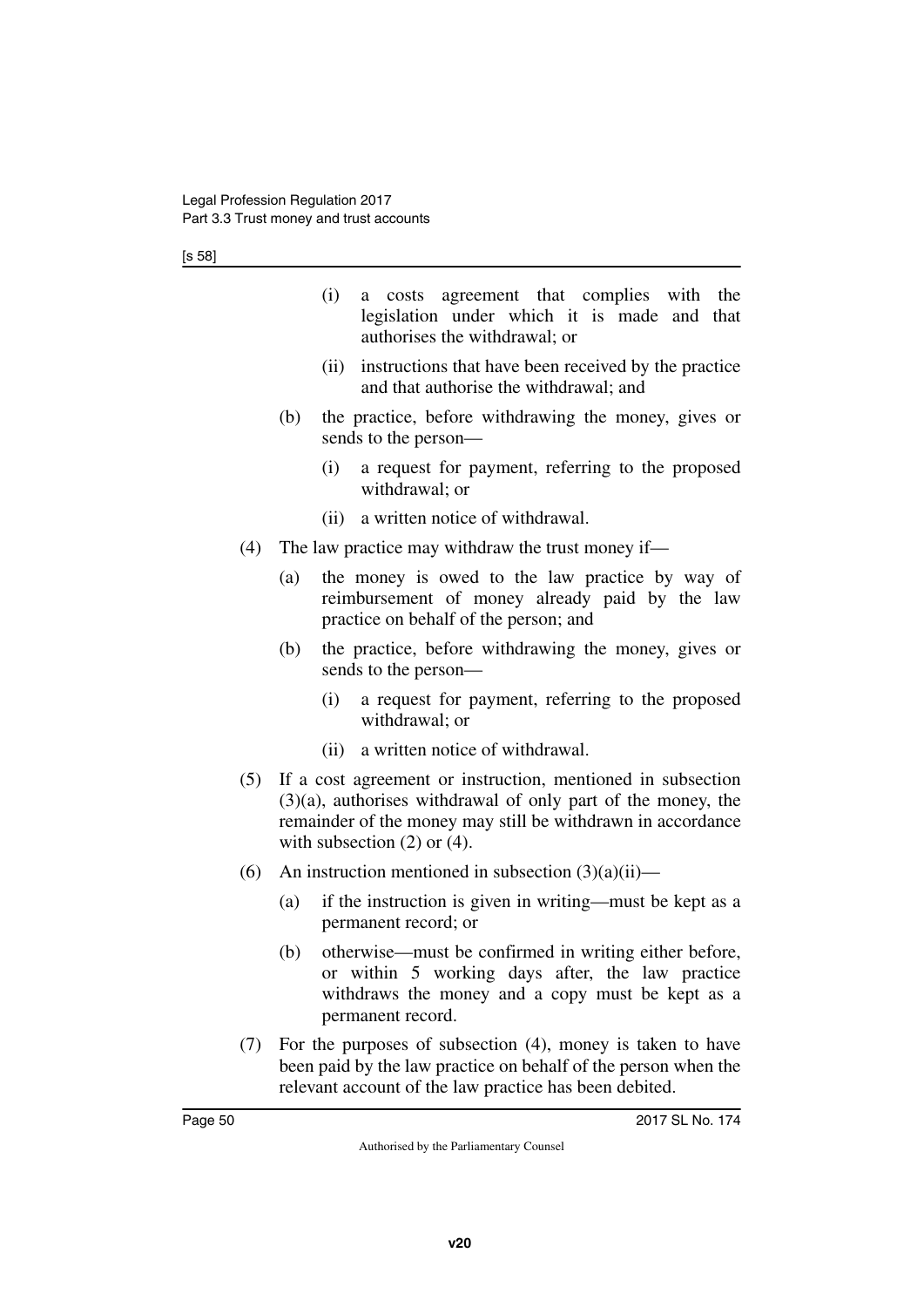### **59 Period for keeping trust records—Act, s 261**

- (1) This section prescribes, for section 261 of the Act, the period for which the trust records must be kept.
- (2) A trust record must be kept for a period of 7 years after—
	- (a) for a trust record mentioned in paragraphs (a) to (m) of the definition *trust records* in section 237(1) of the Act—the only or the last transaction entry in the trust record; or
	- (b) for any other trust record—finalisation of the matter to which the trust record relates.
- (3) This section does not apply to a written direction mentioned in section  $248(1)(a)$  or  $251(1)$  of the Act.

*Note—*

Sections 36 and 49 provide for periods for keeping written directions mentioned in sections 248(1)(a) and 251(1) of the Act.

### **60 Keeping other records and information**

- (1) A record kept under section 30 must be kept by the law practice for a period of 7 years after finalisation of the matter to which the record relates.
- (2) Any other record or information required by this division to be kept by a law practice must be kept for a period of 7 years after finalisation of the matter to which the record relates.
- (3) This section does not apply to records to which section 36, 49 or 59 applies.

#### **61 Statements regarding receipt or holding of trust money**

- (1) The law society may, by written notice, require a law practice to give the society a statement—
	- (a) stating whether or not the practice has, during a period stated in the notice, received or held trust money; and
	- (b) if the practice has received or held trust money during the stated period—stating whether the trust money is—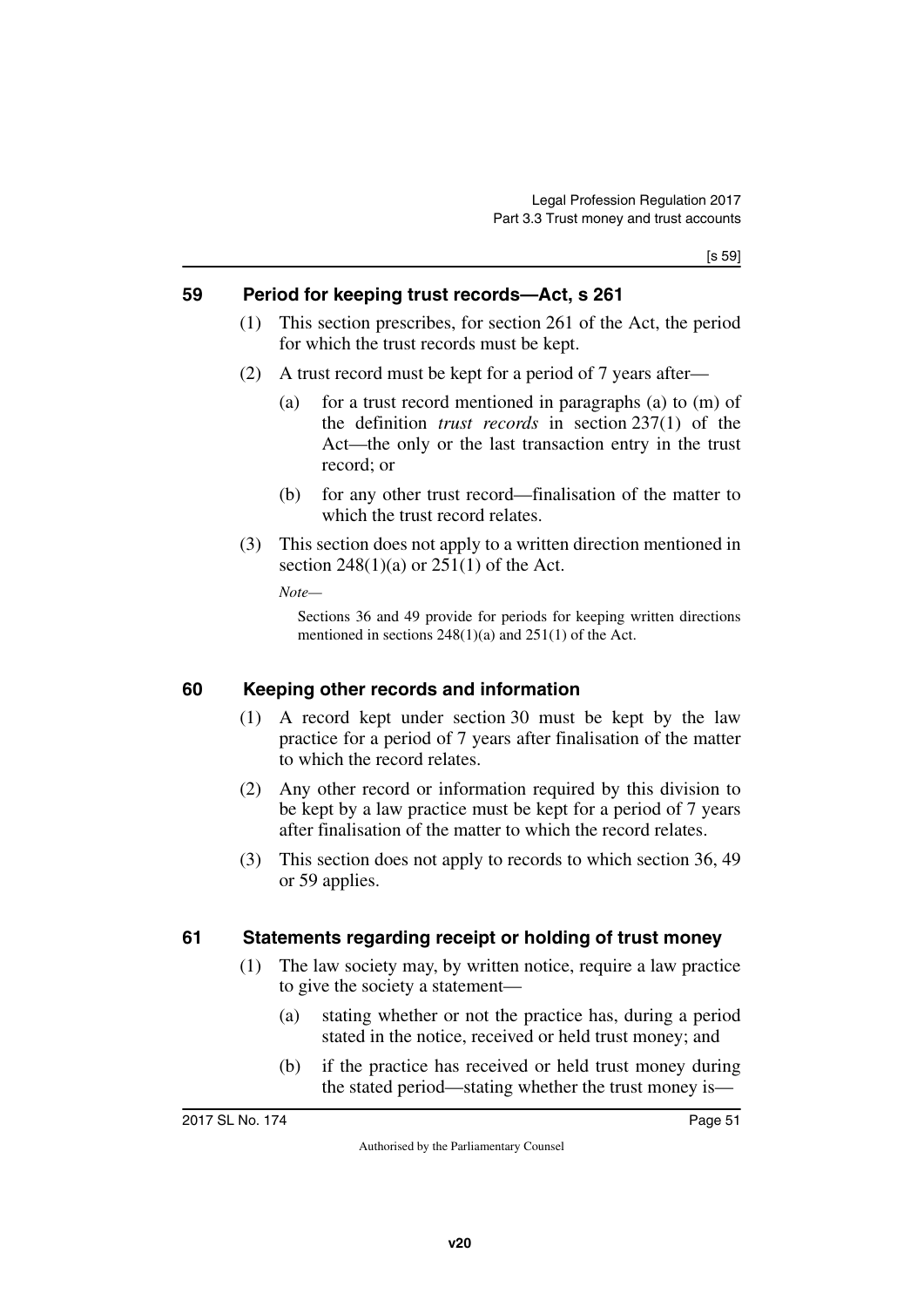- (i) controlled money;
- (ii) transit money;
- (iii) money subject to a power;
- (iv) other trust money not mentioned in subparagraphs  $(i)$  to  $(iii)$ .
- (2) The notice may—
	- (a) apply indefinitely for recurring periods; and
	- (b) be withdrawn or varied by a further notice; and
	- (c) state the time by which, or the period during which, the requirement stated in the notice is to be complied with.
- (3) The notice must be given by—
	- (a) if the notice relates to a particular law practice—sending the notice by post to the practice; or
	- (b) if the notice relates to a particular class of law practices—publishing the notice in—
		- (i) a circular distributed generally to law practices of the class; or
		- (ii) a magazine or other publication available generally to law practices of the class.
- (4) A law practice that is given a notice under this section—
	- (a) must comply with the notice; and
	- (b) must not include in the statement any information that is false or misleading in a material particular.

#### **62 Exemption from requirement on law practice to have its trust records externally examined—Act, s 268**

- (1) This section applies to a law practice if the only trust money received or held by the law practice during a financial period is either or both of the following—
	- (a) transit money;
	- (b) money received into or held in a PEXA source account.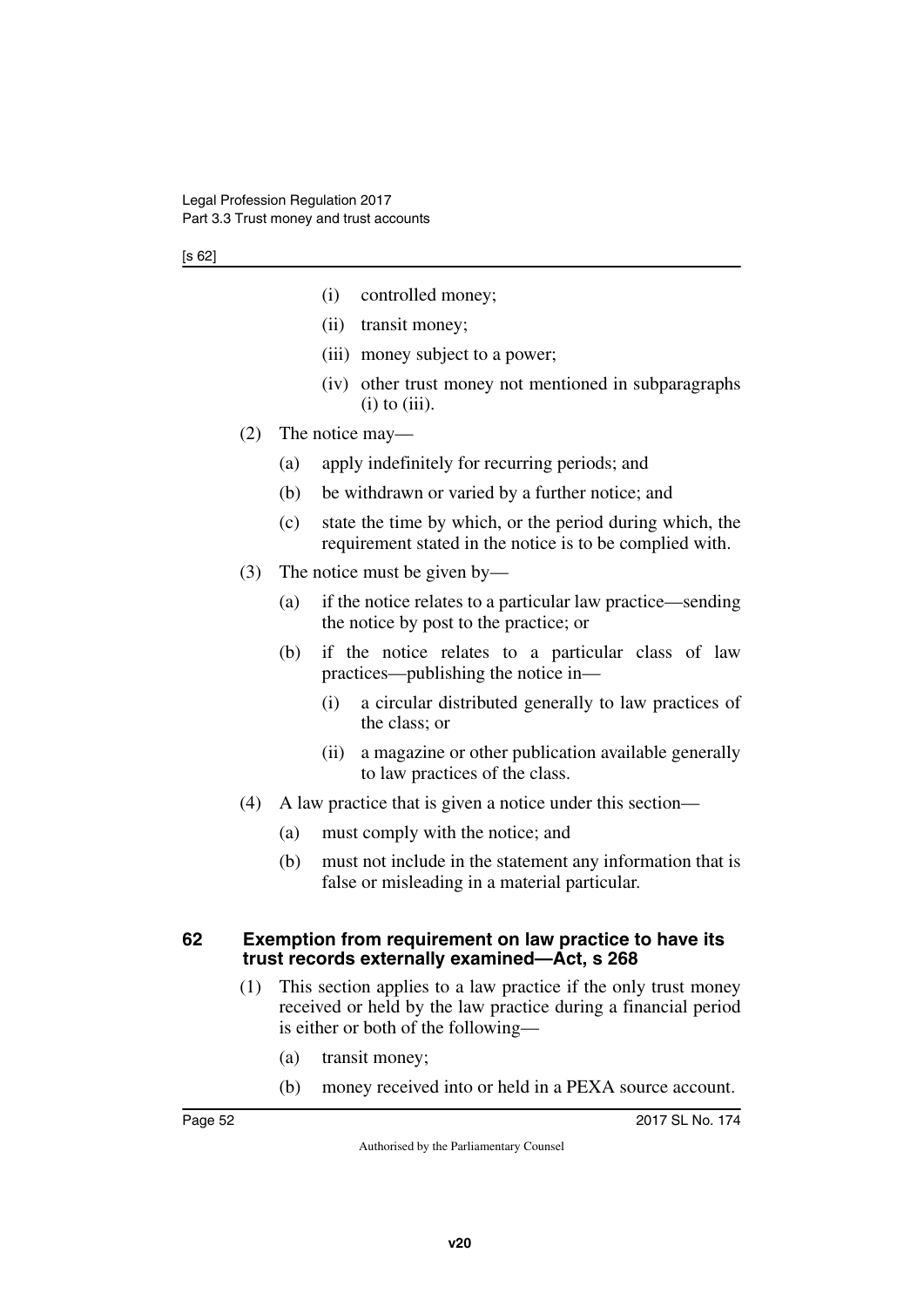- (2) The law practice is exempt from the requirement to have its trust records for the financial period externally examined under section 268(1) of the Act.
- (3) In this section—

*conveyancing transaction* see the ECNL (Qld), section 3(1).

*ECNL (Qld)* means the Electronic Conveyancing National Law (Queensland) as defined in the *Electronic Conveyancing National Law (Queensland) Act 2013*, section 3(2).

*PEXA* means Property Exchange Australia Limited ACN 140 677 792.

*PEXA Electronic Lodgment Network* means an Electronic Lodgment Network provided and operated by PEXA as a person approved as an Electronic Lodgment Network Operator under the ECNL (Qld), section 15.

*PEXA source account* means an account, to hold trust money, that is—

- (a) maintained by PEXA with an authorised deposit-taking institution within the meaning of the *Banking Act 1959* (Cwlth); and
- (b) used by PEXA to receive and hold funds that are paid into that account for use in a settlement of a conveyancing transaction using the PEXA Electronic Lodgment Network.

#### **63 Law practice closing down, closing office or ceasing to receive or hold trust money**

- (1) A law practice that holds trust money must give the law society at least 14 days written notice of its intention—
	- (a) to cease to exist as a law practice; or
	- (b) to cease to engage in legal practice in this jurisdiction; or
	- (c) to cease to practise in a way that involves it receiving trust money.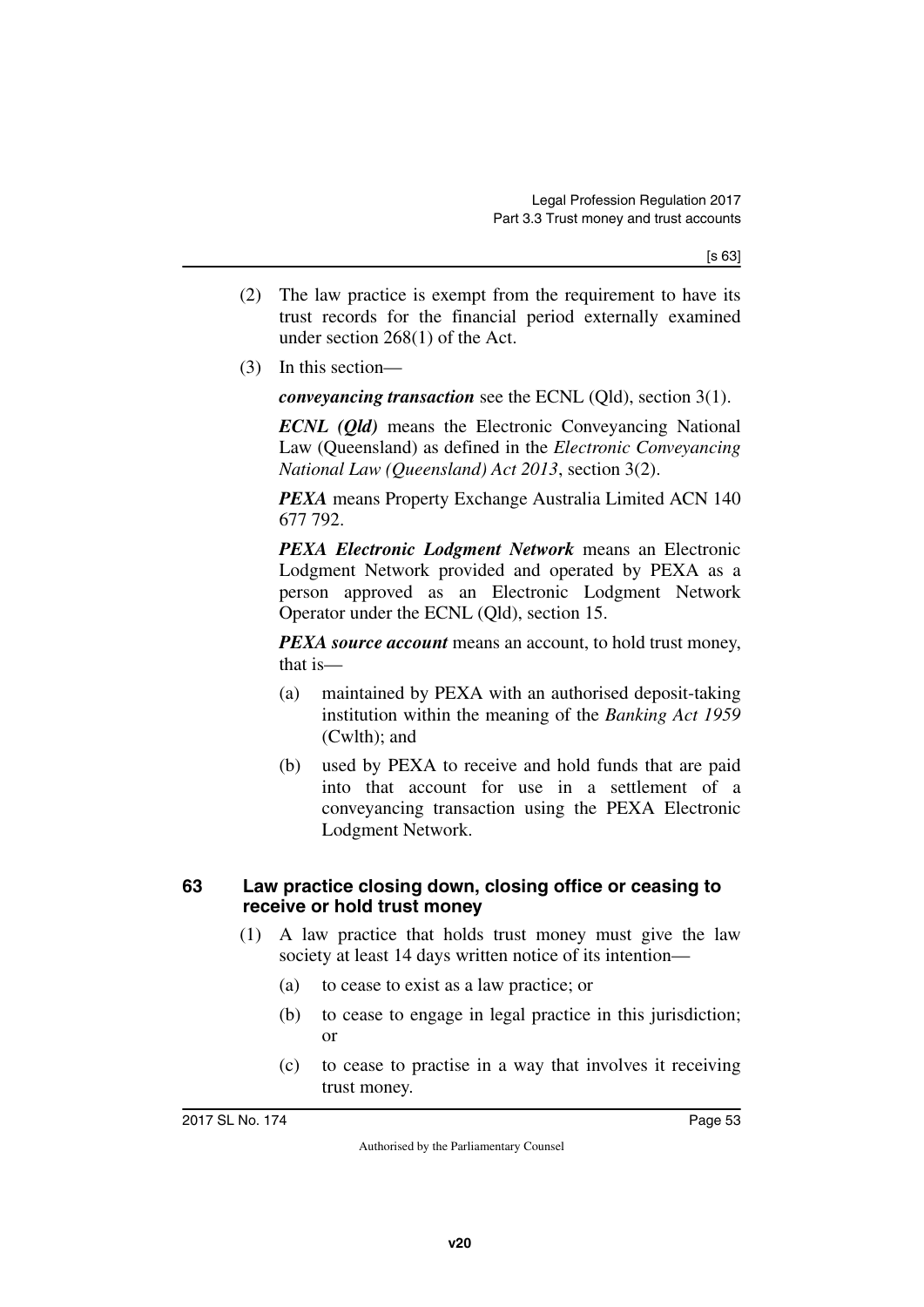#### [s 64]

- (2) A law practice must, within 14 days of ceasing to hold trust money, give the law society—
	- (a) written notice of that fact; and
	- (b) if the practice has not given a notice under subsection (1) within the previous 28 days, a notice that complies with that subsection.
- (3) A notice under this section must include particulars sufficient to identify—
	- (a) a law practice's general trust accounts and controlled money accounts; and
	- (b) trust money controlled by the practice, or by an associate, under a power; and
	- (c) trust money invested by the practice.
- (4) In this section—

*law practice* includes a former law practice and the persons who were principals of a law practice immediately before the law practice ceased to exist as a law practice or to engage in legal practice in this jurisdiction.

#### **64 Prescribed professional accounting associations—Act, s 266**

For section 266(5) of the Act, definition *professional accounting association*, the Institute of Public Accountants ACN 004 130 643 is prescribed.

#### **65 Prescribed qualifications and experience for appointment as external examiner—Act, s 267**

For section  $267(3)(a)$  of the Act, each of the following is prescribed as a qualification or experience that an individual must have to be appointed as an external examiner—

- (a) the individual must be registered as an auditor under the Corporations Act;
- (b) the individual must—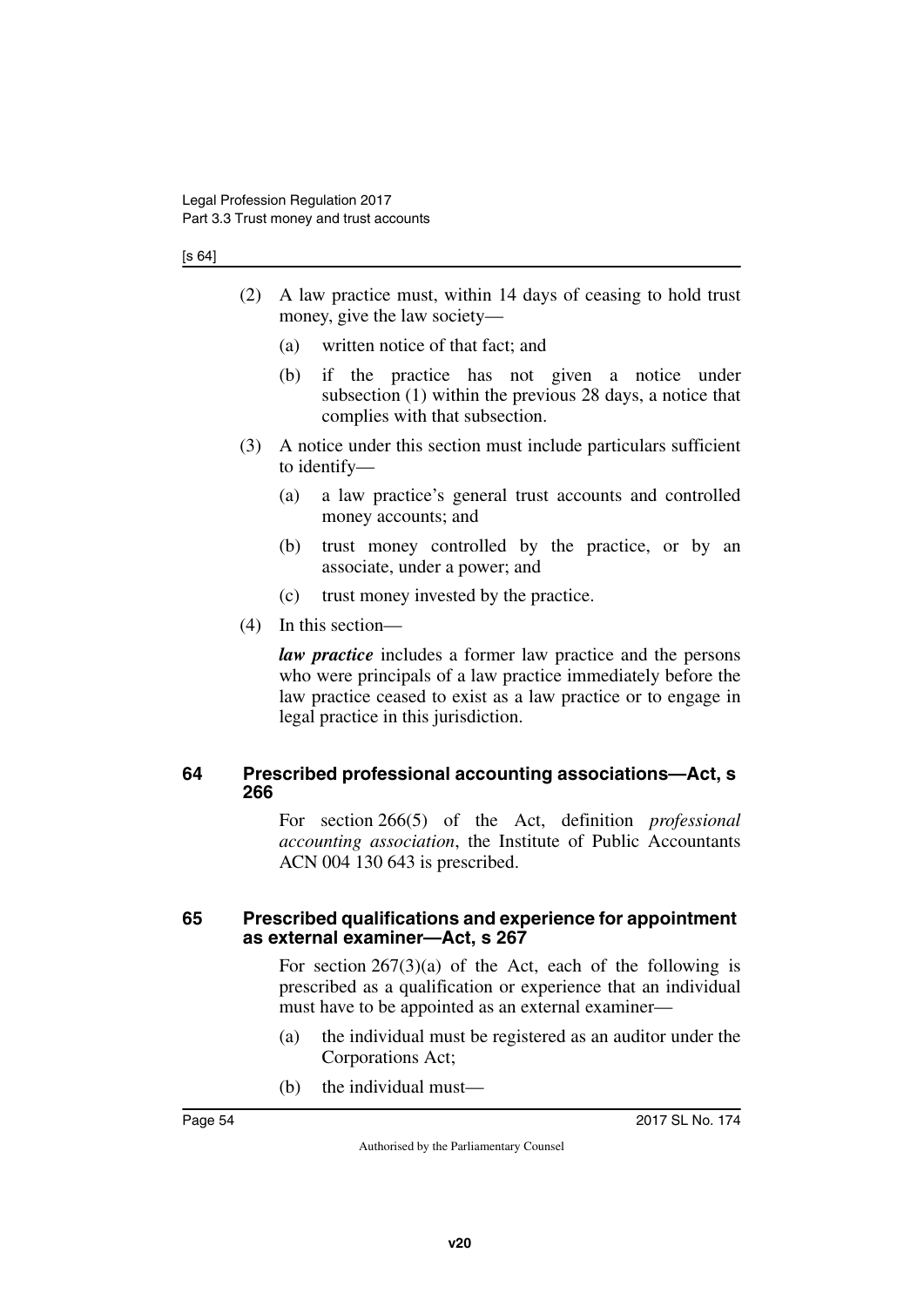- (i) be a member of CPA Australia Ltd ACN 008 392 452; and
- (ii) be entitled to use the letters 'CPA' or 'FCPA'; and
- (iii) have satisfied the requirements of CPA Australia Ltd ACN 008 392 452 for practice as a public accountant;
- (c) the individual must—
	- (i) be a member of Chartered Accountants Australia and New Zealand ARBN 084 642 571; and
	- (ii) be entitled to use the letters 'CA' or 'FCA'; and
	- (iii) have satisfied the requirements of Chartered Accountants Australia and New Zealand ARBN 084 642 571 for practice as a public accountant;
- (d) the individual must—
	- (i) be a member of the Institute of Public Accountants ACN 004 130 643; and
	- (ii) be entitled to use the letters 'MIPA' or 'FIPA'; and
	- (iii) have satisfied the requirements of the Institute of Public Accountants ACN 004 130 643 for practice as a public accountant; and
	- (iv) have completed a tertiary course of study in accounting with an auditing component from a university or other institution prescribed under the Corporations Act, section 1280(2A);
- (e) the individual must be a person who the chief executive considers has appropriate qualifications as an auditor under the Corporations Act;
- (f) the individual must be—
	- (i) an employee or agent of the law society; and
	- (ii) recognised, by the law society, as having appropriate qualifications or experience for conducting external examinations.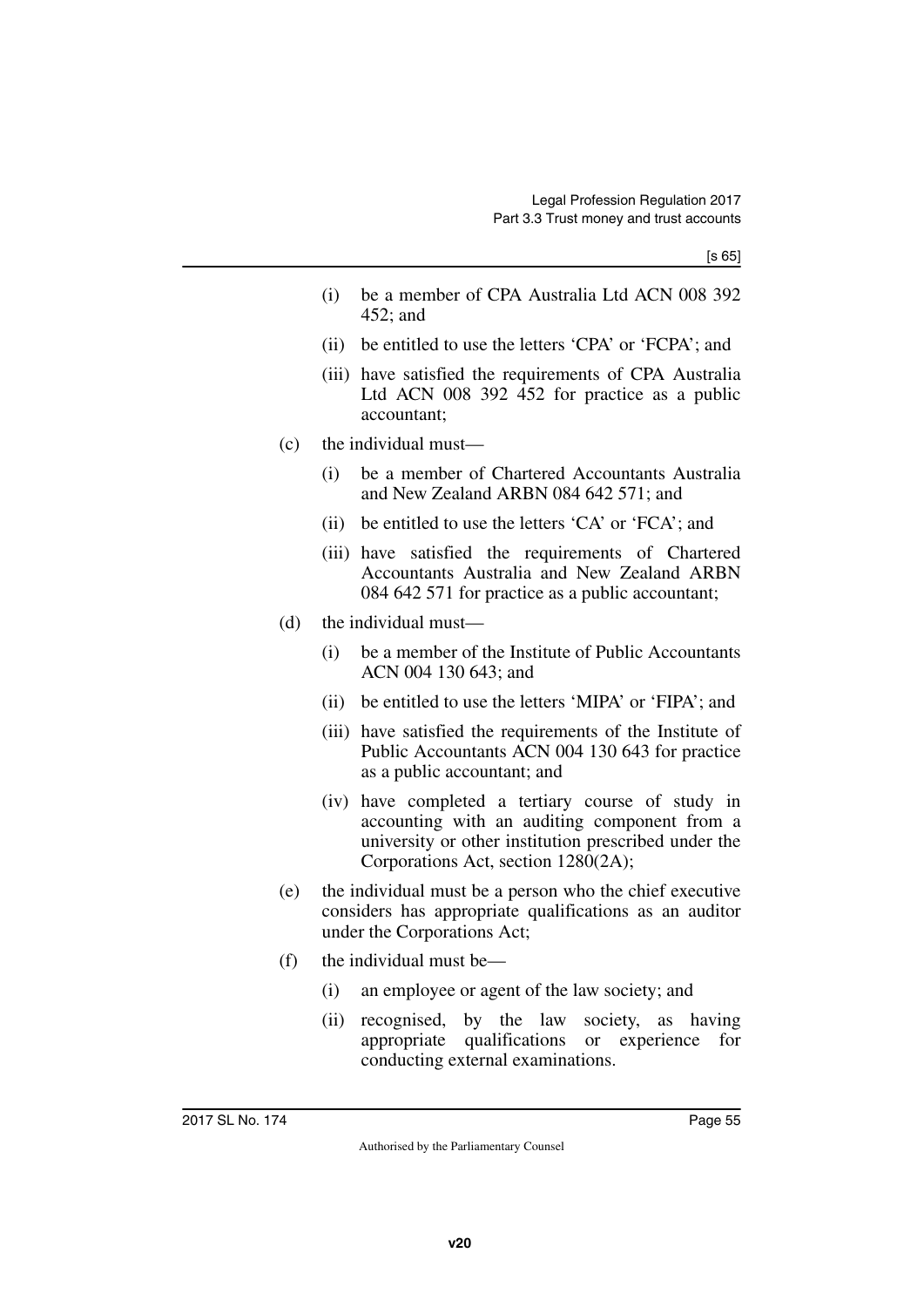#### [s 66]

#### **66 Way in which external examination must be carried out—Act, s 273**

- (1) For section 273(2)(b) of the Act, an external examiner's report on an external examination must be in the law society approved form for that purpose.
- (2) However, the law society may, in writing given to an external examiner, exempt the examiner from the requirement to report on the external examination in the approved form.

#### **67 Chief executive ensuring compliance relating to trust accounts**

- (1) The chief executive may by written notice to the law society, ask the society to provide the chief executive with information stated in the notice within a reasonable period stated in the notice.
- (2) The notice must relate to information about amounts in trust accounts.
- (3) The law society must comply with the notice.

## **Division 2 Matters relating to trust money and trust accounts**

#### **68 Exemptions relating to stated requirement of pt 3.3—Act, s 298**

- (1) For section  $298(2)(g)$  of the Act, the law society may exempt a law practice from complying with all or any of the stated requirements of this part.
- (2) The law society may grant an exemption on any conditions the law society considers appropriate.
- (3) Also, the law society may, at any time, impose a new condition on the exemption, amend or revoke a condition already imposed on the exemption, or revoke the exemption.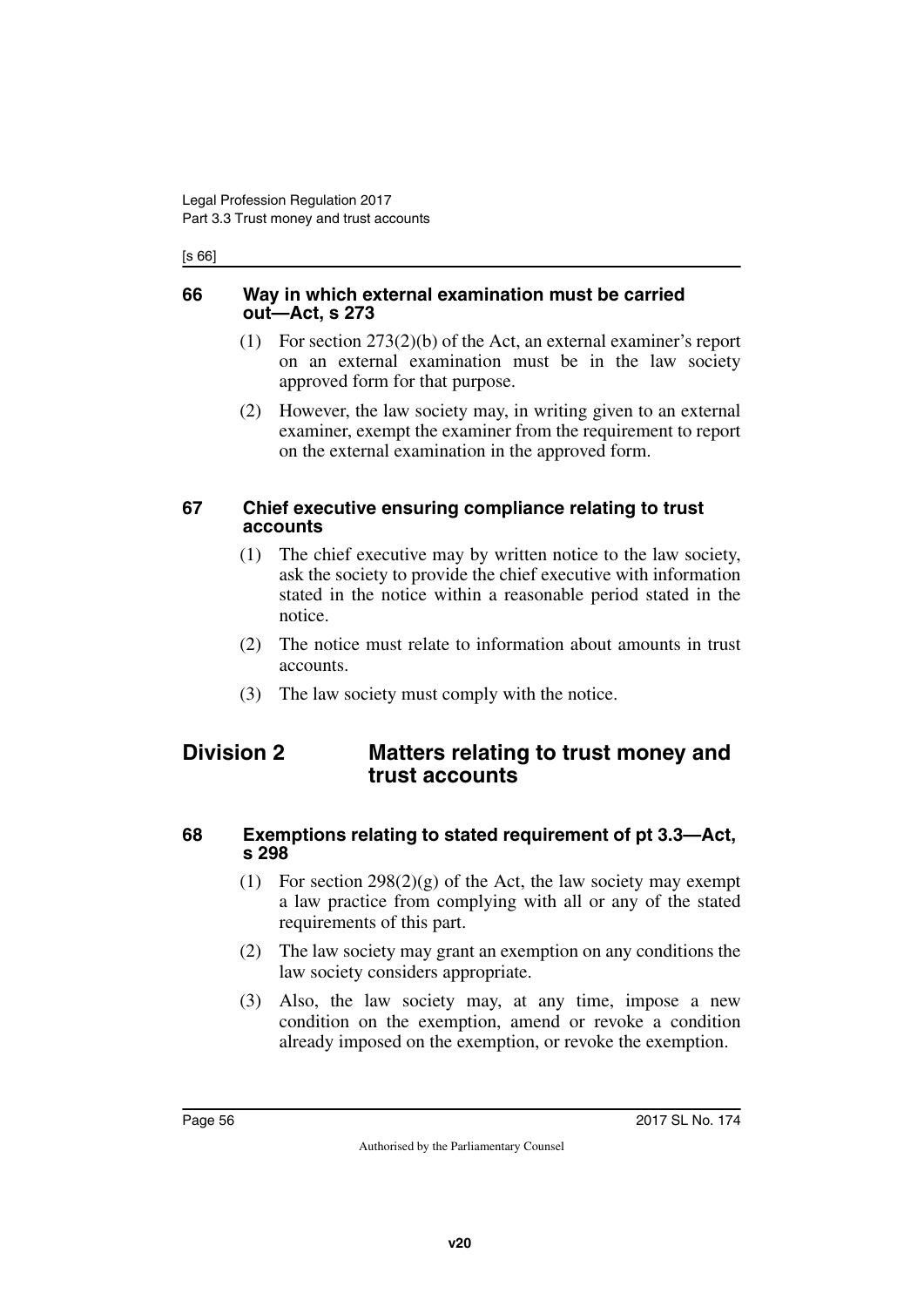[s 69]

## **Part 3.4 Costs disclosure and assessment**

#### **69 When does a matter have a substantial connection with this jurisdiction**

For part 3.4 of the Act, a matter involving a client of a law practice has a substantial connection with this jurisdiction in any of the following circumstances—

- (a) the client is a natural person and is resident in this jurisdiction;
- (b) the client is a body corporate and—
	- (i) the client carries on its business activities principally in this jurisdiction; or
	- (ii) the legal services provided or to be provided relate principally to business activities carried on by the client in this jurisdiction;
- (c) the law practice, or the associate of the practice who is principally involved in the matter, engages in legal practice principally in this jurisdiction;
- (d) the legal services provided or to be provided relate to this jurisdiction, including, for example, legal services provided or to be provided for or in connection with—
	- (i) the conveyance or transfer of real property located in this jurisdiction; or
	- (ii) court proceedings in this jurisdiction.

### **70 Exceptions to requirement for disclosure—Act, s 311**

- (1) For section 311(1)(a) and (2) of the Act, the prescribed amount is \$1500.
- (2) For section  $311(1)(f)$  of the Act, the following circumstances are prescribed as circumstances in which disclosure under section 308 or 309(1) of the Act is not required—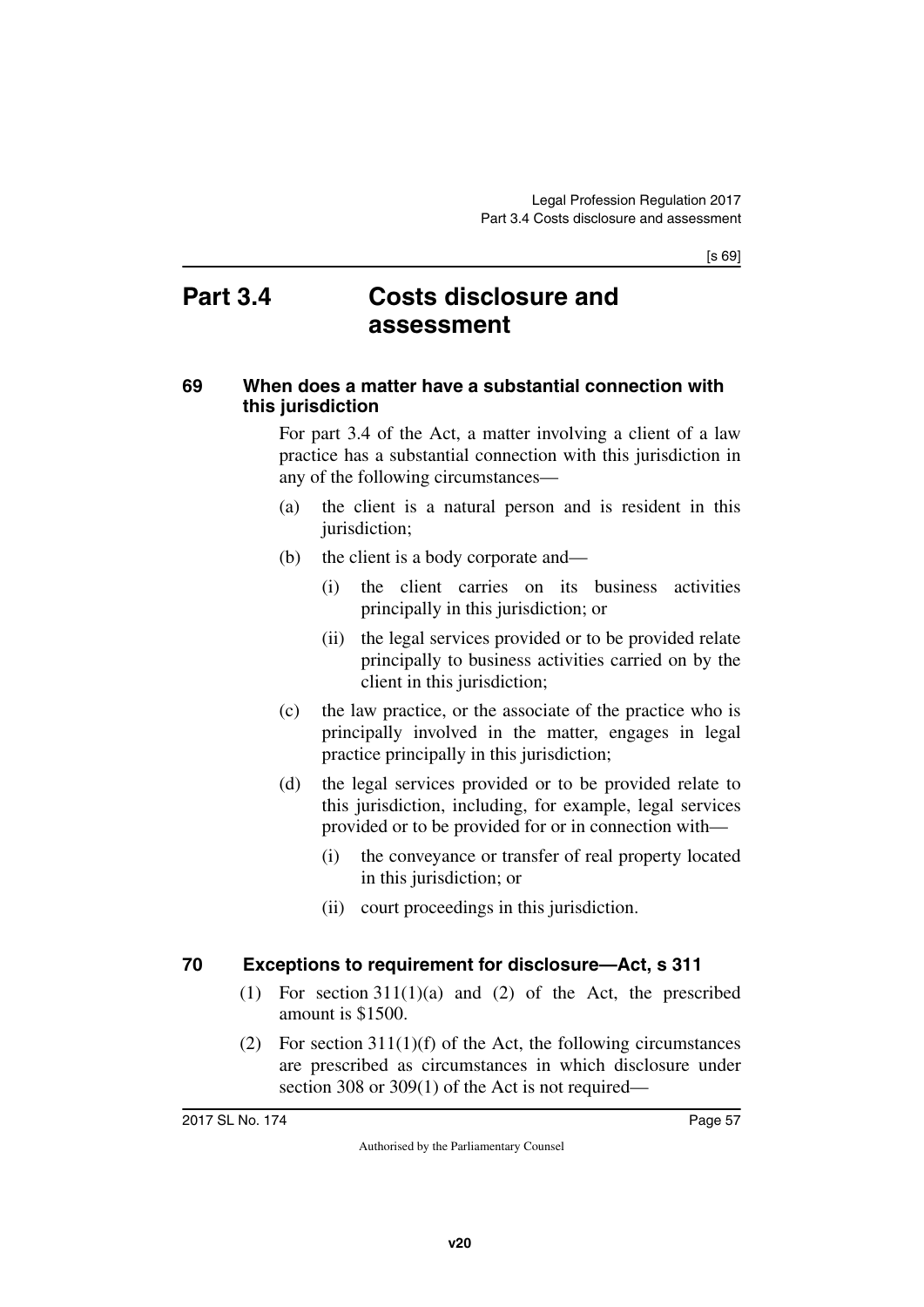#### [s 71]

- (a) the client is an overseas-registered foreign lawyer, or a foreign law practice, within the meaning of part 2.8 of the Act;
- (b) the client is a corporation that has a share capital and whose shares, or the majority of whose shares, are held beneficially for the Commonwealth or a State.

#### **71 Additional disclosure—settlement of litigious matters—Act, s 312**

- (1) For section 312(2) of the Act, the matters in this section are relevant to section 312(1) of the Act when there is more than 1 law practice acting on behalf of a client.
- (2) A law practice that negotiates the settlement of a litigious matter on behalf of the client (the *negotiating practice*) may ask any other law practice acting on behalf of the client to give information needed for a disclosure under section 312(1) of the Act and state when the information is required (being a day and time that is reasonable in the circumstances).
- (3) A law practice asked to give information under subsection (2) must comply with the request.
- (4) However, if the negotiating practice has retained another law practice to act on behalf of the client, the only information required to be given by the other law practice under subsection (3) is a reasonable estimate of the amount of legal costs payable to the other law practice if the matter is settled.
- (5) A law practice given information by another law practice under this section is entitled to rely on the information when complying with section 312 of the Act.

## **72 Rate of interest on unpaid legal costs—Act, s 321**

- (1) For section 321(3) of the Act, the prescribed rate of interest is the rate that is equal to the prescribed rate as at the relevant date.
- (3) In this section—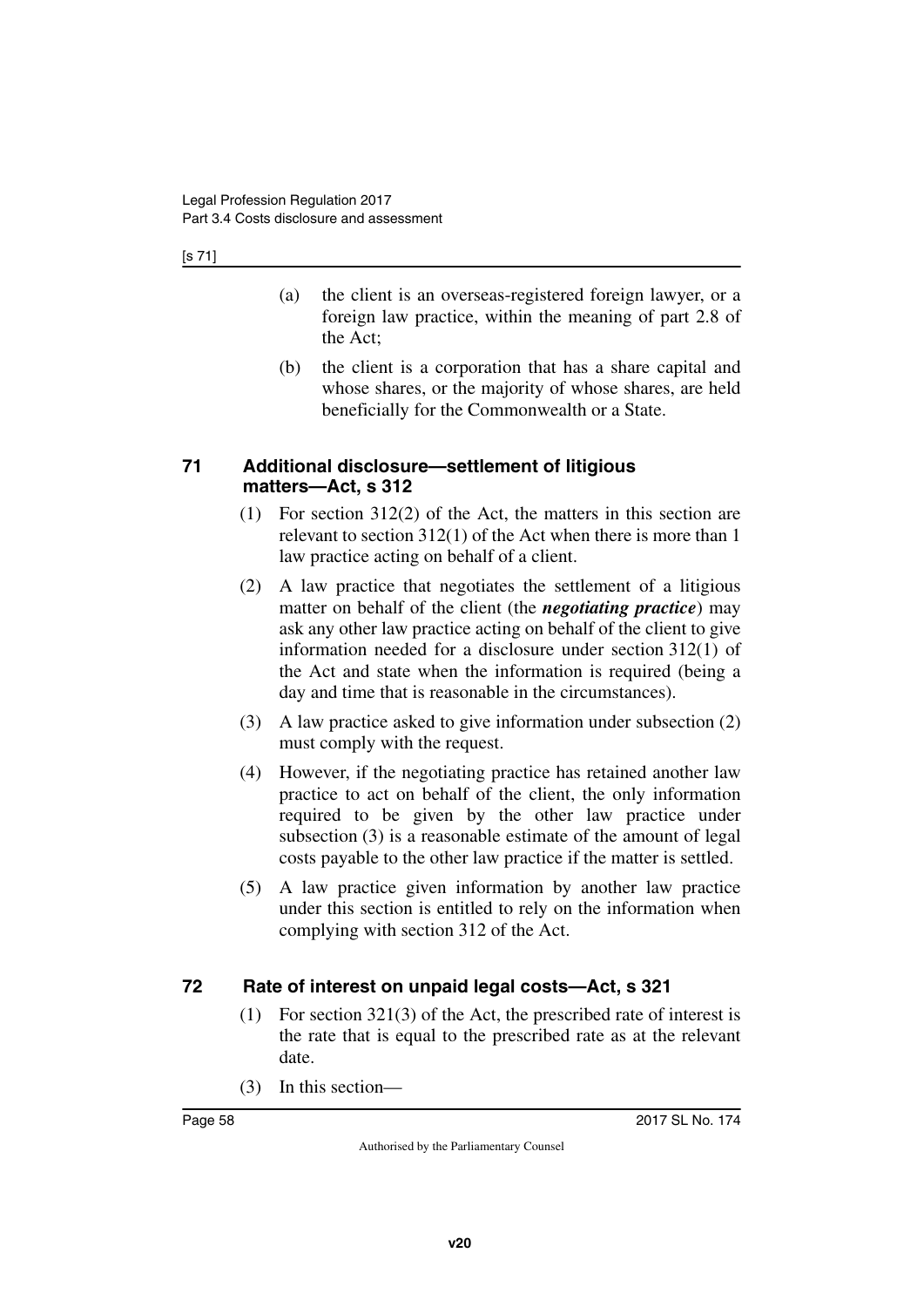*prescribed rate* means the rate prescribed under the *Civil Proceedings Act 2011*, section 59(3) for a money order debt.

*relevant date* means the date the bill, to which the interest relates, was given by the law practice concerned.

## **Part 3.5 Professional indemnity insurance**

#### **73 Requirements for professional indemnity insurance—Act, s 353**

- (1) This section prescribes requirements for professional indemnity insurance for section 353(3) of the Act.
- (2) Professional indemnity insurance must—
	- (a) be for at least \$1.5m inclusive of defence costs; and
	- (b) if the insurance relates to a practising certificate granted by the bar association—
		- (i) comply with a requirement under an indemnity rule made by the bar association; or
		- (ii) be provided by an insurer approved by the bar association; and
	- (c) if the insurance relates to a practising certificate granted by the law society—comply with a requirement under an indemnity rule made by the law society.

# **Part 3.6 Fidelity cover**

#### **74 Application of pt 3.6 of the Act to community legal services—Act, s 357**

(1) For section 357(2) of the Act, part 3.6 of the Act, and this part, apply to a community legal service—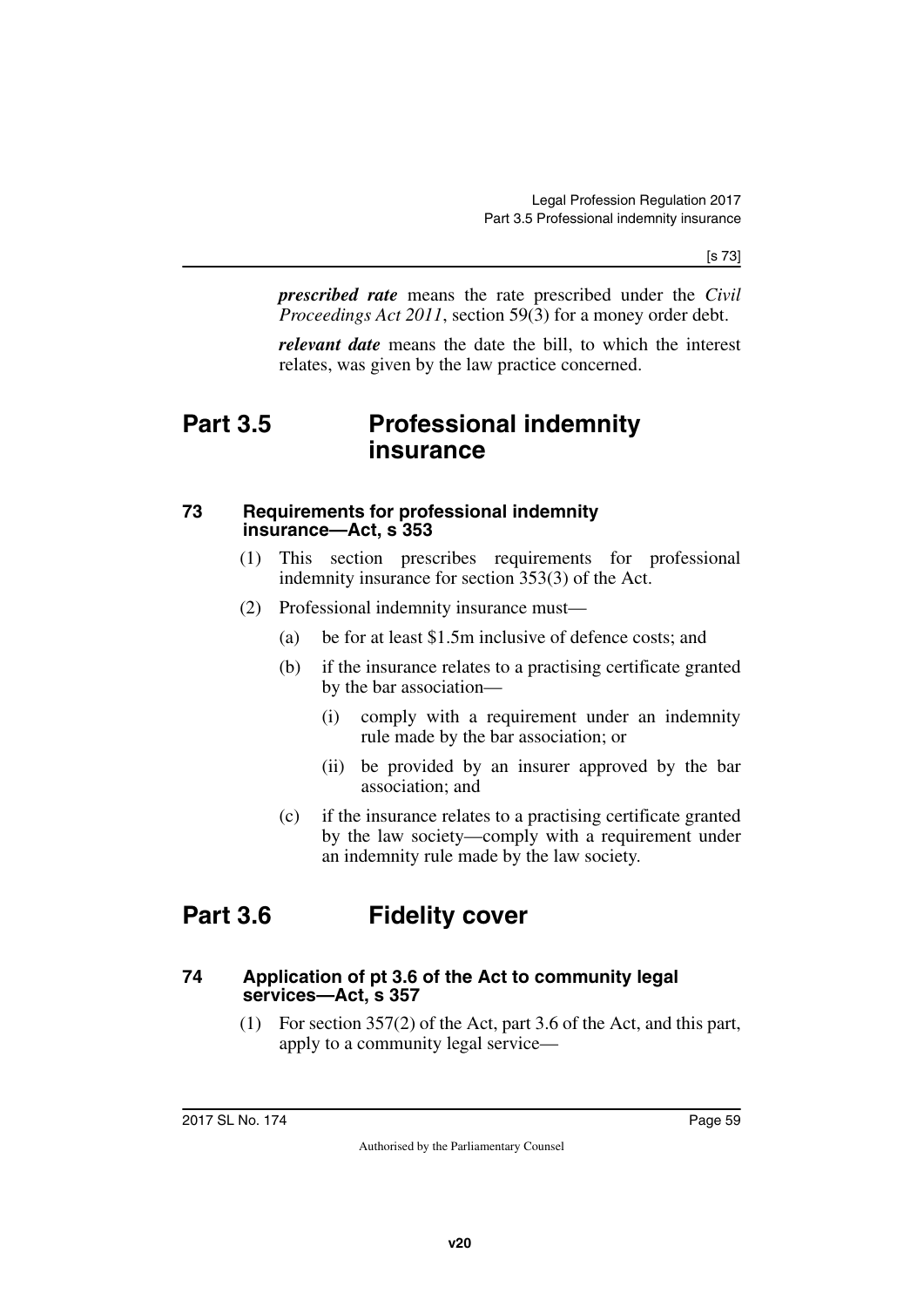- (a) as if the community legal service were a law practice; and
- (b) in the manner stated in this section.

*Note—*

Under the *Legal Aid Queensland Act 1997*, section 72, part 3.6 of the Act does not apply to a Legal Aid lawyer performing the lawyer's duties under that Act.

- (2) Each of the following is taken to be an associate of a law practice for subsection (1)—
	- (a) an Australian legal practitioner who is an employee of a community legal service and, as an employee, is engaged in legal practice for the service;
	- (b) an Australian legal practitioner who is not an employee of a community legal service but is a volunteer at the service and, as a volunteer, is engaged in legal practice for the service.

### **75 Prescribed classes of local legal practitioners—Act, s 368**

- (1) For section 368(4)(b) of the Act, the following classes of local legal practitioners are prescribed—
	- (a) all local legal practitioners who are employees of a community legal service and—
		- (i) whose practising certificates are subject to a condition that the practitioner may engage in legal practice only as an employee of a community legal service or as an employee and volunteer of a community legal service; and
		- (ii) who, in relation to legal practice at the community legal service as an employee, pay an amount of \$50 to the law society for the fidelity fund for the financial year to which the practitioner's certificate relates;
	- (b) all local legal practitioners who are volunteers of a community legal service and whose practising certificates are subject to a condition that the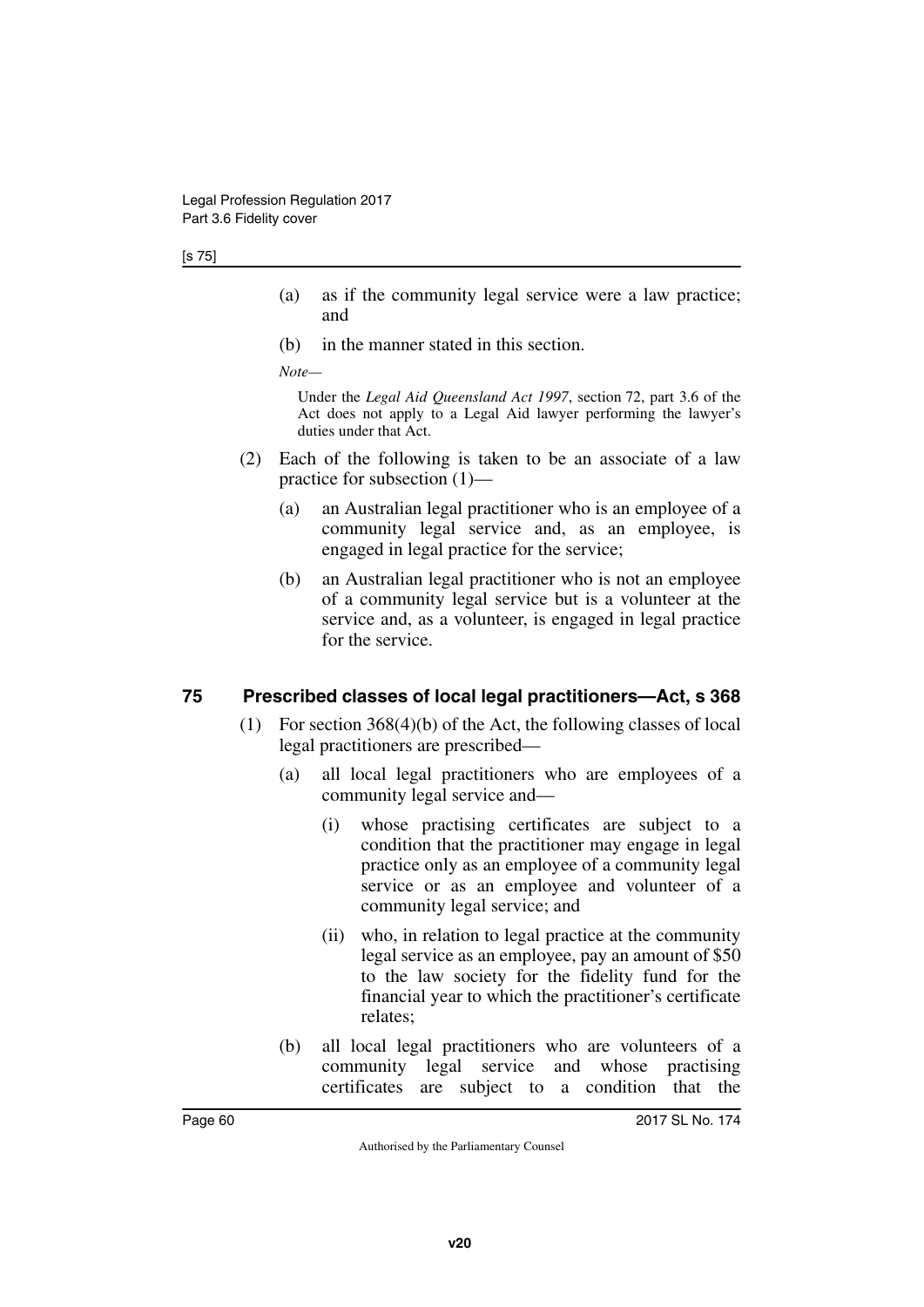practitioner may engage in legal practice only as a volunteer at a community legal service;

- (c) all government legal officers whose practising certificates—
	- (i) are subject to a condition that the officer may engage in legal practice other than as a government legal officer engaged in government work; and
	- (ii) provide that the legal practice, that is not engaging in government work, is limited to legal practice as a volunteer at a community legal service;
- (d) all legal aid lawyers whose practising certificates—
	- (i) are subject to a condition that the lawyer may engage in legal practice other than as a lawyer performing duties under the *Legal Aid Queensland Act 1997*; and
	- (ii) provide that the legal practice, that is not performing duties under that Act, is limited to legal practice as a volunteer at a community legal service.
- (2) Each payment to the law society for the fidelity fund under this section is an amount that may be lawfully paid into the fidelity fund.
- (3) In this section—

*legal aid lawyer* has the meaning given by the *Legal Aid Queensland Act 1997*.

## **76 Caps on fidelity fund payments—Act, s 396**

- (1) For section 396(1)(a) of the Act, the maximum amount that may be paid from the fidelity fund for a single claim is \$200,000.
- (2) For section  $396(1)(b)$  of the Act, the maximum aggregate amount that may be paid from the fidelity fund for all claims made in relation to a single law practice is \$2m.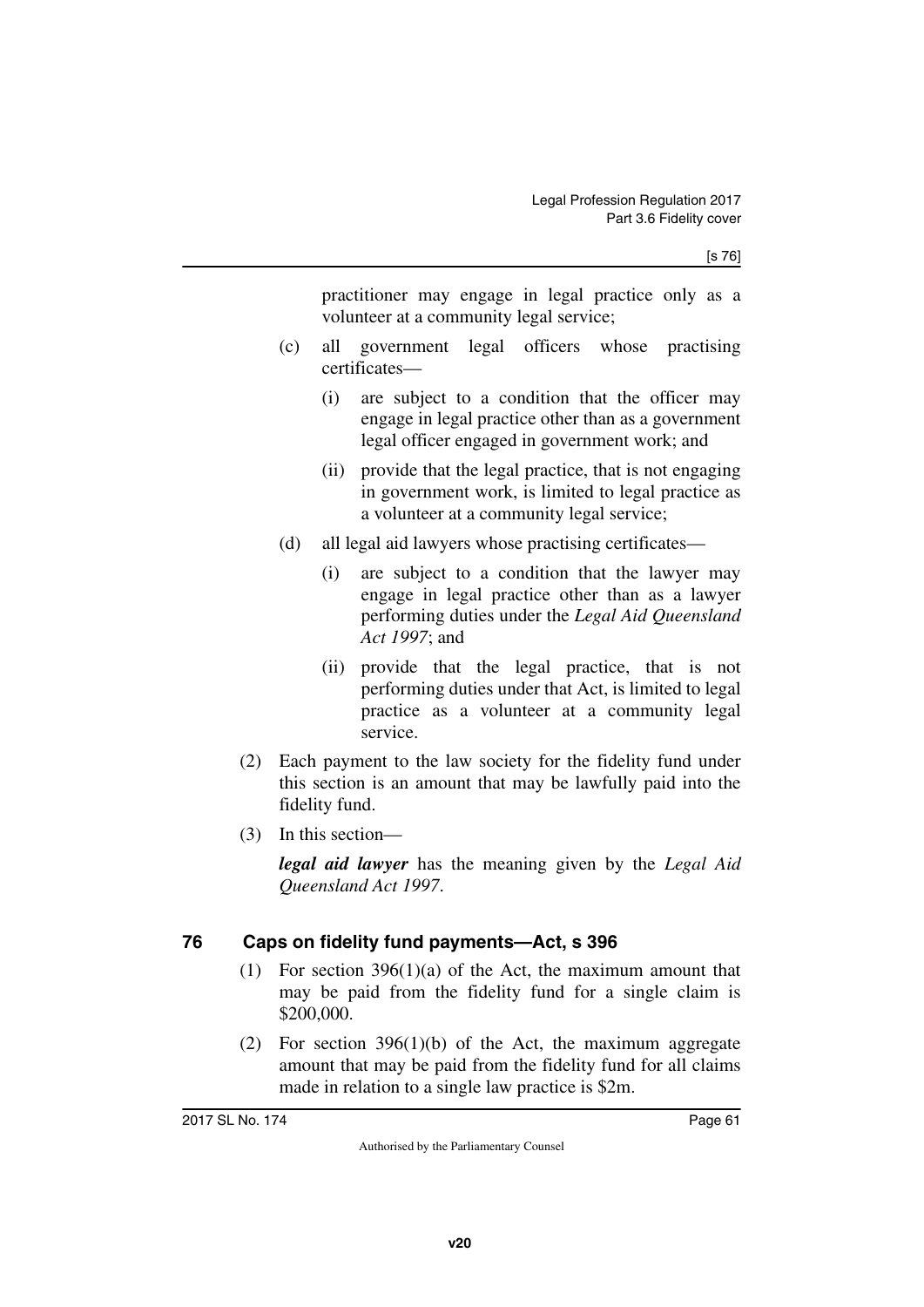#### [s 77]

## **77 Fidelity protocols—Act, s 402**

- (1) For section 402(1) of the Act, the law society may enter into fidelity protocols with corresponding authorities in relation to any of the following matters—
	- (a) the forwarding of claims, or copies of claims, under section 403 of the Act and corresponding laws;
	- (b) the making and acceptance of requests to act as agent under part 3.6 of the Act and corresponding laws;
	- (c) the processing or investigation of claims or aspects of claims as agent under part 3.6 of the Act and corresponding laws.
- (2) A fidelity protocol may be amended, revoked or replaced by agreement of the parties to it.

#### **78 Notice of interstate legal practitioner becoming authorised to withdraw from local trust account—Act, s 412**

- (1) This section prescribes requirements for section  $412(2)(a)$  of the Act.
- (2) An interstate legal practitioner who, whether alone or with a cosignatory, becomes authorised to withdraw money from a local trust account must notify the law society of the authorisation.
- (3) The notice must include the following particulars—
	- (a) the interstate legal practitioner's name;
	- (b) the jurisdiction in which the practitioner's only or most recent current Australian practising certificate was granted;
	- (c) the practitioner's principal business address;
	- (d) details of the local trust account, including the following—
		- (i) the name of the law practice operating the account;
		- (ii) the practice's principal business address;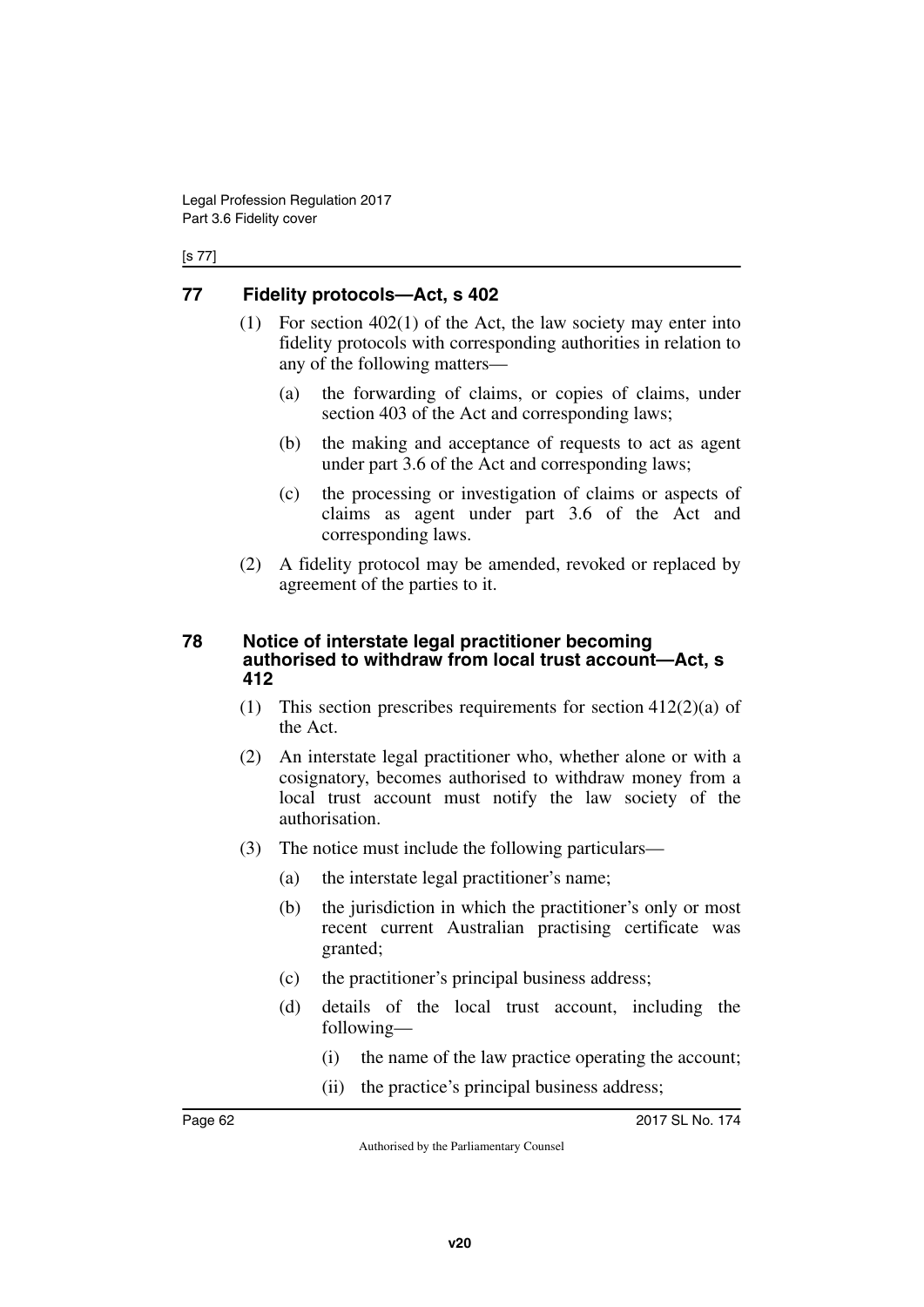- (iii) the name of the ADI with which the account is held;
- (iv) the names of any other signatories to the account;
- (e) the date on which the practitioner became authorised to withdraw the money.
- (4) The practitioner must notify the law society of any change to the particulars mentioned in subsection (3).
- (5) A notice under this section must be in writing and must be sent to the business address of the law society within 7 days of—
	- (a) the practitioner becoming authorised to withdraw the money; or
	- (b) the change to the particulars.

# **Part 4.6 Investigations**

#### **79 Covering cost of assessment under s 443 or 444 of the Act—Act, s 445**

- (1) This section prescribes, for section 445 of the Act, the way in which the cost of an assessment under section 443 or 444 of the Act is to be met.
- (2) The commissioner may, by written notice to a complainant, require the complainant—
	- (a) to pay an amount to the commissioner, before a costs assessment is undertaken, to cover the cost of the costs assessor; or
	- (b) to agree, before a costs assessment is undertaken, to pay the commissioner the cost of the costs assessor if the result of the assessment is that the costs charged or claimed by the relevant law practice are not to be reduced or are not to be reduced by at least 15%.
- (3) The commissioner may, by written notice to a law practice, require it to pay the cost of a costs assessor if the result of the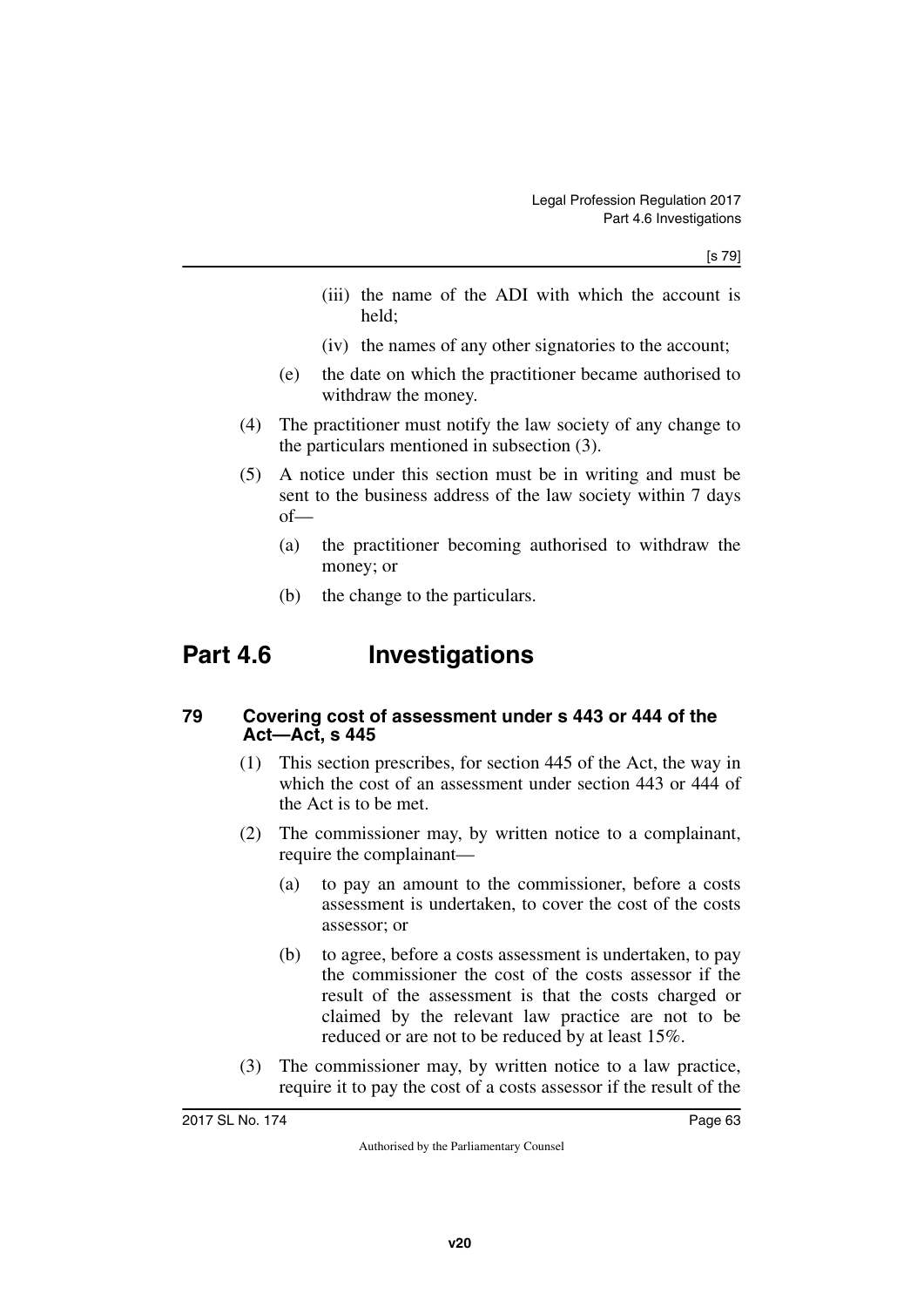[s 80]

cost assessment is that the costs charged or claimed by the law practice are to be reduced by at least 15%.

# **Part 4.9 Proceedings in disciplinary body**

## **Division 1 Preliminary matters for discipline application**

### **80 How to make a discipline application**

- (1) A discipline application must be made in the approved form and filed with the secretariat of the committee.
- (2) A discipline application may relate to more than 1 complaint or investigation matter.
- (3) A discipline application must state—
	- (a) for an application for an order against an Australian lawyer or former Australian lawyer—particulars of the lawyer's alleged unsatisfactory professional conduct or professional misconduct; or
	- (b) for an application for an order against a law practice employee or former law practice employee—particulars of the employee's alleged misconduct in relation to the relevant practice.

*Note—*

See sections 417 and 425 of the Act.

- (4) A discipline application must also state—
	- (a) the commissioner's address for service; and
	- (b) the commissioner's telephone number, fax number and email address.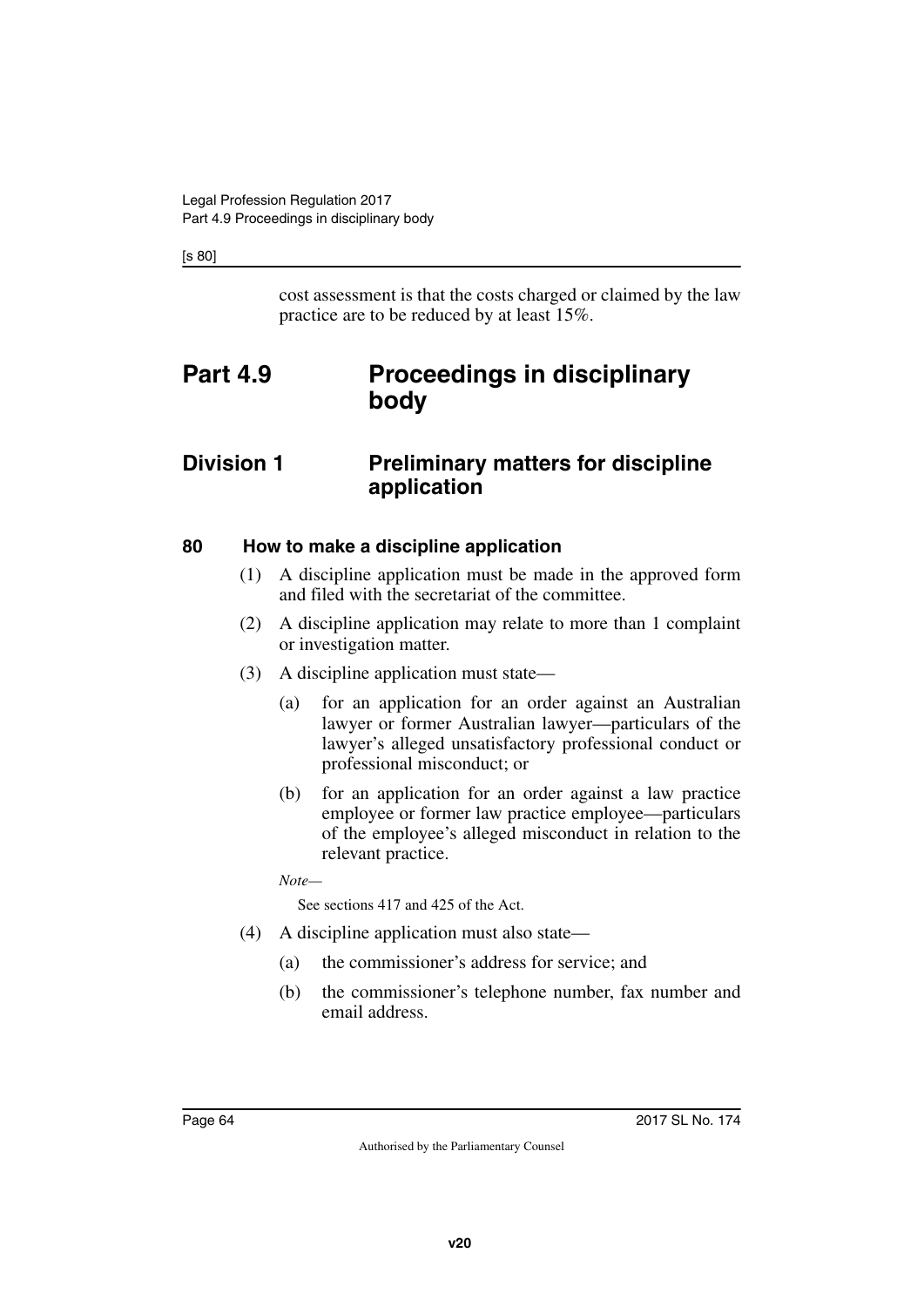[s 81]

#### **81 Commissioner to serve copy of discipline application**

The commissioner must serve a copy of a discipline application personally on each respondent to the discipline application.

#### **82 Respondent to file and serve notice of address for service**

- (1) Within 14 days after a respondent is served with a discipline application, the respondent must—
	- (a) file with the secretariat of the committee a notice of address for service, in the approved form; and
	- (b) serve a copy of the notice on the commissioner; and
	- (c) serve a copy of the notice personally on each of the other parties to the discipline application.
- (2) The notice of address for service must state the respondent's contact details.

## **Division 2 Other matters for discipline application**

#### **83 Substituted service**

The committee may make an order substituting another way of serving a document required to be served under this part.

### **84 Address for service**

- (1) Subject to subsection (3), the commissioner's address for service is the commissioner's address for service stated in a discipline application.
- (2) Subject to subsection (3), the address for service of a respondent to a discipline application is—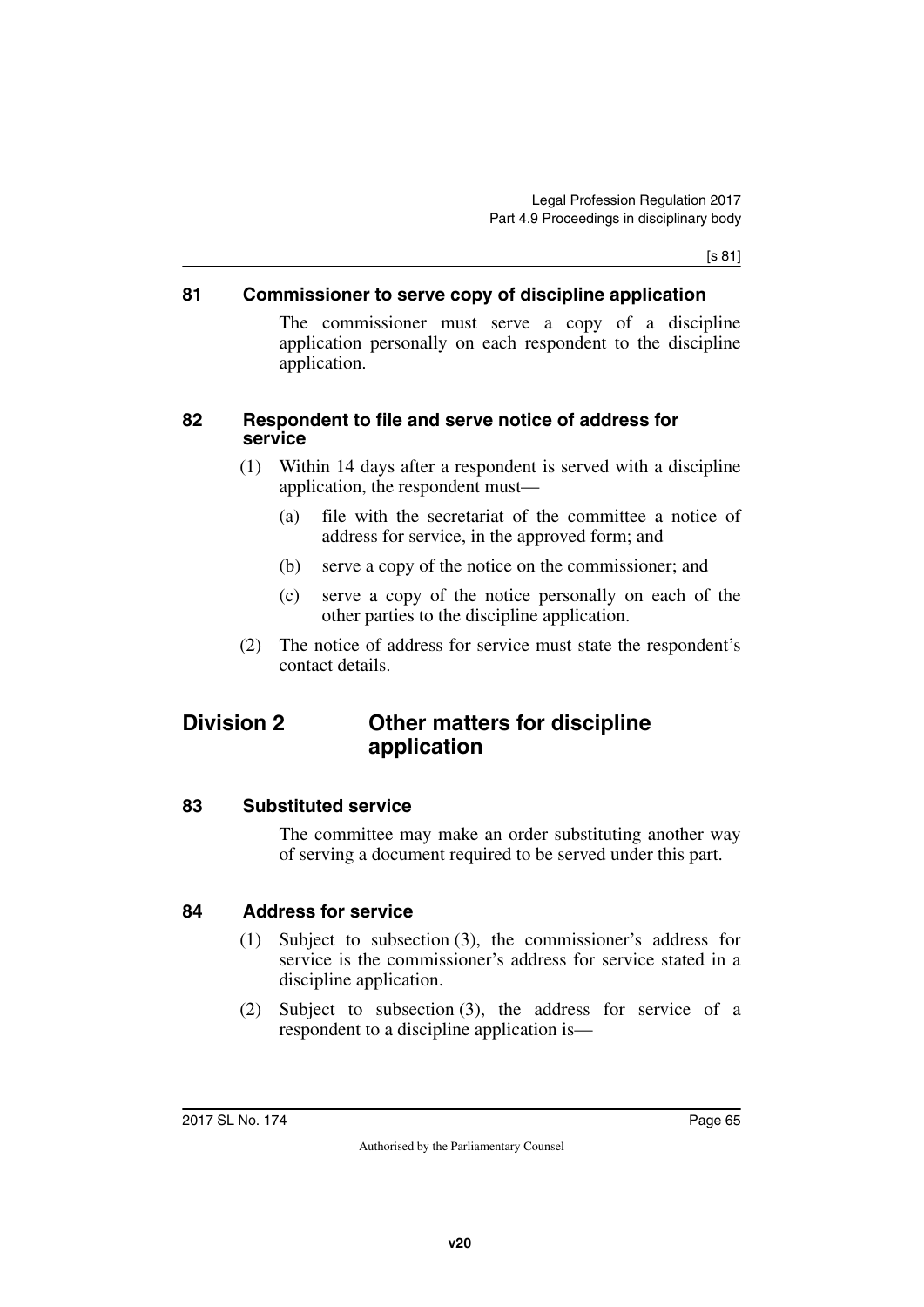- (a) for a respondent acting personally—the respondent's residential or business address stated in the respondent's notice of address for service; or
- (b) for a respondent for whom a law practice is appointed to act—the practice's law practice address stated in the respondent's notice of address for service.
- (3) A party to a discipline application may change the party's address for service or any other contact details by—
	- (a) filing with the secretariat of the committee a notice of address for service stating the new address for service or contact details; and
	- (b) serving a copy of the notice on each of the other parties to the discipline application.

### **85 Directions hearing**

- (1) The committee, the chairperson or deputy chairperson of the committee may set a time, day and place for a directions hearing in a proceeding before the committee.
- (2) The committee must give each party to the proceeding written notice of the time, day and place set for the directions hearing as soon as practicable after it is set.
- (3) The committee may, in writing, require each party, within a stated time—
	- (a) to serve each of the other parties to the proceeding with a copy of the directions, if any, the party wants the committee to issue; and
	- (b) to confer with each of the other parties with a view to agreeing, as far as practicable, on the directions the committee should be asked to issue.

## **86 Setting down for hearing**

(1) The committee may set the time, day and place for the hearing of a discipline application.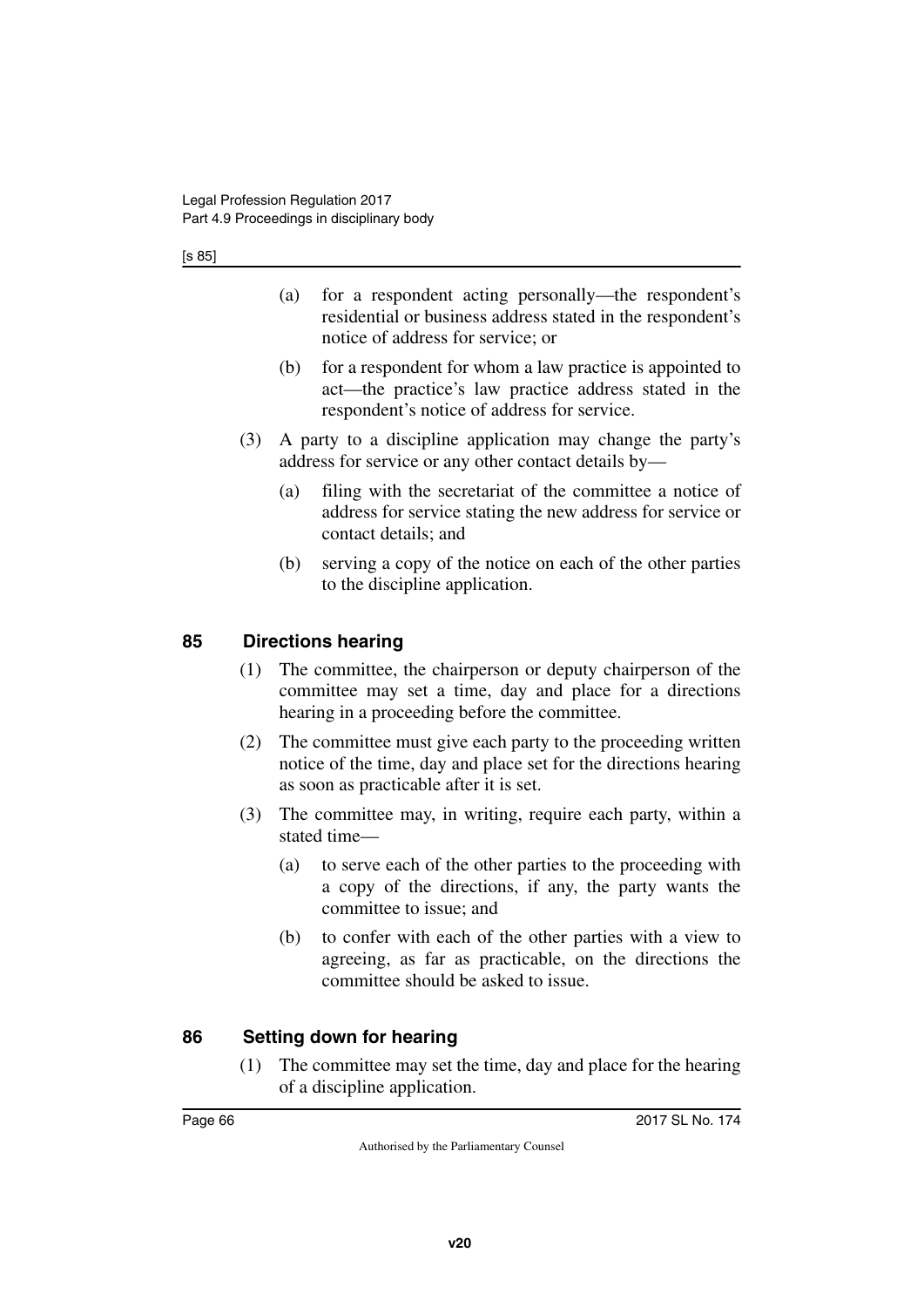[s 87]

(2) The committee must give each party to the discipline application written notice of the time, day and place set for the hearing of the application as soon as practicable after it is set.

## **87 List of documents**

- (1) A party to a proceeding for a discipline application must—
	- (a) at least 14 days before the hearing day for the discipline application, serve a list of documents the party intends to rely on at the hearing on each of the other parties to the proceeding, unless the committee orders otherwise; and
	- (b) make the documents mentioned in the list available for inspection by each of the other parties at least 7 days before the hearing day; and
	- (c) if asked by another party for a copy of a document mentioned in the list, and on payment of the appropriate amount, give the other party a copy of the document.
- (2) The *appropriate amount* is the amount worked out on the total number of pages copied at the rate set for copying a document under the *Uniform Civil Procedure Rules 1999*, schedule 1, item 7.
- (3) Subsection (1)(c) does not prevent a party recovering the cost of copies as part of the costs of the proceeding.

### **88 Affidavits**

- (1) A party to a proceeding for a discipline application must—
	- (a) file with the secretariat of the committee each affidavit the party intends to rely on at the hearing of the discipline application; and
	- (b) serve a copy of the affidavit on each of the other parties to the proceeding.
- (2) A party must comply with subsection (1) as soon as practicable, but no later than 5 days, before the hearing day.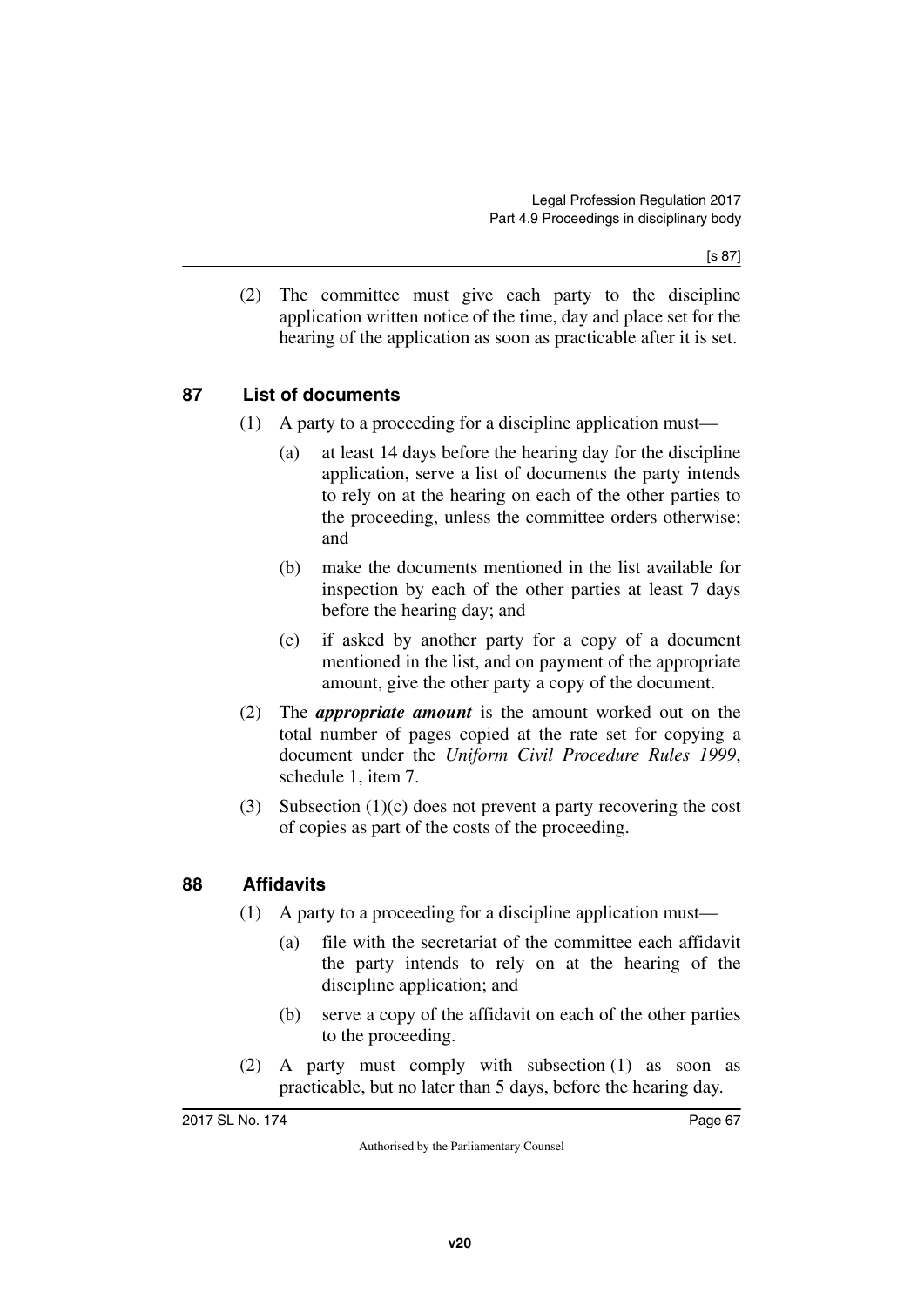#### [s 89]

- (3) Subsection (4) applies if a party requires someone who has sworn an affidavit for another party to attend the hearing to give evidence or for cross-examination.
- (4) The party must, at least 3 days before the hearing day, file with the secretariat of the committee, and serve on each of the other parties, a list of the persons the party requires to attend the hearing to give evidence or for cross-examination.

## **Division 3 General**

### **89 Extending and shortening time**

- (1) The committee may—
	- (a) at any time—extend a time set under this part; or
	- (b) if a time set under this part, including a time for service, has not ended—shorten the time; or
	- (c) make any other appropriate order in relation to the extending or shortening of time.
- (2) For subsection (1), the committee must observe the rules of procedural fairness.

### **90 Effect of noncompliance with part**

- (1) Noncompliance with this part by a respondent to a proceeding does not invalidate the proceeding, unless the committee directs otherwise.
- (2) If this part has not been complied with by a respondent to a proceeding, the committee may—
	- (a) waive the noncompliance; or
	- (b) by order, set aside part or all of the proceeding; or
	- (c) make any other appropriate order.
- (3) If the committee makes an order under section 651 of the Act in relation to noncompliance with this part by the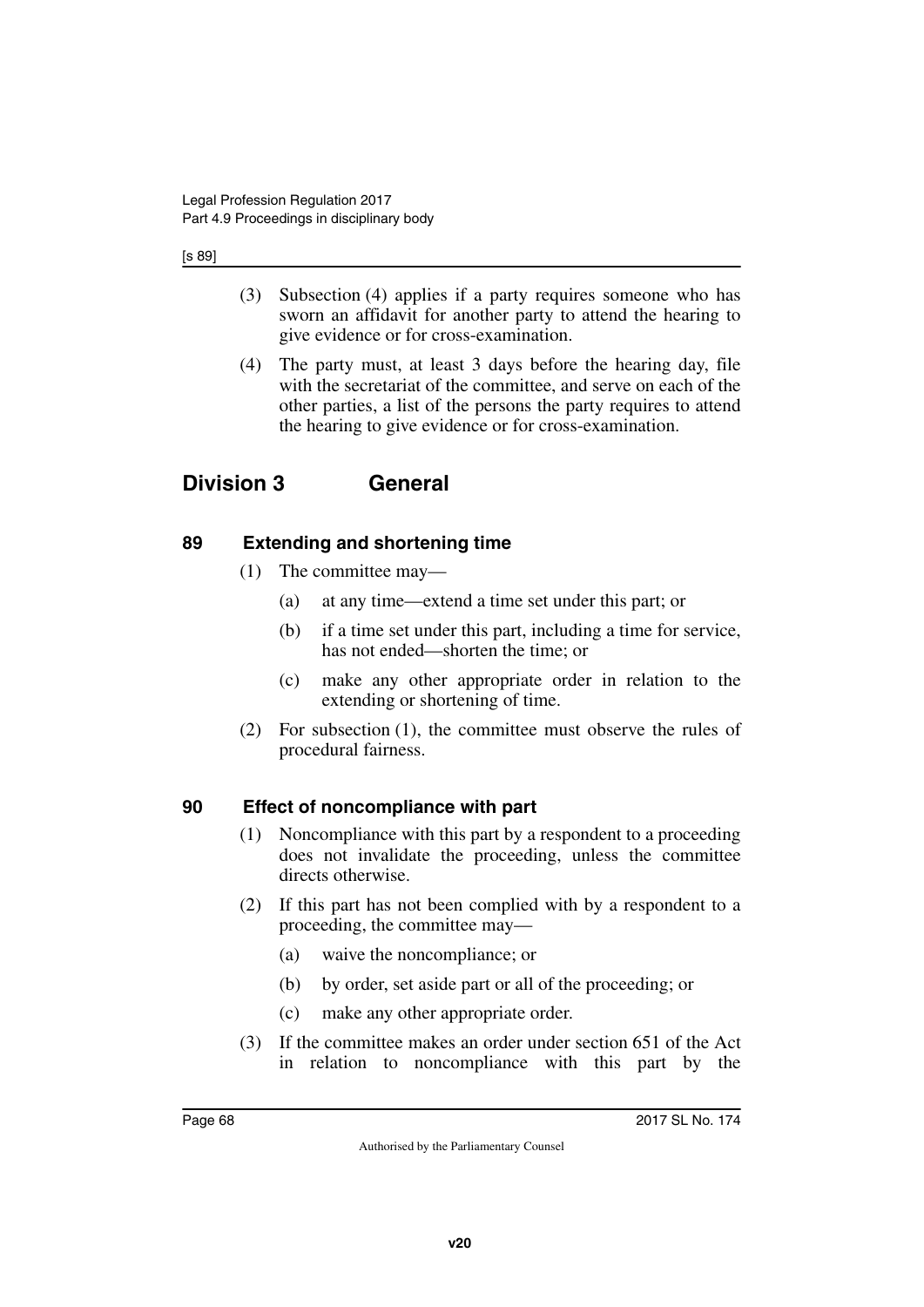[s 91]

commissioner, the committee may also make any other appropriate order.

- (4) If the commissioner has not complied with this part and the committee is not satisfied it should make an order under section 651 of the Act in relation to the noncompliance, the committee may—
	- (a) by order, set aside part or all of the proceeding; or
	- (b) make any other appropriate order.

# **Part 4.11 Publicising disciplinary action**

#### **91 Particulars for discipline register—Act, s 472**

For section 472(2)(e) of the Act, the following are prescribed as particulars to be included in the discipline register for a person against whom disciplinary action was taken—

- (a) the date and jurisdiction of the person's first and each later admission to the legal profession;
- (b) the person's date of birth.

## **Part 5.1 Preliminary (for chapter 5 of the Act—External intervention)**

#### **92 Application of ch 5 of the Act to interstate legal practitioners—Act, s 495**

For section 495(2) of the Act, chapter 5 of the Act applies to an interstate legal practitioner other than an interstate legal practitioner who practises as a barrister.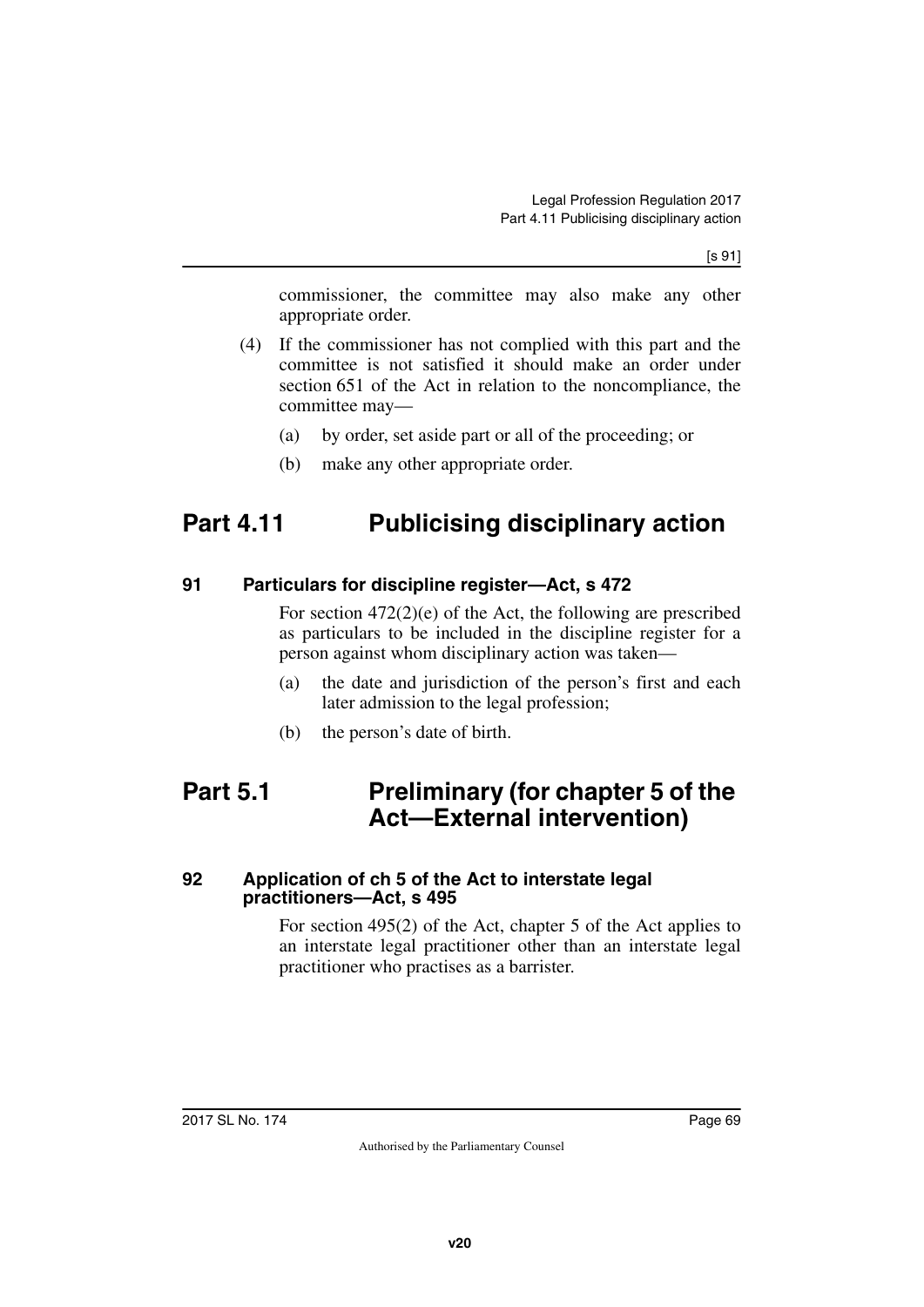[s 93]

# **Part 9 Repeal and transitional provision**

**Division 1 Repeal**

#### **93 Repeal**

The Legal Profession Regulation 2007, SL No. 153 is repealed.

## **Division 2 Transitional provision**

#### **94 Obligation to do thing indefinitely or within or for stated period**

- (1) This section applies if, immediately before the commencement, a person was required to do something under a repealed provision—
	- (a) either—
		- (i) within, or for, a stated period that, at the commencement, had not expired; or
		- (ii) for an indefinite period; and
	- (b) there is a corresponding provision for the repealed provision.
- (2) The obligation is taken to continue under the corresponding provision.
- (3) In this section—

*corresponding provision*, for a repealed provision, means a provision of this regulation that is substantially the same as the repealed provision.

*repealed provision* means a provision of the repealed *Legal Profession Regulation 2007* as in force immediately before the commencement.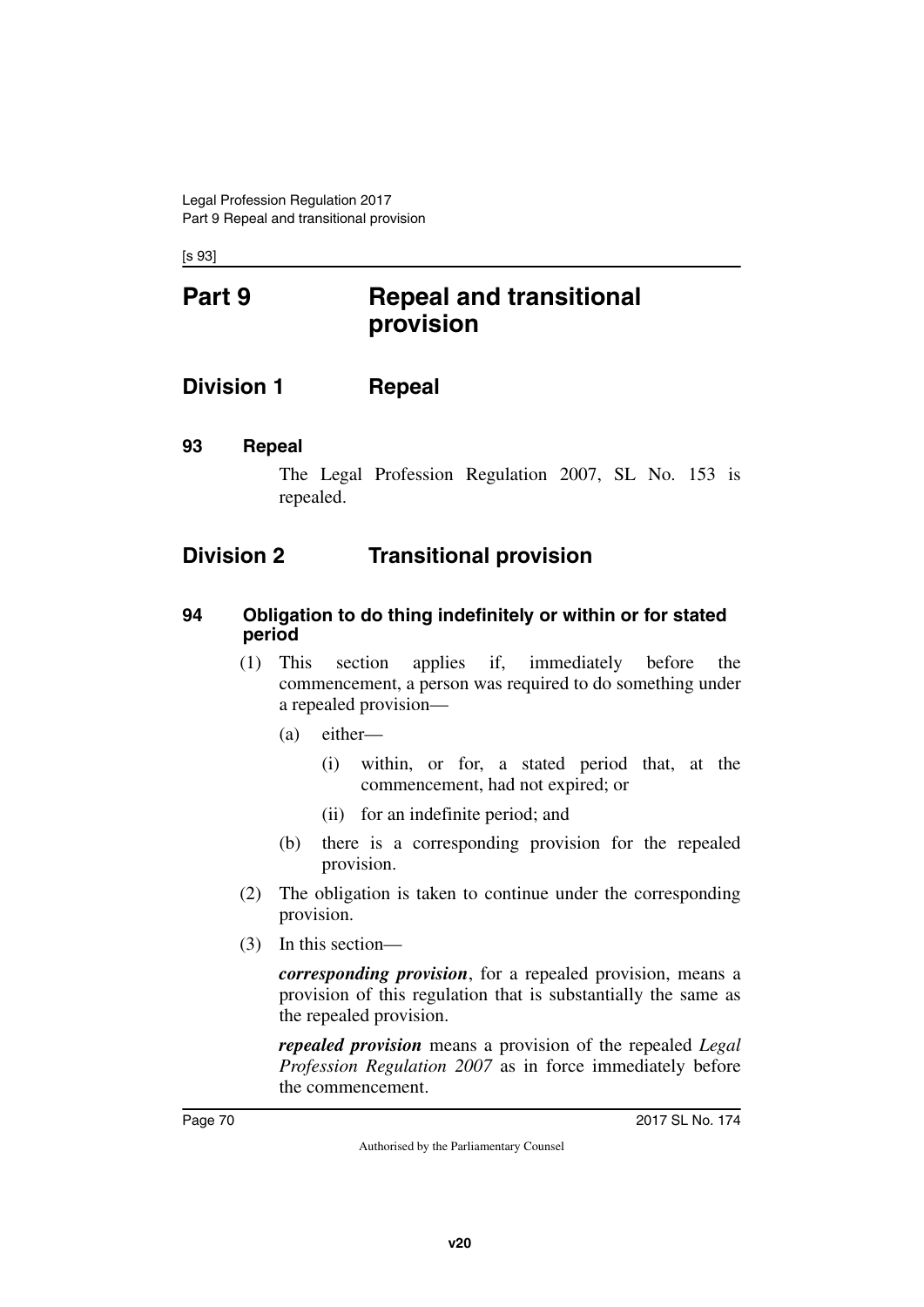Schedule 1

# **Schedule 1 Fees**

section 8

|              |                                                                                                                                  | \$     |
|--------------|----------------------------------------------------------------------------------------------------------------------------------|--------|
| $\mathbf{1}$ | Board's consideration of an application for admission to<br>the legal profession under section $39(2)$ of the Act                | 598.00 |
| 2            | Application for approval of academic qualifications<br>attained in a foreign country under rule 8 of the admission<br>rules      | 117.00 |
| 3            | Application for approval of legal training requirements<br>completed in a foreign country under rule 9 of the<br>admission rules | 242.00 |
| 4            | Notice of traineeship under rule 9I of the admission rules                                                                       | 60.00  |
| 5            | Examination fee for a board examination under rule 34 of<br>the admission rules                                                  | 177.00 |
| 6            | Statement, provided by the board, of results obtained in<br>board examinations                                                   | 52.00  |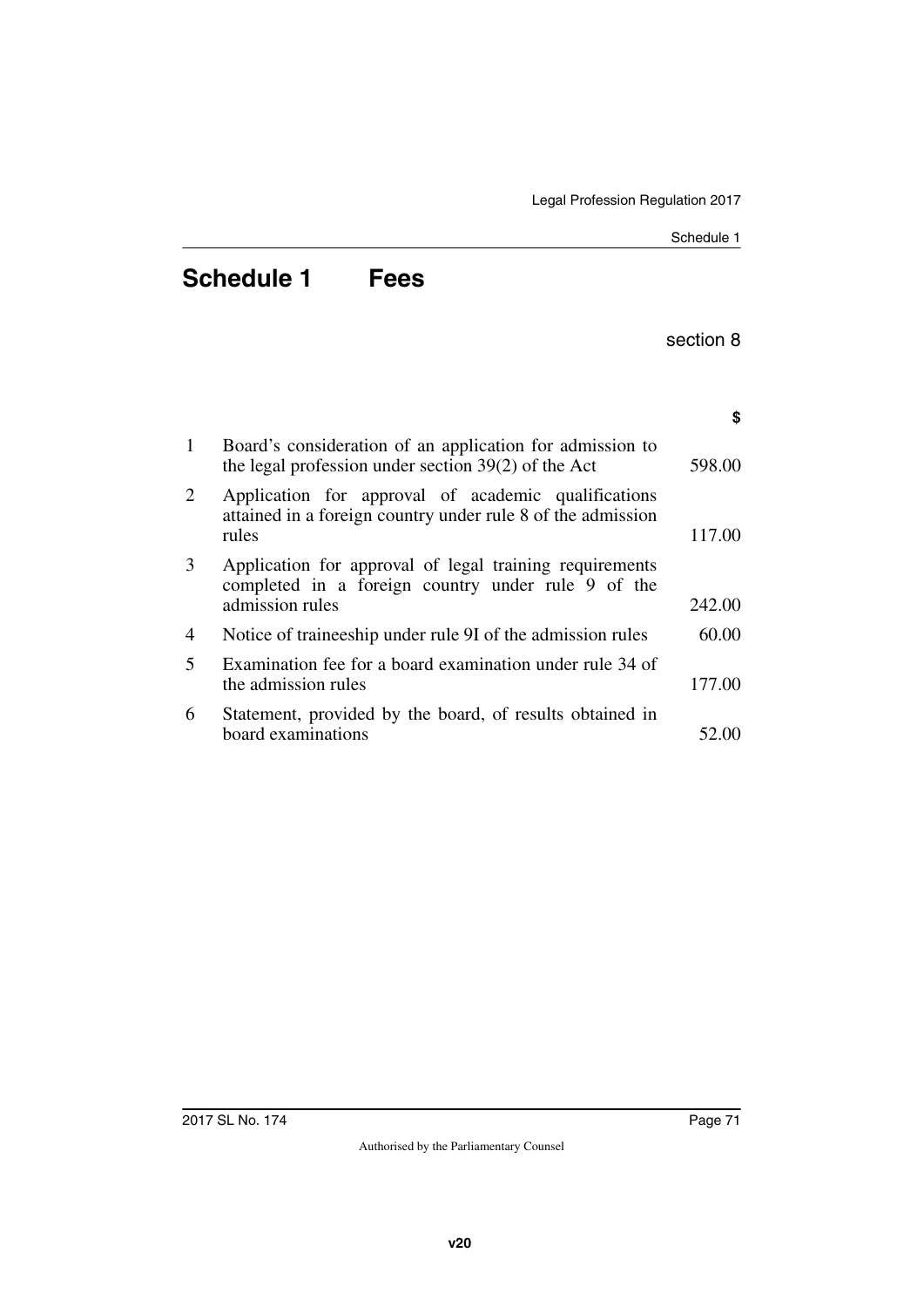# **Schedule 2 Dictionary**

section 3

*associate*, for part 3.3, see section 27.

*BSB number*, for part 3.3, see section 27.

*contact details*, of a party to a discipline application, means—

- (a) if the party intents to act personally, the following details—
	- (i) the residential or business address of the party;
	- (ii) if the party has a telephone number—the telephone number of the party;
	- (iii) if the party does not have a telephone number—a way of contacting the party by telephone;
	- (iv) the fax number and email address, if any, of the party; or
- (b) if a law practice is appointed to act for the party, the following details—
	- (i) the residential or business address of the party;
	- (ii) the name under which the law practice is carried on;
	- (iii) either of the following (the *law practice address*)—
		- (A) if the law practice has a place of business in Queensland—the address of the place of business in Queensland of the law practice;
		- (B) otherwise—an address, in Queensland, for service of the party;
	- (iv) the telephone number of the law practice;
	- (v) the fax number and email address, if any, of the law practice.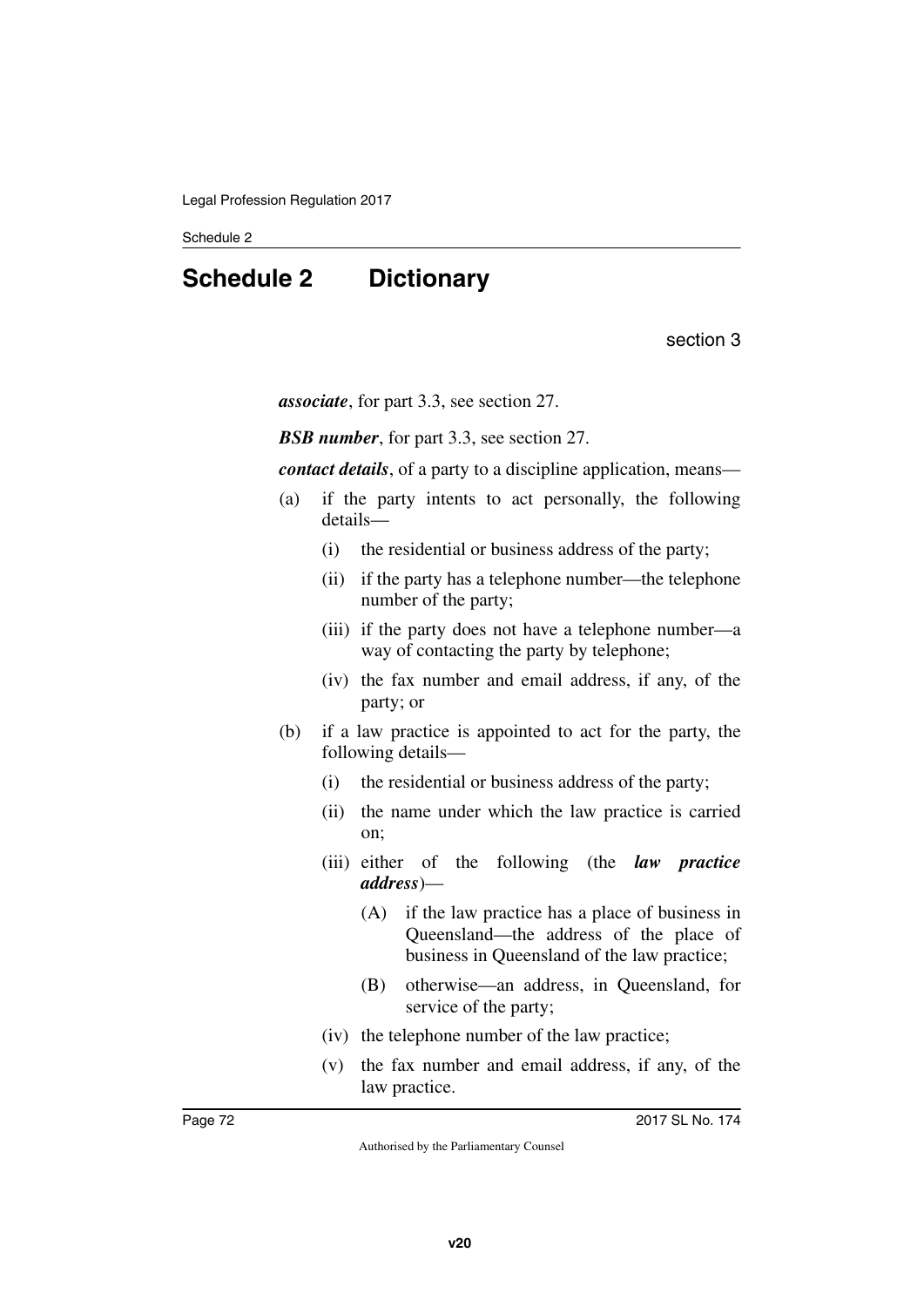Schedule 2

*law practice address*, see the definition *contact details*, paragraph (b)(iii).

*matter description*, for part 3.3, see section 27.

*matter reference*, for part 3.3, see section 27.

*non-profit corporation* means a corporation formed for a purpose other than financial gain for its members.

*publicly funded*, in relation to a corporation, means the corporation obtains most of its funding from public sources.

*secretariat of the committee* means the administrative unit that provides secretariat services to the committee.

*Note—*

Under section 625 of the Act, the commissioner must provide administrative support for the committee, including secretariat support.

*trust money*, for part 3.3, see section 27.

*volunteer*, at a community legal service, means a person who provides legal services for the community legal service under an arrangement that does not entitle the person to be paid an amount of money for the service or services provided by the person.